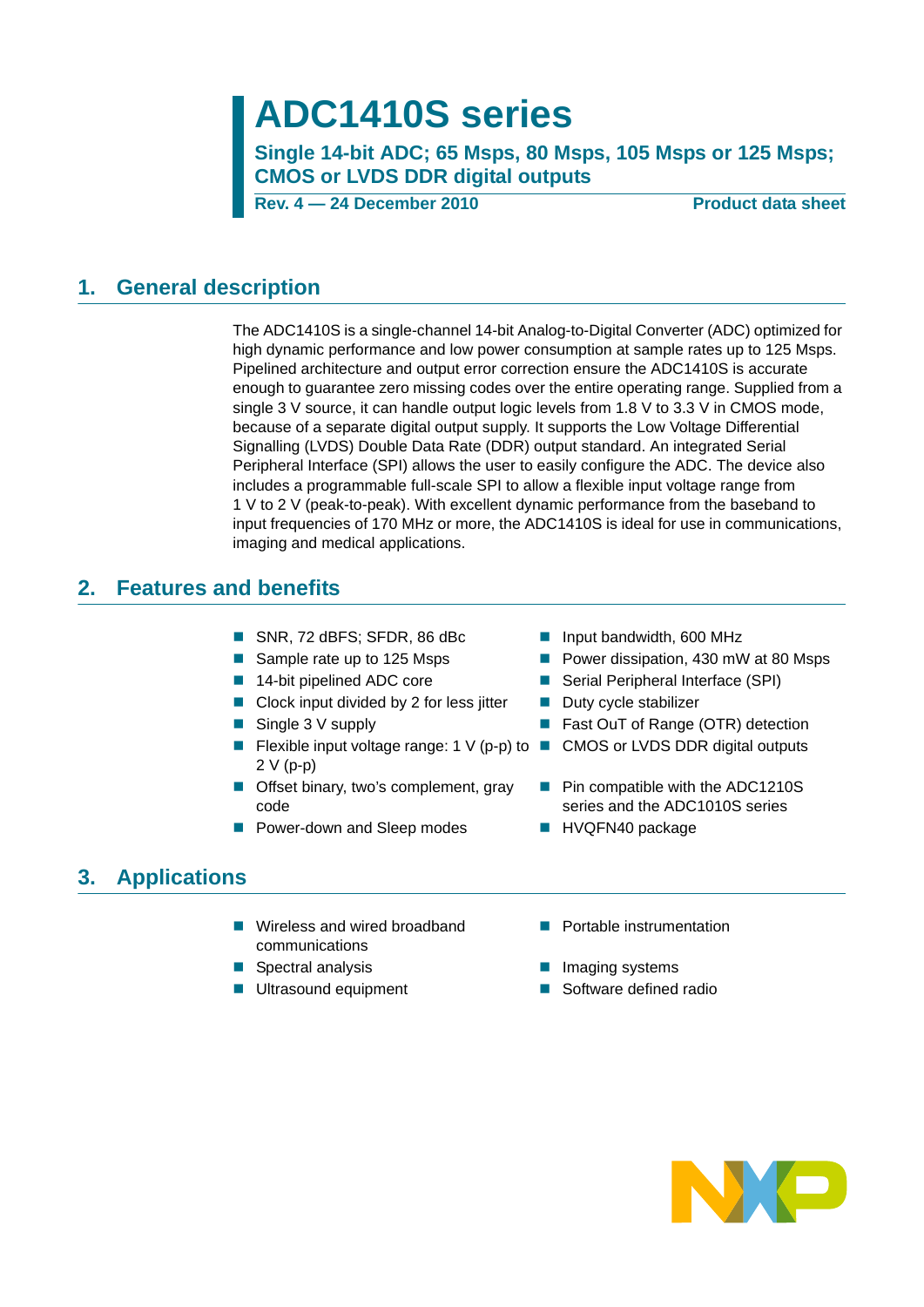**Single 14-bit ADC; CMOS or LVDS DDR digital output**

### <span id="page-1-1"></span>**4. Ordering information**

<span id="page-1-0"></span>

| <b>Ordering information</b><br>Table 1. |              |             |                                                                                                                   |                |  |  |  |  |  |  |  |  |
|-----------------------------------------|--------------|-------------|-------------------------------------------------------------------------------------------------------------------|----------------|--|--|--|--|--|--|--|--|
| Type number                             | $f_s$ (Msps) | Package     |                                                                                                                   |                |  |  |  |  |  |  |  |  |
|                                         |              | <b>Name</b> | <b>Description</b>                                                                                                | <b>Version</b> |  |  |  |  |  |  |  |  |
| ADC1410S125HN/C1                        | 125          | HVQFN40     | plastic thermal enhanced very thin quad flat package; no<br>leads: 40 terminals: body $6 \times 6 \times 0.85$ mm | SOT618-1       |  |  |  |  |  |  |  |  |
| ADC1410S105HN/C1                        | 105          | HVQFN40     | plastic thermal enhanced very thin quad flat package; no<br>leads; 40 terminals; body $6 \times 6 \times 0.85$ mm | SOT618-1       |  |  |  |  |  |  |  |  |
| ADC1410S080HN/C1                        | 80           | HVQFN40     | plastic thermal enhanced very thin quad flat package; no<br>leads; 40 terminals; body $6 \times 6 \times 0.85$ mm | SOT618-1       |  |  |  |  |  |  |  |  |
| ADC1410S065HN/C1                        | 65           | HVQFN40     | plastic thermal enhanced very thin quad flat package; no<br>leads: 40 terminals: body $6 \times 6 \times 0.85$ mm | SOT618-1       |  |  |  |  |  |  |  |  |

### <span id="page-1-2"></span>**5. Block diagram**

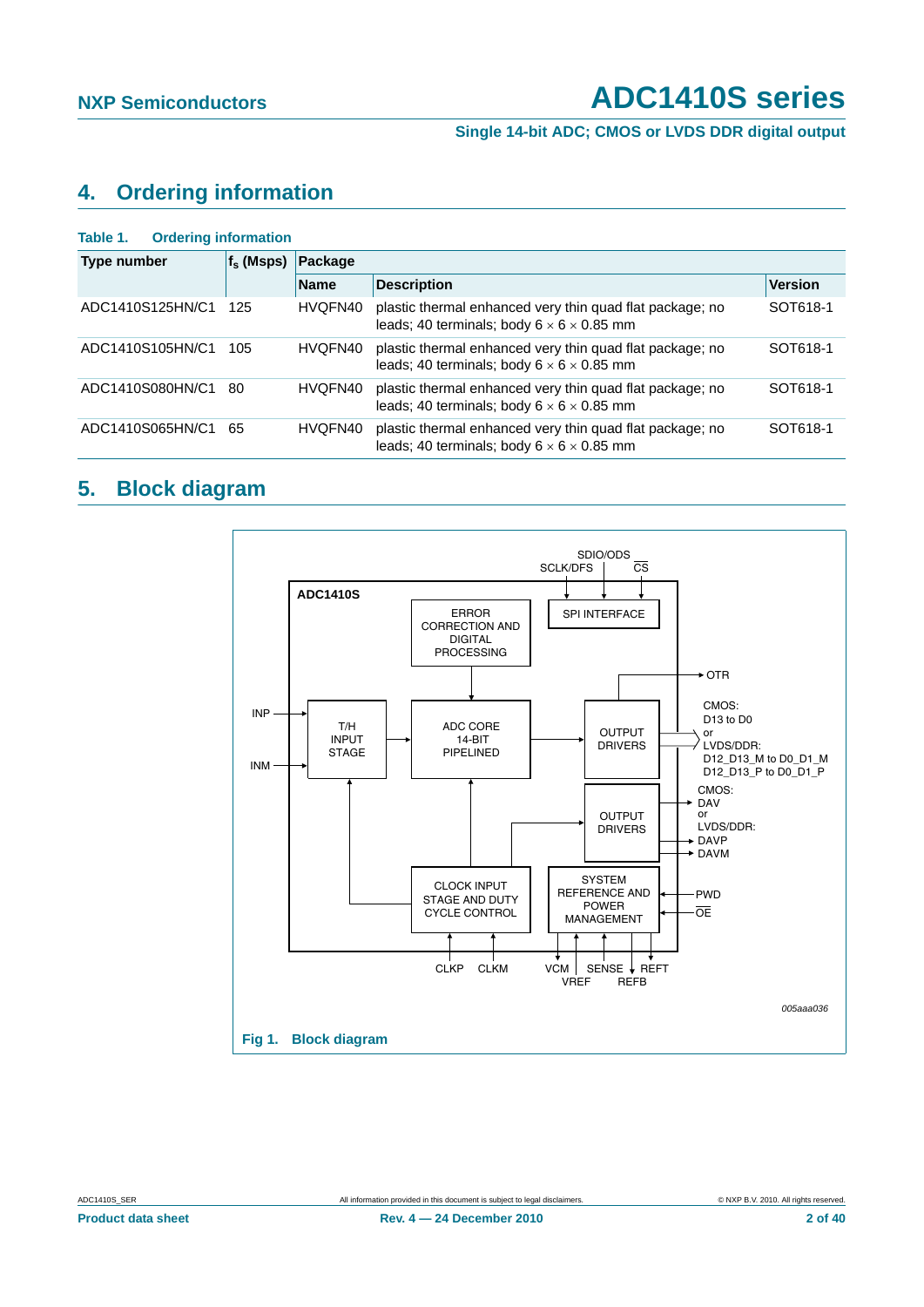**Single 14-bit ADC; CMOS or LVDS DDR digital output**

### <span id="page-2-1"></span>**6. Pinning information**

### **6.1 Pinning**

<span id="page-2-2"></span>

### <span id="page-2-3"></span>**6.2 Pin description**

### <span id="page-2-0"></span>**Table 2. Pin description (CMOS digital outputs)**

| Symbol          | <b>Pin</b> | Type <sup>[1]</sup> | <b>Description</b>         |
|-----------------|------------|---------------------|----------------------------|
| <b>REFB</b>     | 1          | O                   | bottom reference           |
| <b>REFT</b>     | 2          | O                   | top reference              |
| <b>AGND</b>     | 3          | G                   | analog ground              |
| <b>VCM</b>      | 4          | O                   | common-mode output voltage |
| <b>VDDA</b>     | 5          | P                   | analog power supply        |
| <b>AGND</b>     | 6          | G                   | analog ground              |
| <b>INM</b>      | 7          |                     | complementary analog input |
| <b>INP</b>      | 8          |                     | analog input               |
| <b>AGND</b>     | 9          | G                   | analog ground              |
| <b>VDDA</b>     | 10         | P                   | analog power supply        |
| <b>VDDA</b>     | 11         | P                   | analog power supply        |
| <b>CLKP</b>     | 12         |                     | clock input                |
| <b>CLKM</b>     | 13         |                     | complementary clock input  |
| <b>DEC</b>      | 14         | O                   | regulator decoupling node  |
| $\overline{OE}$ | 15         |                     | output enable, active LOW  |
| <b>PWD</b>      | 16         |                     | power-down, active HIGH    |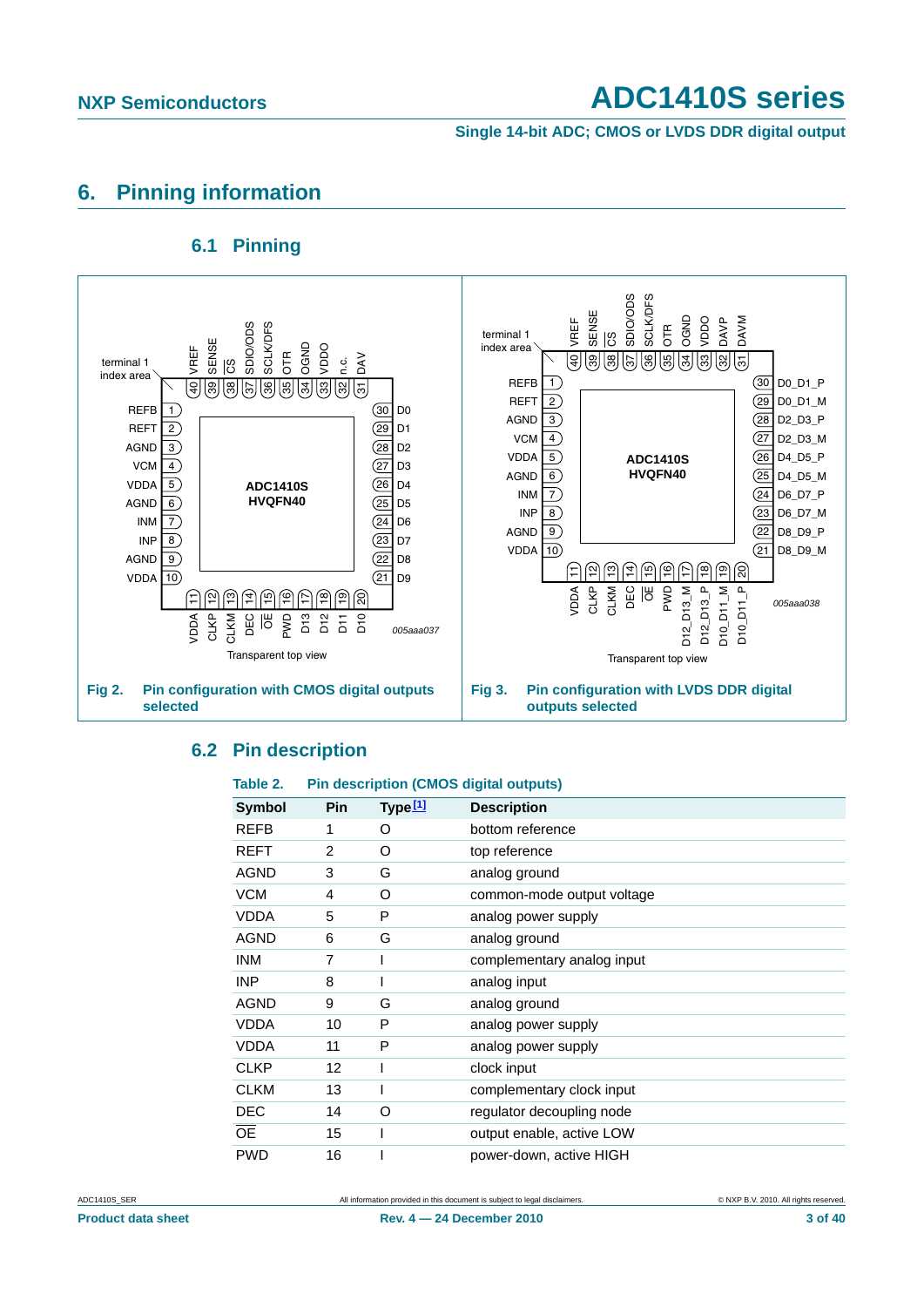### **Single 14-bit ADC; CMOS or LVDS DDR digital output**

| Table 2.               |     |                          | Pin description (CMOS digital outputs)  continued |
|------------------------|-----|--------------------------|---------------------------------------------------|
| Symbol                 | Pin | Type <sup>[1]</sup>      | <b>Description</b>                                |
| D <sub>13</sub>        | 17  | O                        | data output bit 13 (Most Significant Bit (MSB))   |
| D <sub>12</sub>        | 18  | O                        | data output bit 12                                |
| D <sub>11</sub>        | 19  | O                        | data output bit 11                                |
| D <sub>10</sub>        | 20  | O                        | data output bit 10                                |
| D <sub>9</sub>         | 21  | O                        | data output bit 9                                 |
| D <sub>8</sub>         | 22  | O                        | data output bit 8                                 |
| D7                     | 23  | O                        | data output bit 7                                 |
| D <sub>6</sub>         | 24  | O                        | data output bit 6                                 |
| D <sub>5</sub>         | 25  | O                        | data output bit 5                                 |
| D <sub>4</sub>         | 26  | O                        | data output bit 4                                 |
| D <sub>3</sub>         | 27  | O                        | data output bit 3                                 |
| D <sub>2</sub>         | 28  | O                        | data output bit 2                                 |
| D <sub>1</sub>         | 29  | O                        | data output bit 1                                 |
| D <sub>0</sub>         | 30  | O                        | data output bit 0 (Least Significant Bit (LSB))   |
| <b>DAV</b>             | 31  | O                        | data valid output clock                           |
| n.c.                   | 32  | $\overline{\phantom{0}}$ | not connected                                     |
| <b>VDDO</b>            | 33  | P                        | output power supply                               |
| <b>OGND</b>            | 34  | G                        | output ground                                     |
| <b>OTR</b>             | 35  | O                        | out of range                                      |
| <b>SCLK/DFS</b>        | 36  | I                        | SPI clock                                         |
|                        |     |                          | data format select                                |
| SDIO/ODS               | 37  | 1/O                      | SPI data IO                                       |
|                        |     |                          | output data standard                              |
| $\overline{\text{cs}}$ | 38  | I                        | SPI chip select                                   |
| <b>SENSE</b>           | 39  | ı                        | reference programming pin                         |
| <b>VREF</b>            | 40  | I/O                      | voltage reference input/output                    |

<span id="page-3-0"></span>[1] P: power supply; G: ground; I: input; O: output; I/O: input/output.

### **Table 3. Pin description (LVDS/DDR) digital outputs)**

| <b>Symbol</b>                     | Pin 11 | Type <sub>2</sub> | <b>Description</b>                                           |
|-----------------------------------|--------|-------------------|--------------------------------------------------------------|
| D12_D13_M                         | 17     | O                 | differential output data D12 and D13 multiplexed, complement |
| D12_D13_P                         | 18     | O                 | differential output data D12 and D13 multiplexed, true       |
| D <sub>10</sub> D <sub>11</sub> M | 19     | O                 | differential output data D10 and D11 multiplexed, complement |
| D <sub>10</sub> D <sub>11</sub> P | 20     | O                 | differential output data D10 and D11 multiplexed, true       |
| D8 D9 M                           | 21     | O                 | differential output data D8 and D9 multiplexed, complement   |
| D8_D9_P                           | 22     | O                 | differential output data D8 and D9 multiplexed, true         |
| D6_D7_M                           | 23     | O                 | differential output data D6 and D7 multiplexed, complement   |
| D6 D7 P                           | 24     | O                 | differential output data D6 and D7 multiplexed, true         |
| D4 D5 M                           | 25     | O                 | differential output data D4 and D5 multiplexed, complement   |
| D4 D5 P                           | 26     | O                 | differential output data D4 and D5 multiplexed, true         |
| D2 D3 M                           | 27     | O                 | differential output data D2 and D3 multiplexed, complement   |
| D2 D3 P                           | 28     | O                 | differential output data D2 and D3 multiplexed, true         |
| D0 D1 M                           | 29     | O                 | differential output data D0 and D1 multiplexed, complement   |

ADC1410S\_SER **All information provided in this document** is subject to legal disclaimers. **COMPRENT ALL RIGHTS RESERVED ALL RIGHTS RESERVED ALL RIGHTS RESERVED**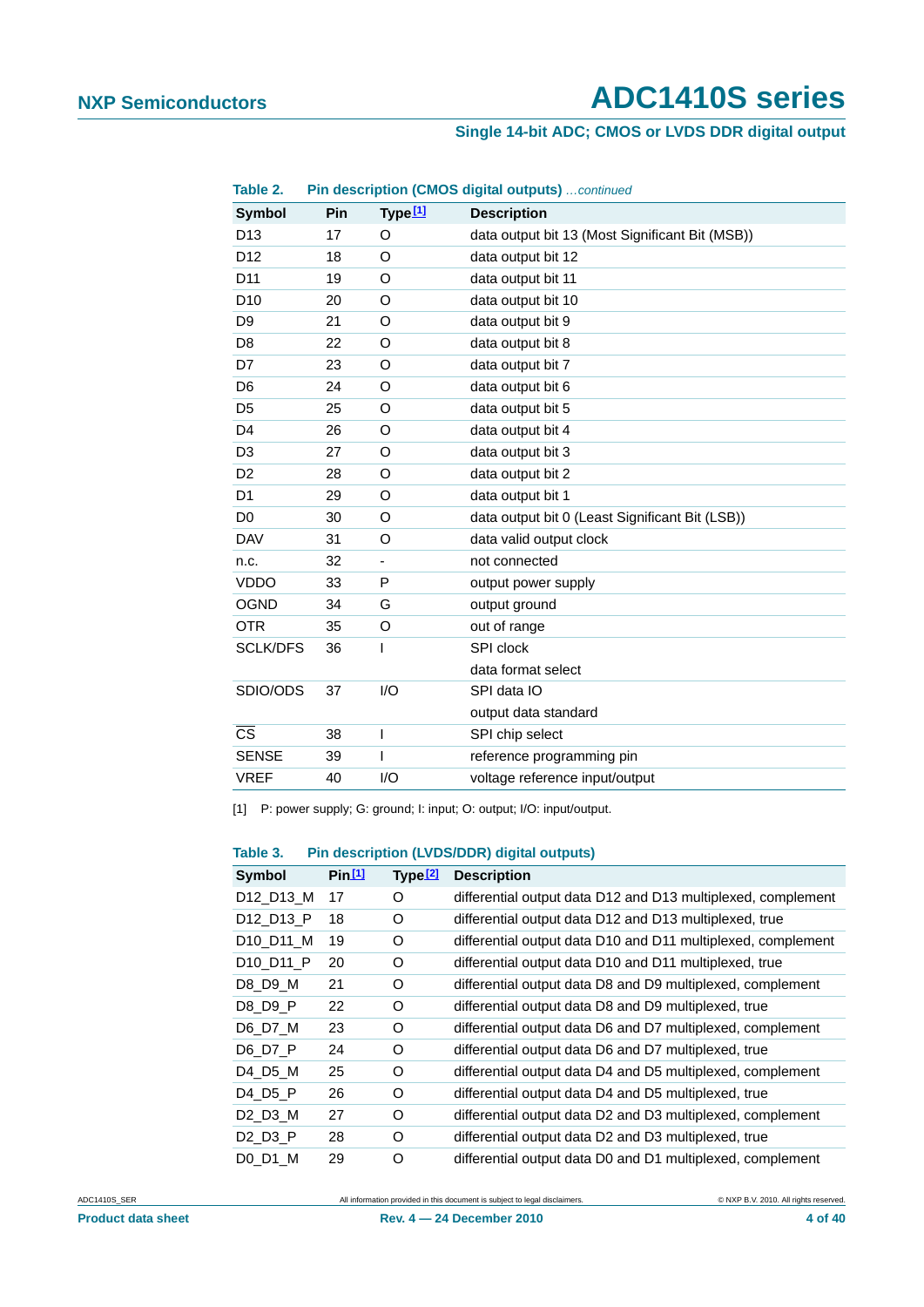### **Single 14-bit ADC; CMOS or LVDS DDR digital output**

**Table 3. Pin description (LVDS/DDR) digital outputs)** *…continued*

| <b>Symbol</b> | Pin 11 | Tvpe <sup>[2]</sup> | <b>Description</b>                                   |
|---------------|--------|---------------------|------------------------------------------------------|
| DO D1 P       | 30     | Ő                   | differential output data D0 and D1 multiplexed, true |
| <b>DAVM</b>   | 31     | $\Omega$            | data valid output clock, complement                  |
| <b>DAVP</b>   | 32     | O                   | data valid output clock, true                        |
|               |        |                     |                                                      |

<span id="page-4-0"></span>[1] Pins 1 to 16 and pins 33 to 40 are the same for both CMOS and LVDS DDR outputs (see [Table 2](#page-2-0)).

<span id="page-4-1"></span>[2] P: power supply; G: ground; I: input; O: output; I/O: input/output.

### <span id="page-4-3"></span>**7. Limiting values**

### **Table 4. Limiting values**

*In accordance with the Absolute Maximum Rating System (IEC 60134).*

| <b>Symbol</b>          | <b>Parameter</b>      | <b>Conditions</b>                                                               | Min    | <b>Max</b> | Unit        |
|------------------------|-----------------------|---------------------------------------------------------------------------------|--------|------------|-------------|
| $V_{\rm O}$            | output voltage        | pins D13 to D0 or<br>pins D12_D13_M to D0_D1_M<br>and pins D12_D13_P to D0_D1_P | $-0.4$ | $+3.9$     | V           |
| <b>V<sub>DDA</sub></b> | analog supply voltage |                                                                                 | $-0.4$ | $+3.9$     | ٧           |
| V <sub>DDO</sub>       | output supply voltage |                                                                                 | $-0.4$ | $+3.9$     | ٧           |
| $T_{\text{stg}}$       | storage temperature   |                                                                                 | $-55$  | $+125$     | $^{\circ}C$ |
| $T_{amb}$              | ambient temperature   |                                                                                 | $-40$  | $+85$      | $^{\circ}C$ |
| T <sub>i</sub>         | junction temperature  |                                                                                 | ٠      | 125        | $^{\circ}C$ |

### <span id="page-4-4"></span>**8. Thermal characteristics**

| Table 5.      | <b>Thermal characteristics</b>              |                   |            |      |
|---------------|---------------------------------------------|-------------------|------------|------|
| Symbol        | <b>Parameter</b>                            | <b>Conditions</b> | Tvp        | Unit |
| $R_{th(i-a)}$ | thermal resistance from junction to ambient |                   | 11, 22.5   | K/W  |
| $R_{th(i-c)}$ | thermal resistance from junction to case    |                   | $[1]$ 11 7 | K/W  |

<span id="page-4-2"></span>[1] Value for six layers board in still air with a minimum of 25 thermal vias.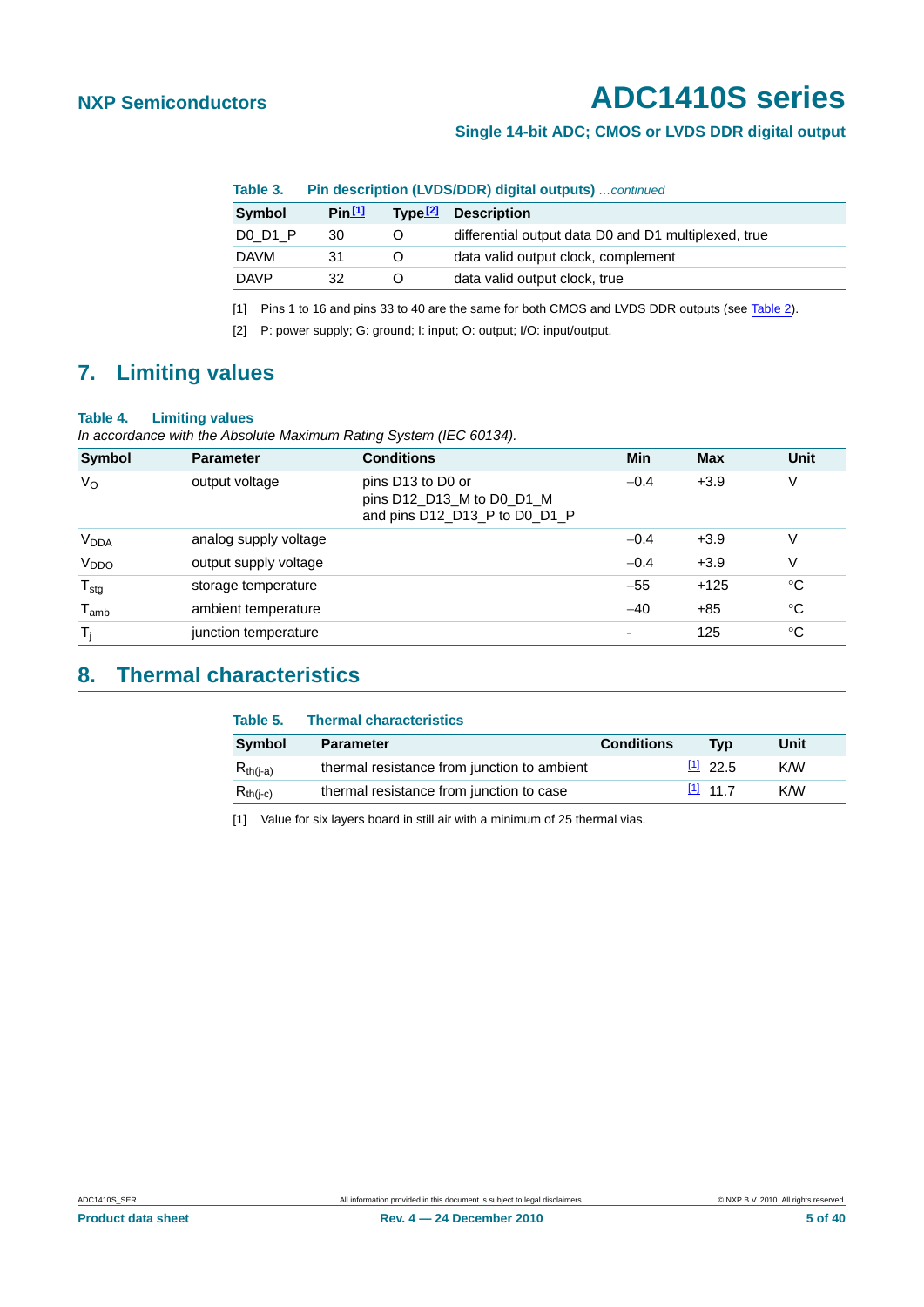**Single 14-bit ADC; CMOS or LVDS DDR digital output**

### <span id="page-5-1"></span>**9. Static characteristics**

<span id="page-5-0"></span>

| Table 6.                   | Static characteristics <sup>[1]</sup>                        |                                                               |                          |                          |                        |             |
|----------------------------|--------------------------------------------------------------|---------------------------------------------------------------|--------------------------|--------------------------|------------------------|-------------|
| <b>Symbol</b>              | <b>Parameter</b>                                             | <b>Conditions</b>                                             | Min                      | <b>Typ</b>               | <b>Max</b>             | <b>Unit</b> |
| <b>Supplies</b>            |                                                              |                                                               |                          |                          |                        |             |
| <b>V<sub>DDA</sub></b>     | analog supply voltage                                        |                                                               | 2.85                     | 3.0                      | 3.4                    | $\vee$      |
| V <sub>DDO</sub>           | output supply voltage                                        | CMOS mode                                                     | 1.65                     | 1.8                      | 3.6                    | $\vee$      |
|                            |                                                              | LVDS DDR mode                                                 | 2.85                     | 3.0                      | 3.6                    | V           |
| <b>I</b> <sub>DDA</sub>    | analog supply current                                        | $f_{clk}$ = 125 Msps; $f_i$ = 70 MHz                          |                          | 210                      | $\frac{1}{2}$          | mA          |
| $I_{DDO}$                  | output supply current                                        | CMOS mode;<br>$f_{\text{clk}} = 125$ Msps; $f_i = 70$ MHz     |                          | 14                       | ÷                      | mA          |
|                            |                                                              | LVDS DDR mode:<br>$f_{\text{clk}} = 125$ Msps; $f_i = 70$ MHz | $\overline{\phantom{a}}$ | 43                       | ÷                      | mA          |
| P                          | power dissipation                                            | ADC1410S125;<br>analog supply only                            |                          | 630                      |                        | mW          |
|                            |                                                              | ADC1410S105;<br>analog supply only                            |                          | 550                      |                        | mW          |
|                            |                                                              | ADC1410S080;<br>analog supply only                            | ۰                        | 430                      | ÷                      | mW          |
|                            |                                                              | ADC1410S065;<br>analog supply only                            |                          | 380                      |                        | mW          |
|                            |                                                              | Power-down mode                                               |                          | 14                       | ÷                      | mW          |
|                            |                                                              | Sleep mode                                                    |                          | 40                       | ä,                     | mW          |
|                            | <b>Clock inputs: pins CLKP and CLKM</b>                      |                                                               |                          |                          |                        |             |
|                            | Low-Voltage Positive Emitter-Coupled Logic (LVPECL)          |                                                               |                          |                          |                        |             |
| $V_{i (c I k) dif}$        | differential clock input voltage                             | peak-to-peak                                                  |                          | 1.6                      | ä,                     | V           |
| <b>SINE</b> wave           |                                                              |                                                               |                          |                          |                        |             |
| $V_{i (c I k) dif}$        | differential clock input voltage                             | peak                                                          |                          | ±3.0                     | ÷,                     | V           |
|                            | Low Voltage Complementary Metal Oxide Semiconductor (LVCMOS) |                                                               |                          |                          |                        |             |
| $V_{IL}$                   | LOW-level input voltage                                      |                                                               |                          | $\overline{\phantom{a}}$ | 0.3V <sub>DDA</sub>    | $\vee$      |
| V <sub>IH</sub>            | HIGH-level input voltage                                     |                                                               | 0.7V <sub>DDA</sub>      | -                        |                        | $\vee$      |
|                            | <b>Logic inputs: pins PWD and OE</b>                         |                                                               |                          |                          |                        |             |
| $V_{IL}$                   | LOW-level input voltage                                      |                                                               | 0                        |                          | 0.8                    | $\vee$      |
| V <sub>IH</sub>            | HIGH-level input voltage                                     |                                                               | 2                        |                          | <b>V<sub>DDA</sub></b> | V           |
| I <sub>IL</sub>            | LOW-level input current                                      |                                                               |                          | 55                       | ٠                      | μA          |
| Iщ                         | HIGH-level input current                                     |                                                               |                          | 65                       | -                      | μA          |
|                            | Serial peripheral interface: pins CS, SDIO/ODS, SCLK/DFS     |                                                               |                          |                          |                        |             |
| $V_{IL}$                   | LOW-level input voltage                                      |                                                               | 0                        |                          | 0.3V <sub>DDA</sub>    | $\vee$      |
| $\mathsf{V}_{\mathsf{IH}}$ | HIGH-level input voltage                                     |                                                               | 0.7V <sub>DDA</sub>      | ۰                        | <b>V<sub>DDA</sub></b> | $\mathsf V$ |
| I <sub>IL</sub>            | LOW-level input current                                      |                                                               | $-10$                    | $\overline{\phantom{a}}$ | $+10$                  | $\mu$ A     |
| Iщ                         | HIGH-level input current                                     |                                                               | $-50$                    | -                        | $+50$                  | μA          |
| C <sub>1</sub>             | input capacitance                                            |                                                               | ۰.                       | 4                        | ۳                      | pF          |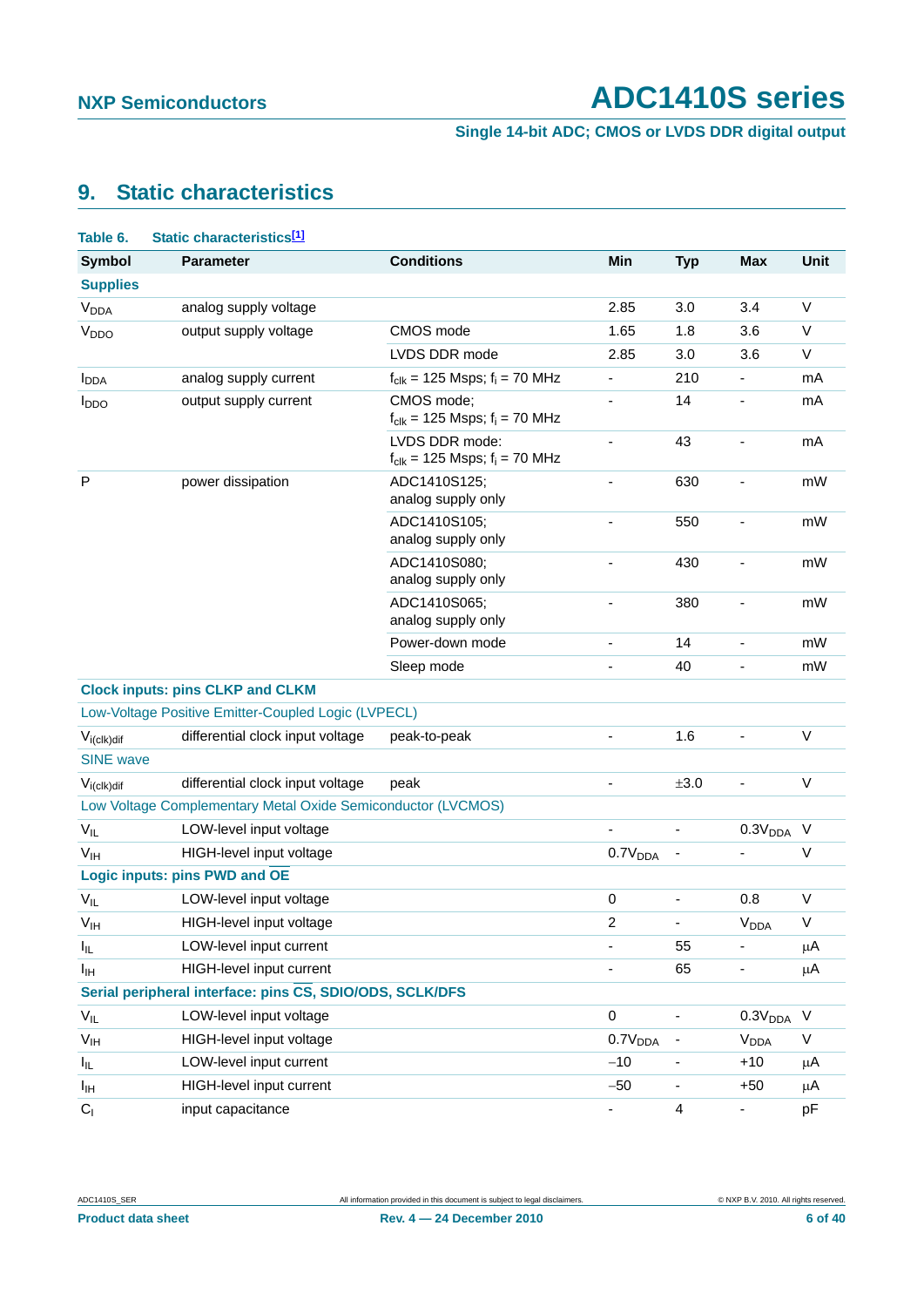### **Single 14-bit ADC; CMOS or LVDS DDR digital output**

| Static characteristics <sup>[1]</sup> continued<br>Table 6. |                                                                                             |                                                   |                          |                              |                              |             |
|-------------------------------------------------------------|---------------------------------------------------------------------------------------------|---------------------------------------------------|--------------------------|------------------------------|------------------------------|-------------|
| <b>Symbol</b>                                               | <b>Parameter</b>                                                                            | <b>Conditions</b>                                 | Min                      | <b>Typ</b>                   | <b>Max</b>                   | <b>Unit</b> |
|                                                             | Digital outputs: CMOS mode - pins D13 to D0, OTR, DAV                                       |                                                   |                          |                              |                              |             |
|                                                             | Output levels, $V_{DDO} = 3 V$                                                              |                                                   |                          |                              |                              |             |
| $V_{OL}$                                                    | LOW-level output voltage                                                                    |                                                   | <b>OGND</b>              | $\overline{\phantom{a}}$     | $0.2VDDO$ V                  |             |
| $V_{OH}$                                                    | HIGH-level output voltage                                                                   |                                                   | 0.8V <sub>DDO</sub>      | ۰                            | V <sub>DDO</sub>             | V           |
| C <sub>O</sub>                                              | output capacitance                                                                          | high impedance; OE = HIGH                         |                          | 3                            |                              | pF          |
|                                                             | Output levels, V <sub>DDO</sub> = 1.8 V                                                     |                                                   |                          |                              |                              |             |
| <b>V<sub>OL</sub></b>                                       | LOW-level output voltage                                                                    |                                                   | <b>OGND</b>              | $\overline{\phantom{0}}$     | 0.2V <sub>DDO</sub> V        |             |
| <b>V<sub>OH</sub></b>                                       | HIGH-level output voltage                                                                   |                                                   | 0.8V <sub>DDO</sub>      |                              | V <sub>DDO</sub>             | V           |
|                                                             | Digital outputs, LVDS mode - pins D12_D13_P to D0_D1_P, D12_D13_M to D0_D1_M, DAVP and DAVM |                                                   |                          |                              |                              |             |
|                                                             | Output levels, $V_{DDO} = 3$ V only, $R_L = 100 \Omega$                                     |                                                   |                          |                              |                              |             |
| $V_{O(offset)}$                                             | output offset voltage                                                                       | output buffer current set to<br>3.5 <sub>mA</sub> |                          | 1.2                          | $\blacksquare$               | $\vee$      |
| $V_{O(di)}$                                                 | differential output voltage                                                                 | output buffer current set to<br>$3.5 \text{ mA}$  |                          | 350                          |                              | mV          |
| C <sub>O</sub>                                              | output capacitance                                                                          |                                                   |                          | 3                            | $\qquad \qquad \blacksquare$ | pF          |
|                                                             | Analog inputs: pins INP and INM                                                             |                                                   |                          |                              |                              |             |
| ı,                                                          | input current                                                                               |                                                   | $-5$                     | $\qquad \qquad \blacksquare$ | +5                           | μA          |
| $R_{i(dif)}$                                                | differential input resistance                                                               |                                                   |                          | 19.8                         |                              | kΩ          |
| $C_{i\left(\text{dif}\right)}$                              | differential input capacitance                                                              |                                                   | $\overline{\phantom{0}}$ | 2.8                          | $\blacksquare$               | pF          |
| $V_{I(cm)}$                                                 | common-mode input voltage                                                                   | $V_{INP} = V_{INM}$                               | 1.1                      | 1.5                          | 2.5                          | V           |
| $B_i$                                                       | input bandwidth                                                                             |                                                   |                          | 650                          | $\overline{\phantom{a}}$     | <b>MHz</b>  |
| $V_{I(dif)}$                                                | differential input voltage                                                                  | peak-to-peak                                      | 1                        |                              | $\overline{a}$               | V           |
|                                                             | Common mode output voltage: pin VCM                                                         |                                                   |                          |                              |                              |             |
| $V_{O(cm)}$                                                 | common-mode output voltage                                                                  |                                                   |                          | $V_{DDA}/2$ -                |                              | V           |
| $I_{O(cm)}$                                                 | common-mode output current                                                                  |                                                   |                          | 4                            | $\overline{\phantom{a}}$     | mA          |
|                                                             | I/O reference voltage: pin VREF                                                             |                                                   |                          |                              |                              |             |
| <b>V<sub>VREF</sub></b>                                     | voltage on pin VREF                                                                         | output                                            | 0.5                      | $\overline{\phantom{0}}$     | 1                            | V           |
|                                                             |                                                                                             | input                                             | 0.5                      |                              | $\mathbf{1}$                 | $\vee$      |
| <b>Accuracy</b>                                             |                                                                                             |                                                   |                          |                              |                              |             |
| INL                                                         | integral non-linearity                                                                      |                                                   |                          | ±5                           |                              | <b>LSB</b>  |
| <b>DNL</b>                                                  | differential non-linearity                                                                  | guaranteed no missing codes                       | $-0.95$                  | $\pm 0.5$                    | $+0.95$                      | <b>LSB</b>  |
| $E_{offset}$                                                | offset error                                                                                |                                                   |                          | $\pm 2$                      |                              | mV          |
| $E_G$                                                       | gain error                                                                                  | full-scale                                        |                          | $\pm 0.5$                    |                              | $\%$        |
| <b>Supply</b>                                               |                                                                                             |                                                   |                          |                              |                              |             |
| <b>PSRR</b>                                                 | power supply rejection ratio                                                                | 200 mV (p-p) on $V_{DDA}$ ; $f_i = DC$            |                          | $-54$                        | $\qquad \qquad \blacksquare$ | dB          |

<span id="page-6-0"></span>[1] Typical values measured at V<sub>DDA</sub> = 3 V, V<sub>DDO</sub> = 1.8 V, T<sub>amb</sub> = 25 °C and C<sub>L</sub> = 5 pF; minimum and maximum values are across the full temperature range T<sub>amb</sub> = −40 °C to +85 °C at V<sub>DDA</sub> = 3 V, V<sub>DDO</sub> = 1.8 V; V<sub>INP</sub> − V<sub>INM</sub> = −1 dBFS; internal reference mode; applied to CMOS and LVDS interface; unless otherwise specified.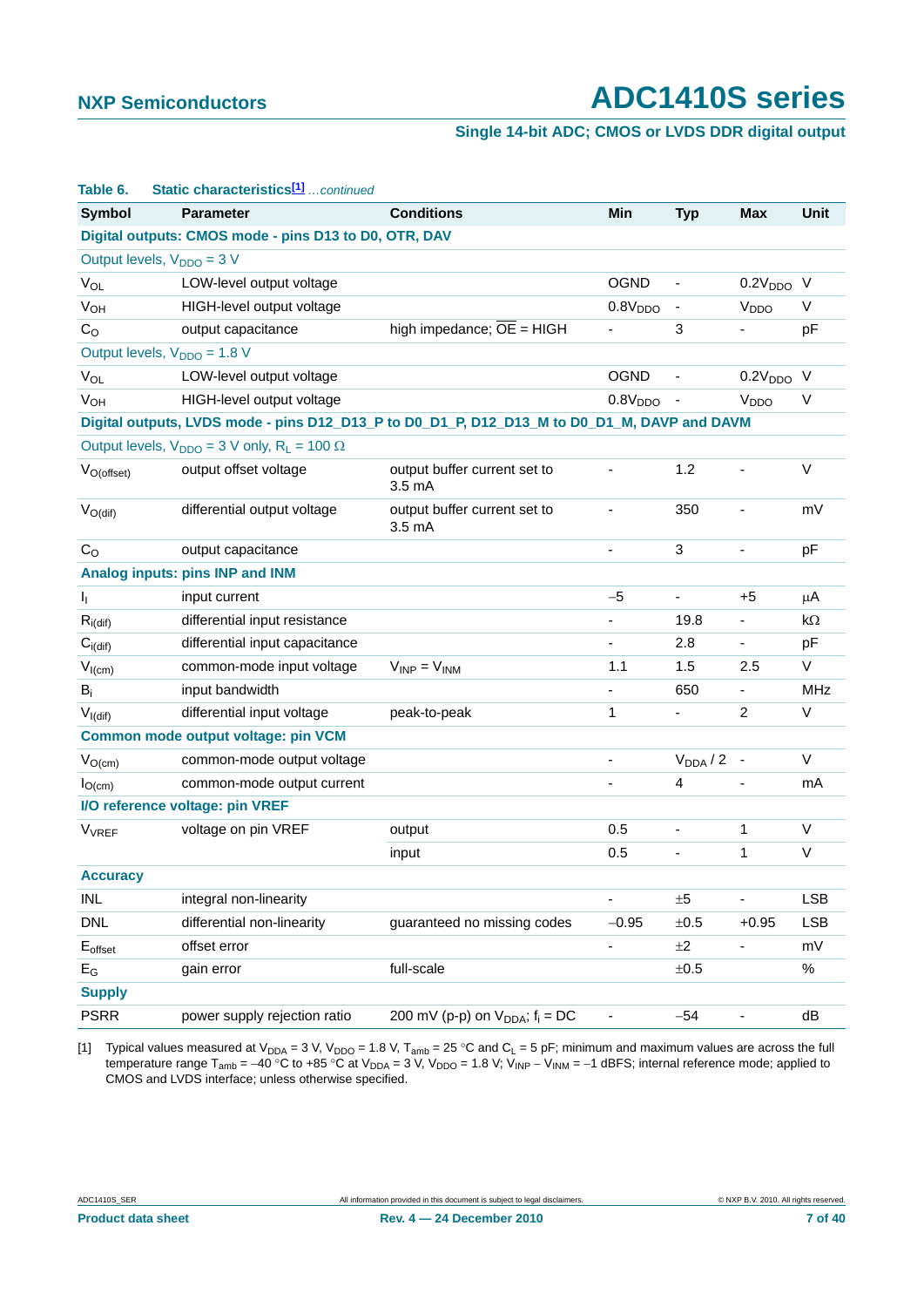### **10. Dynamic characteristics**

### **10.1 Dynamic characteristics**

### <span id="page-7-1"></span><span id="page-7-0"></span>**Table 7. Dynamic characteristics[\[1\]](#page-8-0)**

| Table 7.      | 10.1<br>Dynamic characteristics[1] | <b>Dynamic characteristics</b> |                          |             |                          |                          |             |                |                          |             |                          |                          |             |                |             |
|---------------|------------------------------------|--------------------------------|--------------------------|-------------|--------------------------|--------------------------|-------------|----------------|--------------------------|-------------|--------------------------|--------------------------|-------------|----------------|-------------|
| <b>Symbol</b> | <b>Parameter</b>                   | <b>Conditions</b>              |                          | ADC1410S065 |                          |                          | ADC1410S080 |                |                          | ADC1410S105 |                          |                          | ADC1410S125 |                | Unit        |
|               |                                    |                                | Min                      | <b>Typ</b>  | <b>Max</b>               | Min                      | <b>Typ</b>  | <b>Max</b>     | Min                      | <b>Typ</b>  | <b>Max</b>               | Min                      | <b>Typ</b>  | <b>Max</b>     |             |
|               | <b>Analog signal processing</b>    |                                |                          |             |                          |                          |             |                |                          |             |                          |                          |             |                |             |
| $\alpha_{2H}$ | second                             | $f_i = 3 MHz$                  | $\blacksquare$           | 87          | $\blacksquare$           | $\blacksquare$           | 87          | $\sim$         | $\blacksquare$           | 86          | $\blacksquare$           | $\blacksquare$           | 88          | $\blacksquare$ | dBc         |
|               | harmonic level                     | $f_i = 30$ MHz                 | $\overline{\phantom{a}}$ | 86          | $\blacksquare$           | $\blacksquare$           | 86          | $\blacksquare$ | $\overline{\phantom{a}}$ | 86          | $\overline{\phantom{a}}$ | $\overline{\phantom{a}}$ | 87          | $\blacksquare$ | dBc         |
|               |                                    | $f_i = 70$ MHz                 | $\overline{\phantom{a}}$ | 85          | $\blacksquare$           | $\blacksquare$           | 85          | $\blacksquare$ | $\overline{\phantom{a}}$ | 84          | $\blacksquare$           | $\overline{\phantom{a}}$ | 85          | $\blacksquare$ | dBc         |
|               |                                    | $f_i = 170$ MHz                | $\overline{\phantom{a}}$ | 82          | $\blacksquare$           | $\blacksquare$           | 82          | $\blacksquare$ | $\blacksquare$           | 81          | $\overline{\phantom{a}}$ | $\blacksquare$           | 83          | $\blacksquare$ | dBc         |
| $\alpha_{3H}$ | third harmonic                     | $f_i = 3 MHz$                  | $\overline{\phantom{a}}$ | 86          | $\blacksquare$           | $\overline{\phantom{a}}$ | 86          | $\blacksquare$ | $\overline{\phantom{a}}$ | 85          | $\overline{\phantom{a}}$ | $\overline{\phantom{a}}$ | 87          | $\blacksquare$ | dBc         |
|               | level                              | $f_i = 30$ MHz                 | $\blacksquare$           | 85          | $\overline{\phantom{a}}$ | $\overline{\phantom{a}}$ | 85          | $\blacksquare$ | $\blacksquare$           | 85          | $\overline{\phantom{a}}$ | $\blacksquare$           | 86          | $\blacksquare$ | dBc         |
|               |                                    | $f_i = 70$ MHz                 | $\blacksquare$           | 84          | $\blacksquare$           | $\sim$                   | 84          | $\blacksquare$ | $\blacksquare$           | 83          | $\overline{\phantom{a}}$ |                          | 84          | $\blacksquare$ | dBc         |
|               |                                    | $f_i = 170$ MHz                | $\overline{\phantom{a}}$ | 81          | $\overline{\phantom{a}}$ |                          | 81          | $\blacksquare$ | $\blacksquare$           | 80          | $\blacksquare$           |                          | 82          | $\sim$         | dBc         |
| <b>THD</b>    | total harmonic                     | $f_i = 3 MHz$                  | $\overline{\phantom{a}}$ | 83          | $\blacksquare$           | $\overline{\phantom{a}}$ | 83          | $\blacksquare$ | $\overline{\phantom{a}}$ | 82          | $\blacksquare$           |                          | 84          | $\blacksquare$ | dBc         |
|               | distortion                         | $f_i = 30$ MHz                 | $\blacksquare$           | 82          | $\overline{\phantom{a}}$ | $\overline{a}$           | 82          | $\blacksquare$ | $\blacksquare$           | 82          | $\overline{\phantom{a}}$ | $\blacksquare$           | 83          | $\blacksquare$ | dBc         |
|               |                                    | $f_i = 70$ MHz                 | $\overline{\phantom{a}}$ | 81          | $\blacksquare$           | $\blacksquare$           | 81          | $\blacksquare$ | $\overline{\phantom{a}}$ | 80          | $\overline{\phantom{a}}$ | $\blacksquare$           | 81          | $\blacksquare$ | dBc         |
|               |                                    | $f_i = 170$ MHz                | ÷,                       | 78          | $\blacksquare$           | ÷,                       | 78          | $\blacksquare$ | $\blacksquare$           | 77          | $\blacksquare$           | $\blacksquare$           | 79          | $\sim$         | dBc         |
| <b>ENOB</b>   | effective                          | $f_i = 3 MHz$                  | $\overline{\phantom{a}}$ | 11.7        | $\blacksquare$           | $\overline{\phantom{a}}$ | 11.7        | $\blacksquare$ | $\overline{\phantom{a}}$ | 11.6        | $\blacksquare$           | $\overline{\phantom{a}}$ | 11.6        | $\sim$         | bits        |
|               | number of bits                     | $f_i = 30$ MHz                 | $\blacksquare$           | 11.6        | $\blacksquare$           | $\blacksquare$           | 11.5        | $\blacksquare$ | $\overline{\phantom{a}}$ | 11.5        | $\blacksquare$           | $\blacksquare$           | 11.5        | $\sim$ $\sim$  | bits        |
|               |                                    | $f_i = 70$ MHz                 | $\blacksquare$           | 11.5        | $\blacksquare$           | $\overline{\phantom{a}}$ | 11.5        | $\blacksquare$ | $\overline{\phantom{a}}$ | 11.4        | $\overline{\phantom{a}}$ | $\sim$                   | $11.4 -$    |                | bits        |
|               |                                    | $f_i = 170$ MHz                | $\overline{\phantom{a}}$ | 11.4        | $\overline{\phantom{a}}$ | $\overline{\phantom{a}}$ | 11.4        | $\blacksquare$ | $\overline{\phantom{a}}$ | 11.3        | $\overline{\phantom{a}}$ | $\overline{\phantom{a}}$ | $11.3 - 1$  |                | bits        |
| <b>SNR</b>    | signal-to-noise                    | $f_i = 3 MHz$                  | $\blacksquare$           | 72.1        | $\blacksquare$           | $\blacksquare$           | 72.0        | $\blacksquare$ | $\blacksquare$           | 71.8        | $\blacksquare$           | $\blacksquare$           | $71.4 -$    |                | <b>dBFS</b> |
|               | ratio                              | $f_i = 30$ MHz                 | $\blacksquare$           | 71.3        | $\overline{\phantom{a}}$ | $\blacksquare$           | 71.2        | $\blacksquare$ | $\blacksquare$           | 71.8        | $\blacksquare$           | $\blacksquare$           | $71.4 -$    |                | <b>dBFS</b> |
|               |                                    | $f_i = 70$ MHz                 | $\blacksquare$           | 70.7        | $\overline{\phantom{a}}$ | $\blacksquare$           | 70.7        | $\blacksquare$ | $\blacksquare$           | 70.6        | $\blacksquare$           | $\sim$                   | $70.5 -$    |                | <b>dBFS</b> |
|               |                                    | $f_i = 170$ MHz                | $\blacksquare$           | 70.2        | $\overline{\phantom{a}}$ | $\blacksquare$           | 70.1        | $\blacksquare$ | $\blacksquare$           | 70.0        | $\blacksquare$           | $\blacksquare$           | 69.9 -      |                | <b>dBFS</b> |
| <b>SFDR</b>   | spurious-free                      | $f_i = 3 MHz$                  | $\blacksquare$           | 86          | $\blacksquare$           | $\blacksquare$           | 86          | $\blacksquare$ | $\blacksquare$           | 85          | $\blacksquare$           | $\blacksquare$           | 87          | $\sim$         | dBc         |
|               | dynamic range                      | $f_i = 30$ MHz                 | $\blacksquare$           | 85          | $\blacksquare$           | $\sim$                   | 85          | $\blacksquare$ | $\blacksquare$           | 85          | $\blacksquare$           | $\blacksquare$           | 86          | $\blacksquare$ | dBc         |
|               |                                    | $f_i = 70$ MHz                 | $\blacksquare$           | 84          | $\blacksquare$           | $\sim$                   | 84          | $\blacksquare$ | $\overline{\phantom{a}}$ | 83          | $\overline{\phantom{a}}$ | $\sim$                   | 84          | $\blacksquare$ | dBc         |

Single 14-bit ADC; CMOS or LVDS DDR digital output **Single 14-bit ADC; CMOS or LVDS DDR digital output ADC1410S series ADC1410S series**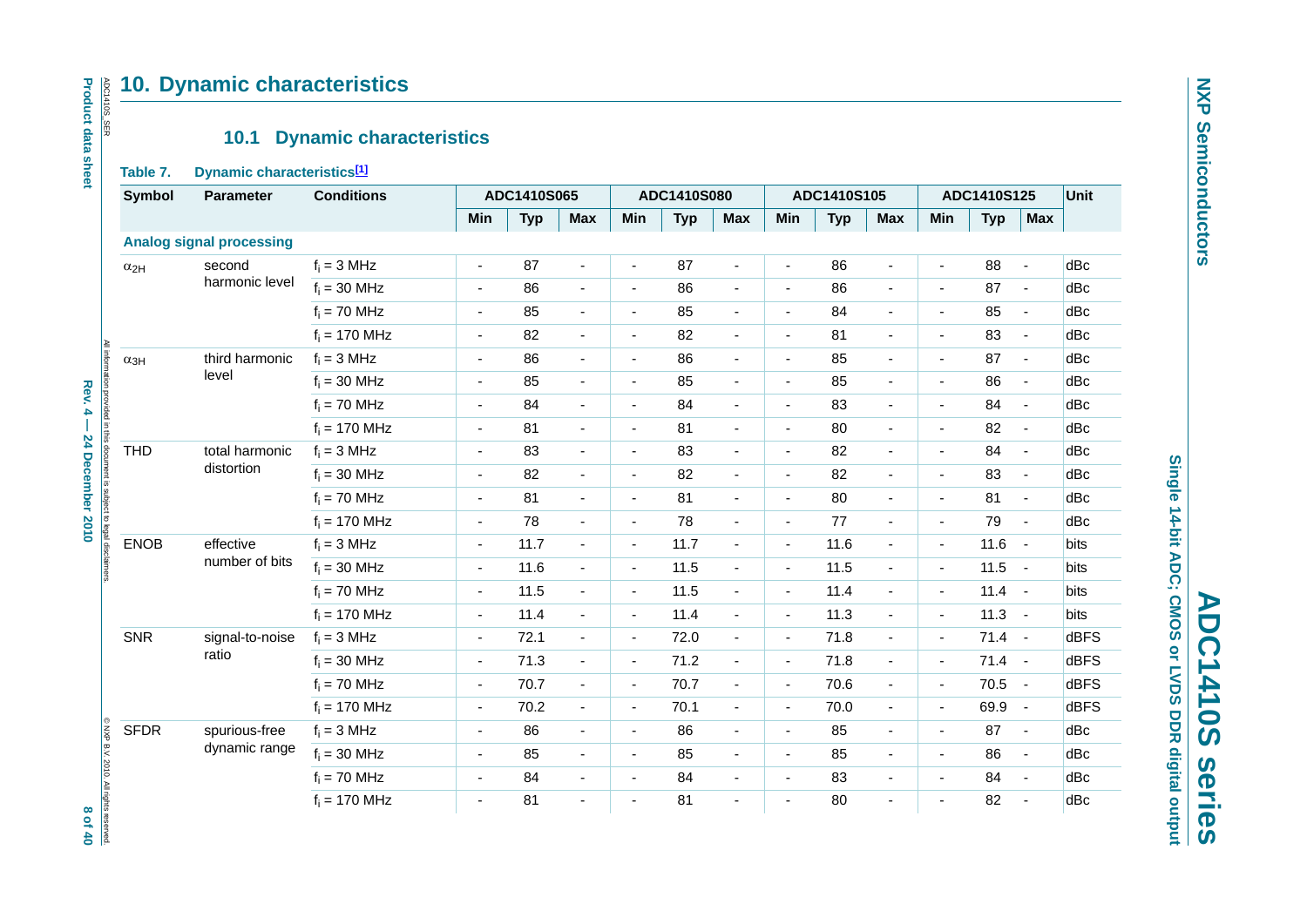**Table 7. Dynamic characteristics[1]** *…continued*

|                                                                                       | Table 7.                  |                                               | <b>Dynamic characteristics<sup>[1]</sup></b> continued                        |                       |                |                          |                          |                |                          |                |                                  |                          |                          |             |                       |                 |
|---------------------------------------------------------------------------------------|---------------------------|-----------------------------------------------|-------------------------------------------------------------------------------|-----------------------|----------------|--------------------------|--------------------------|----------------|--------------------------|----------------|----------------------------------|--------------------------|--------------------------|-------------|-----------------------|-----------------|
| ADC1410S_SER                                                                          | <b>Symbol</b>             | <b>Parameter</b>                              | <b>Conditions</b>                                                             |                       | ADC1410S065    |                          |                          | ADC1410S080    |                          |                | ADC1410S105                      |                          |                          | ADC1410S125 |                       | Unit            |
|                                                                                       |                           |                                               |                                                                               | Min                   | <b>Typ</b>     | Max                      | Min                      | <b>Typ</b>     | Max                      | Min            | <b>Typ</b>                       | Max                      | Min                      | <b>Typ</b>  | <b>Max</b>            |                 |
| <b>Product data sheet</b>                                                             | <b>IMD</b>                | Intermodulation<br>distortion                 | $f_{i1} = 1.5$ MHz;<br>$f_{i2} = 4.5$ MHz                                     |                       | 89             |                          |                          | 89             |                          |                | 88                               |                          |                          | 89          |                       | dBc             |
|                                                                                       |                           |                                               | $f_{i1} = 28.5$ MHz;<br>$f_{i2} = 31.5$ MHz                                   | ÷,                    | 88             | $\blacksquare$           |                          | 88             | $\overline{a}$           |                | 88                               | $\overline{a}$           | ä,                       | 88          | $\tilde{\phantom{a}}$ | dBc             |
|                                                                                       |                           |                                               | $f_{i1} = 68.5$ MHz;<br>$f_{i2} = 71.5$ MHz                                   | Ĭ.                    | 87             | $\blacksquare$           |                          | 87             | $\overline{a}$           |                | 86                               | $\overline{a}$           |                          | 86          | $\overline{a}$        | dBc             |
|                                                                                       |                           |                                               | $f_{i1} = 168.5$ MHz;<br>$f_{i2} = 171.5$ MHz                                 |                       | 84             | $\blacksquare$           |                          | 85             | $\blacksquare$           |                | 83                               | ä,                       |                          | 84          |                       | dBc             |
| All information provided in this document is subject to legal disclaimers<br>Rev. 4 – | Table 8.<br><b>Symbol</b> | <b>Parameter</b>                              | Clock input and digital output timing characteristics[1]<br><b>Conditions</b> |                       | ADC1410S065    |                          |                          | ADC1410S080    |                          |                | ADC1410S105<br>Min<br><b>Typ</b> |                          |                          | ADC1410S125 |                       | <b>Unit</b>     |
|                                                                                       |                           |                                               |                                                                               |                       |                |                          |                          |                |                          |                |                                  |                          |                          |             |                       |                 |
|                                                                                       |                           |                                               |                                                                               | Min                   | <b>Typ</b>     | <b>Max</b>               | Min                      | <b>Typ</b>     | <b>Max</b>               |                |                                  | <b>Max</b>               | <b>Min</b>               | <b>Typ</b>  | <b>Max</b>            |                 |
|                                                                                       |                           | <b>Clock timing input: pins CLKP and CLKM</b> |                                                                               |                       |                |                          |                          |                |                          |                |                                  |                          |                          |             |                       |                 |
|                                                                                       | $f_{clk}$                 | clock                                         |                                                                               | 40                    | $\blacksquare$ | 65                       | 60                       | $\blacksquare$ | 80                       | 75             | $\blacksquare$                   | 105                      | 100                      |             | 125                   | <b>MHz</b>      |
| 24 December 2010                                                                      |                           | frequency                                     |                                                                               |                       |                |                          |                          |                |                          |                |                                  |                          |                          |             |                       |                 |
|                                                                                       | t <sub>lat(data)</sub>    | data latency<br>time                          |                                                                               | $\tilde{\phantom{a}}$ | 13.5           | $\blacksquare$           | $\overline{\phantom{a}}$ | 13.5           | $\mathbf{r}$             | $\blacksquare$ | 13.5                             | $\blacksquare$           | $\blacksquare$           | 13.5        | ä,                    | clock<br>cycles |
|                                                                                       | $\delta_{\text{clk}}$     | clock duty                                    | $DCS$ $EN = logic 1$                                                          | 30                    | 50             | 70                       | 30                       | 50             | 70                       | 30             | 50                               | 70                       | 30                       | 50          | 70                    | %               |
|                                                                                       |                           | cycle                                         | $DCS$ _EN = logic 0                                                           | 45                    | 50             | 55                       | 45                       | 50             | 55                       | 45             | 50                               | 55                       | 45                       | 50          | 55                    | %               |
|                                                                                       | $t_{d(s)}$                | sampling<br>delay time                        |                                                                               |                       | 0.8            | $\blacksquare$           | $\blacksquare$           | 0.8            | $\overline{\phantom{a}}$ |                | 0.8                              | $\overline{\phantom{a}}$ | ÷,                       | 0.8         | $\blacksquare$        | ns              |
|                                                                                       | t <sub>wake</sub>         | wake-up time                                  |                                                                               | $\sim$                | 76             | $\overline{\phantom{a}}$ |                          | 76             | L.                       |                | 76                               | ÷,                       | ä,                       | 76          |                       | $\mu$ s         |
|                                                                                       |                           |                                               | <b>CMOS Mode timing output: pins D13 to D0 and DAV</b>                        |                       |                |                          |                          |                |                          |                |                                  |                          |                          |             |                       |                 |
|                                                                                       | t <sub>PD</sub>           | propagation                                   | <b>DATA</b>                                                                   | 13.6                  | 14.9           | 16.4                     | 11.9                     | 12.9           | 14.4                     | 8.0            | 10.8                             | 12.4                     | 8.2                      | 9.7         | 11.3                  | ns              |
|                                                                                       |                           | delay                                         | <b>DAV</b>                                                                    | $\overline{a}$        | 4.2            | $\blacksquare$           | $\sim$                   | 3.6            | $\overline{\phantom{a}}$ | $\overline{a}$ | 3.3                              | $\blacksquare$           | ä,                       | 3.4         |                       | ns              |
|                                                                                       | $t_{\rm su}$              | set-up time                                   |                                                                               | $\sim$                | 12.5           | $\overline{\phantom{a}}$ | $\blacksquare$           | 9.8            |                          | $\blacksquare$ | 6.8                              | $\overline{\phantom{a}}$ | $\overline{\phantom{a}}$ | 5.6         | $\blacksquare$        | ns              |
|                                                                                       | $\mathfrak{t}_\mathsf{h}$ | hold time                                     |                                                                               | $\blacksquare$        | 3.4            | $\blacksquare$           | $\overline{a}$           | 3.3            | $\blacksquare$           |                | 3.1                              | $\blacksquare$           | ä,                       | 2.8         |                       | ns              |
| C NXP B.V. 2010. All rights reserved<br>9 of 40                                       |                           |                                               |                                                                               |                       |                |                          |                          |                |                          |                |                                  |                          |                          |             |                       |                 |

### **10.2 Clock and digital output timing**

### <span id="page-8-0"></span>**Table 8. Clock input and digital output timing characteristics[\[1\]](#page-9-0)**

<span id="page-8-1"></span>

|                                                 | <b>Symbol</b>          | <b>Conditions</b><br><b>Parameter</b> |                                                        |                | ADC1410S065 |                          |                          | ADC1410S080 |                          |                          | ADC1410S105    |                          | ADC1410S125              | <b>Unit</b> |                |                 |
|-------------------------------------------------|------------------------|---------------------------------------|--------------------------------------------------------|----------------|-------------|--------------------------|--------------------------|-------------|--------------------------|--------------------------|----------------|--------------------------|--------------------------|-------------|----------------|-----------------|
|                                                 |                        |                                       |                                                        | Min            | <b>Typ</b>  | Max                      | Min                      | <b>Typ</b>  | <b>Max</b>               | Min                      | <b>Typ</b>     | <b>Max</b>               | Min                      | Typ         | <b>Max</b>     |                 |
|                                                 |                        |                                       | <b>Clock timing input: pins CLKP and CLKM</b>          |                |             |                          |                          |             |                          |                          |                |                          |                          |             |                |                 |
|                                                 | $f_{cik}$              | clock<br>frequency                    |                                                        | 40             |             | 65                       | 60                       |             | 80                       | 75                       | $\blacksquare$ | 105                      | 100                      | ä,          | 125            | <b>MHz</b>      |
| in this document is subject to legal disclaimer | $t_{\text{lat(data)}}$ | data latency<br>time                  |                                                        |                | 13.5        | $\overline{\phantom{0}}$ | $\overline{\phantom{0}}$ | 13.5        | $\overline{\phantom{a}}$ | $\overline{\phantom{a}}$ | 13.5           | $\overline{\phantom{0}}$ | $\overline{\phantom{a}}$ | 13.5        | $\sim$         | clock<br>cycles |
|                                                 | $\delta_{\text{clk}}$  | clock duty                            | $DCS$ <sub>_</sub> $EN = logic 1$                      | 30             | 50          | 70                       | 30                       | 50          | 70                       | 30                       | 50             | 70                       | 30                       | 50          | 70             | %               |
|                                                 |                        | cycle                                 | $DCS$ _EN = $logic 0$                                  | 45             | 50          | 55                       | 45                       | 50          | 55                       | 45                       | 50             | 55                       | 45                       | 50          | 55             | %               |
|                                                 | $t_{d(s)}$             | sampling<br>delay time                |                                                        | $\overline{a}$ | 0.8         | ÷.                       | $\blacksquare$           | 0.8         | $\blacksquare$           | $\overline{\phantom{a}}$ | 0.8            | $\blacksquare$           | $\overline{\phantom{a}}$ | 0.8         | $\blacksquare$ | ns              |
|                                                 | t <sub>wake</sub>      | wake-up time                          |                                                        |                | 76          | $\overline{\phantom{0}}$ |                          | 76          | $\overline{\phantom{a}}$ | $\blacksquare$           | 76             | $\blacksquare$           | $\overline{\phantom{0}}$ | 76          | $\sim$         | <b>us</b>       |
|                                                 |                        |                                       | <b>CMOS Mode timing output: pins D13 to D0 and DAV</b> |                |             |                          |                          |             |                          |                          |                |                          |                          |             |                |                 |
|                                                 | t <sub>PD</sub>        | propagation                           | <b>DATA</b>                                            | 13.6           | 14.9        | 16.4                     | 11.9                     | 12.9        | 14.4                     | 8.0                      | 10.8           | 12.4                     | 8.2                      | 9.7         | 11.3           | $ $ ns          |
|                                                 |                        | delay                                 | <b>DAV</b>                                             |                | 4.2         | $\overline{\phantom{a}}$ | $\overline{\phantom{a}}$ | 3.6         | $\blacksquare$           | $\overline{\phantom{a}}$ | 3.3            | $\overline{\phantom{a}}$ | $\overline{\phantom{a}}$ | 3.4         | $\sim$         | ns              |
|                                                 | $t_{\rm su}$           | set-up time                           |                                                        |                | 12.5        | $\blacksquare$           | $\blacksquare$           | 9.8         | $\blacksquare$           | $\overline{\phantom{a}}$ | 6.8            | $\sim$                   | $\blacksquare$           | 5.6         | $\sim$         | ns              |
|                                                 | $t_h$                  | hold time                             |                                                        |                | 3.4         | $\overline{\phantom{a}}$ |                          | 3.3         | $\overline{\phantom{a}}$ | $\overline{\phantom{a}}$ | 3.1            | $\overline{\phantom{a}}$ | $\overline{\phantom{a}}$ | 2.8         | ٠              | ns              |
| ONXP B.V. 2010. All rights reserved             |                        |                                       |                                                        |                |             |                          |                          |             |                          |                          |                |                          |                          |             |                |                 |

 $\frac{1}{2}$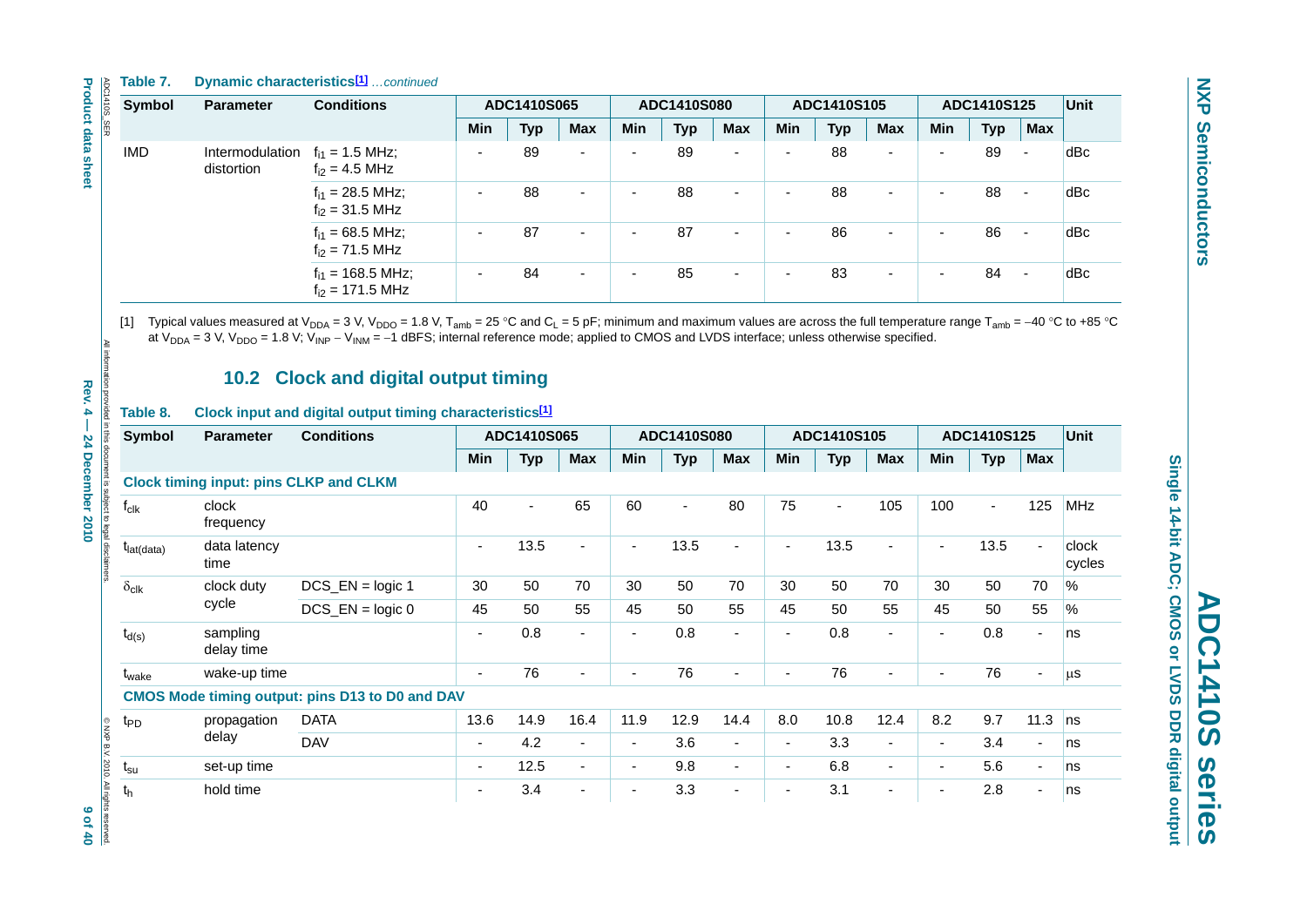# **ADC1410S series ADC1410S** series

# Single 14-bit ADC; CMOS or LVDS DDR digital output **Single 14-bit ADC; CMOS or LVDS DDR digital output**

| Symbol          | <b>Parameter</b> | <b>Conditions</b>                                                                           |             |      | ADC1410S065 |                          |                | ADC1410S080              |                          |            | ADC1410S105              |                          |                          | ADC1410S125    |                          | Unit      |
|-----------------|------------------|---------------------------------------------------------------------------------------------|-------------|------|-------------|--------------------------|----------------|--------------------------|--------------------------|------------|--------------------------|--------------------------|--------------------------|----------------|--------------------------|-----------|
|                 |                  |                                                                                             |             | Min  | <b>Typ</b>  | Max                      | Min            | <b>Typ</b>               | <b>Max</b>               | <b>Min</b> | <b>Typ</b>               | Max                      | <b>Min</b>               | <b>Typ</b>     | <b>Max</b>               |           |
| $t_{r}$         | rise time        | <b>DATA</b>                                                                                 | $\boxed{2}$ | 0.39 | $\sim$      | 2.4                      | 0.39           | $\overline{\phantom{a}}$ | 2.4                      | 0.39       | $\blacksquare$           | 2.4                      | 0.39                     | $\overline{a}$ | 2.4                      | ns        |
|                 |                  | <b>DAV</b>                                                                                  |             | 0.26 | $\sim$      | 2.4                      | 0.26           | $\blacksquare$           | 2.4                      | 0.26       | $\blacksquare$           | 2.4                      | 0.26                     | $\sim$         | 2.4                      | ns        |
| $t_{\rm f}$     | fall time        | <b>DATA</b>                                                                                 | $[2]$       | 0.19 | $\sim$      | 2.4                      | 0.19           | $\sim$                   | 2.4                      | 0.19       | $\blacksquare$           | 2.4                      | 0.19                     | $\sim$         | 2.4                      | ns        |
|                 |                  | LVDS DDR mode timing output: pins D12_D13_P to D0_D1_P, D12_D13_M to D0_D1_M, DAVP and DAVM |             |      |             |                          |                |                          |                          |            |                          |                          |                          |                |                          |           |
| t <sub>PD</sub> | propagation      | <b>DATA</b>                                                                                 |             | 3.3  | 5.1         | 7.6                      | 2.9            | 4.6                      | 7.1                      | 2.5        | 4.2                      | 6.8                      | $2.2^{\circ}$            | 4.0            | 6.6                      | <b>ns</b> |
|                 | delay            | <b>DAV</b>                                                                                  |             |      | 2.8         | $\overline{\phantom{a}}$ | $\blacksquare$ | 2.5                      | ٠                        | $\sim$     | 2.3                      | $\overline{\phantom{a}}$ | ۰.                       | 2.2            | $\blacksquare$           | ns        |
| $t_{\rm su}$    | set-up time      |                                                                                             |             | ۰    | 5.4         | $\blacksquare$           | $\sim$         | 4.1                      | $\overline{\phantom{a}}$ | $\sim$     | 2.6                      | ٠                        | $\overline{\phantom{0}}$ | 1.9            | $\blacksquare$           | ns        |
| $t_{h}$         | hold time        |                                                                                             |             | ۰    | 2.2         | $\blacksquare$           | $\blacksquare$ | 2.0                      | ٠                        |            | 1.8                      | $\blacksquare$           | $\overline{\phantom{0}}$ | 1.7            | $\overline{\phantom{a}}$ | ns        |
| $t_{\rm r}$     | rise time        | <b>DATA</b>                                                                                 | $[3]$       | 0.5  | $\sim$      | 5                        | 0.5            | $\blacksquare$           | 5                        | 0.5        | $\blacksquare$           | 5                        | 0.5                      | $\blacksquare$ | 5                        | ns        |
|                 |                  | <b>DAV</b>                                                                                  |             | 0.18 | $\sim$      | 2.4                      | 0.18           | $\blacksquare$           | 2.4                      | 0.18       | $\overline{\phantom{a}}$ | 2.4                      | 0.18                     | $\sim$         | 2.4                      | ns        |
| t               | fall time        | <b>DATA</b>                                                                                 | $[3]$       | 0.15 | $\sim$      | 1.6                      | 0.15           | $\blacksquare$           | 1.6                      | 0.15       | $\blacksquare$           | 1.6                      | 0.15                     | $\blacksquare$ | 1.6                      | ns        |

<span id="page-9-0"></span>[1] Typical values measured at V<sub>DDA</sub> = 3 V, V<sub>DDO</sub> = 1.8 V, T<sub>amb</sub> = 25 °C and C<sub>L</sub> = 5 pF; minimum and maximum values are across the full temperature range T<sub>amb</sub> = −40 °C to +85 °C at V<sub>DDA</sub> = 3 V, V<sub>DDO</sub> = 1.8 V; V<sub>INP</sub> − V<sub>INM</sub> = −1 dBFS; internal reference mode; applied to CMOS and LVDS interface; unless otherwise specified.

<span id="page-9-1"></span>[2] Measured between 20 % to 80 % of  $V_{DDO}$ .

<span id="page-9-2"></span>[3] Rise time measured from −50 mV to +50 mV; fall time measured from +50 mV to −50 mV.

**Table 8. Clock input and digital output timing characteristics[1]** *…continued*

**Product data sheet ADC1410S\_SER**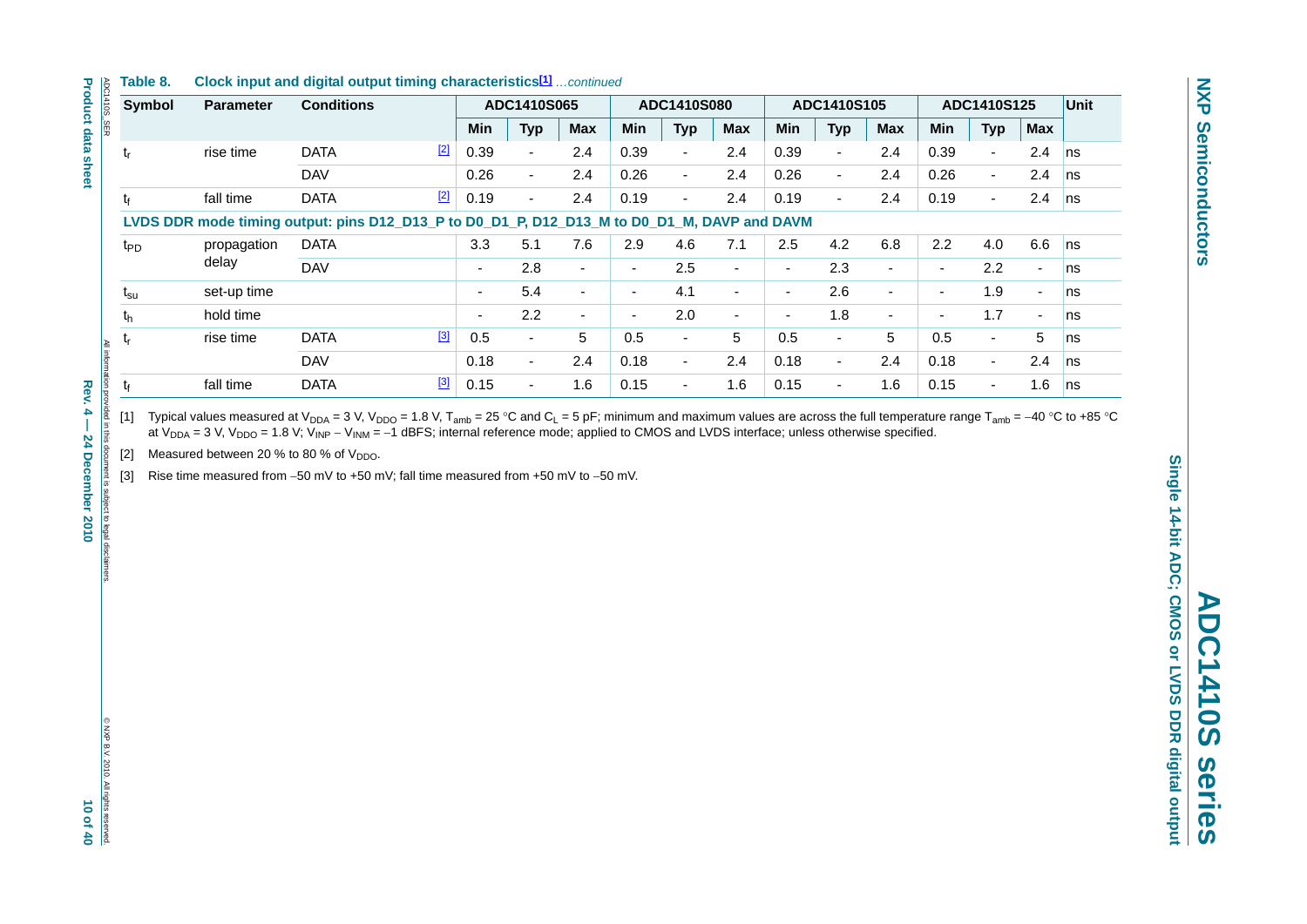**Single 14-bit ADC; CMOS or LVDS DDR digital output**



<span id="page-10-0"></span>

<span id="page-10-1"></span>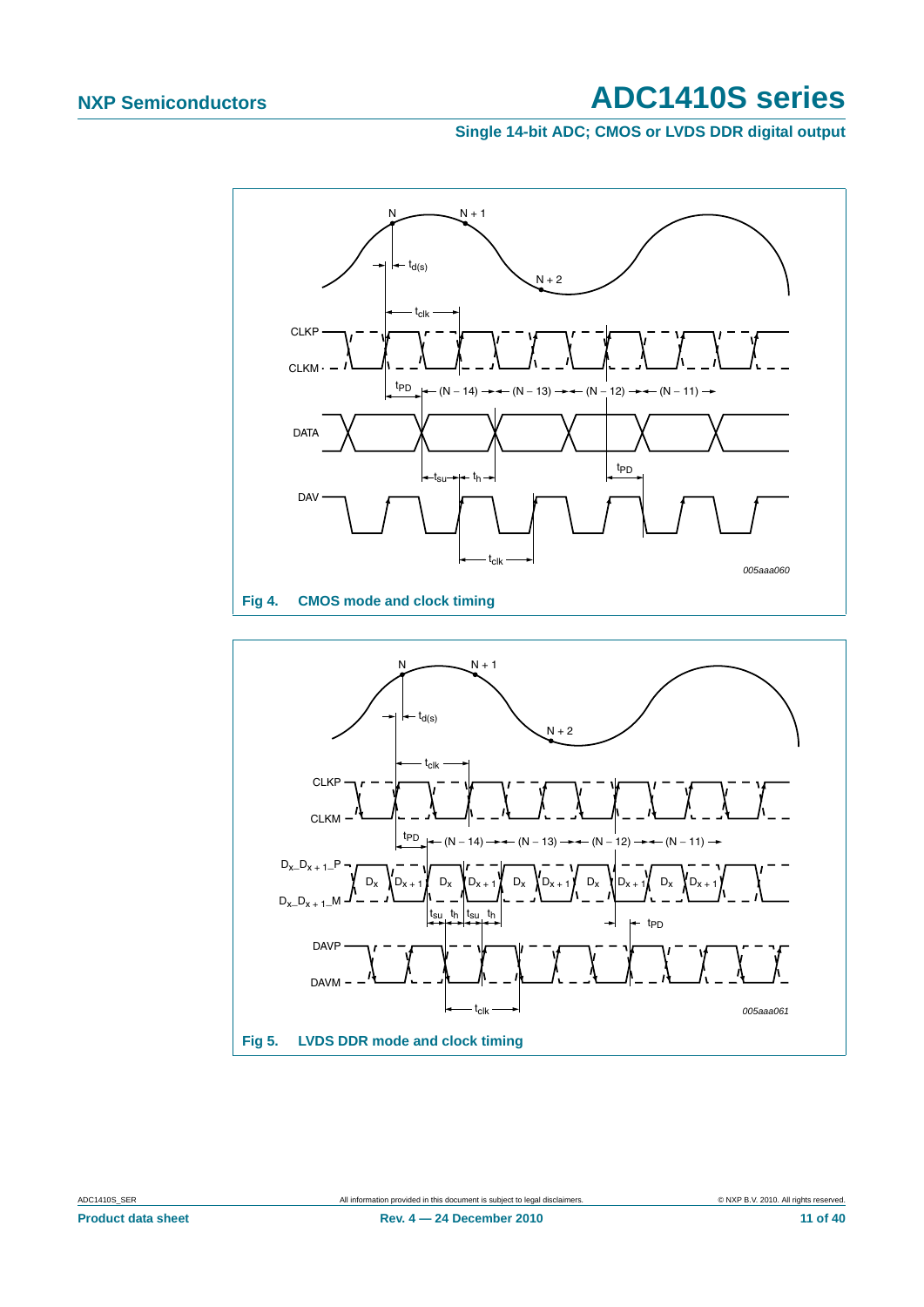### **Single 14-bit ADC; CMOS or LVDS DDR digital output**

### <span id="page-11-1"></span>**10.3 SPI timings**

| Table 9.              | SPI timings characteristics[1] |                   |                          |               |            |            |
|-----------------------|--------------------------------|-------------------|--------------------------|---------------|------------|------------|
| <b>Symbol</b>         | <b>Parameter</b>               | <b>Conditions</b> | Min                      | <b>Typ</b>    | <b>Max</b> | Unit       |
| $t_{w(SCLK)}$         | <b>SCLK pulse width</b>        |                   | $\overline{\phantom{a}}$ | 40            |            | ns         |
| $t_{W(SCLKH)}$        | <b>SCLK HIGH pulse width</b>   |                   | $\overline{\phantom{a}}$ | 16            | ٠          | ns         |
| $t_{W(SCLKL)}$        | SCLK LOW pulse width           |                   | $\overline{\phantom{a}}$ | 16            | ۰          | ns         |
| $t_{\rm su}$          | set-up time                    | data to SCLK HIGH | ÷,                       | 5             | ۰          | ns         |
|                       |                                | CS to SCLK HIGH   | ÷,                       | 5             |            | ns         |
| t <sub>h</sub>        | hold time                      | data to SCLK HIGH | ٠                        | $\mathcal{P}$ |            | ns         |
|                       |                                | CS to SCLK HIGH   | $\blacksquare$           | 2             | ۰          | ns         |
| $r_{\text{clk(max)}}$ | maximum clock frequency        |                   |                          | 25            | ۰          | <b>MHz</b> |

<span id="page-11-0"></span>[1] Typical values measured at  $V_{DDA} = 3 V$ ,  $V_{DDO} = 1.8 V$ ,  $T_{amb} = 25 °C$  and  $C_L = 5 pF$ ; minimum and maximum values are across the full temperature range  $T_{amb} = -40$  °C to +85 °C at  $V_{DDA} = 3$  V,  $V_{DDO} = 1.8$  V.

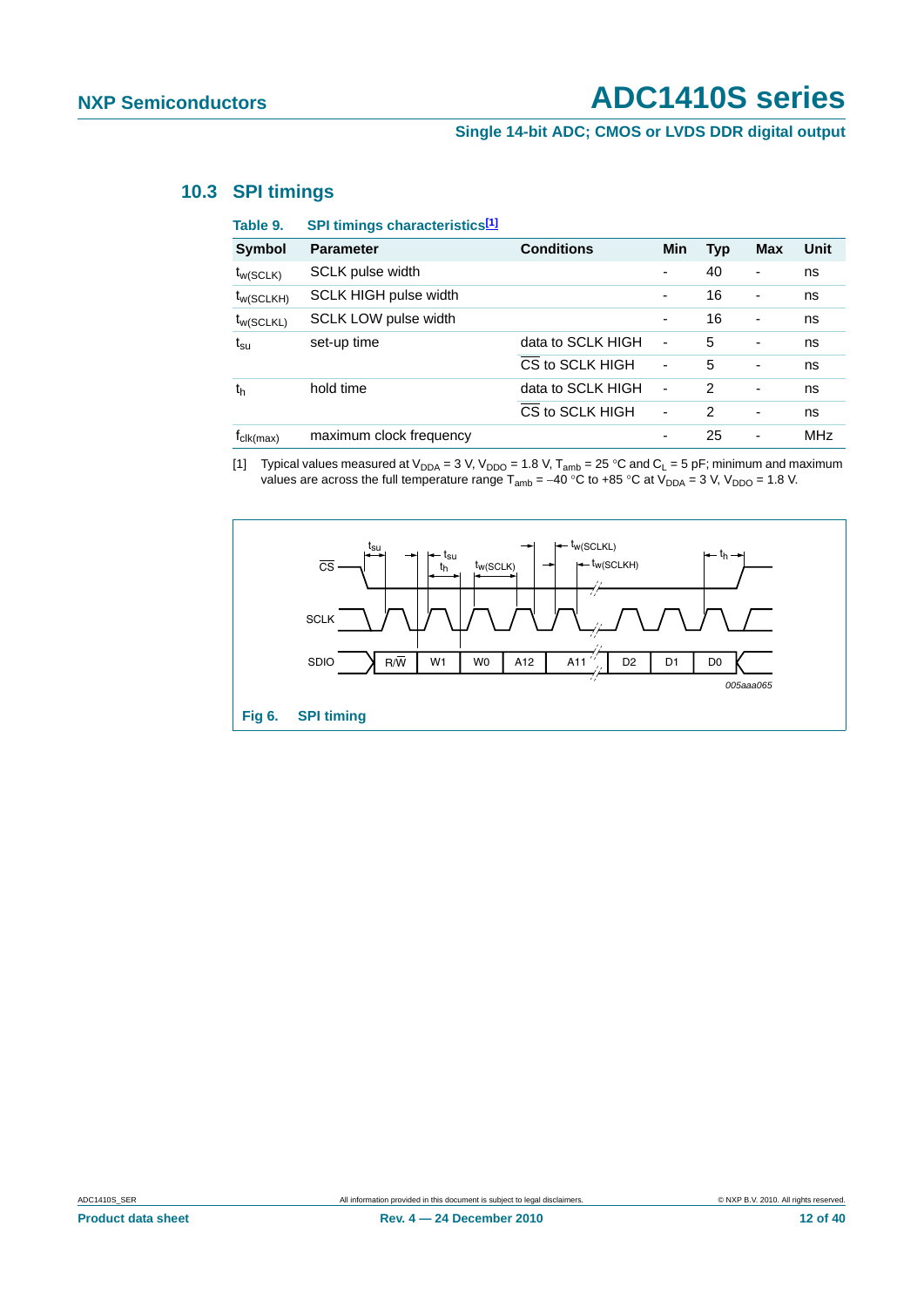**Single 14-bit ADC; CMOS or LVDS DDR digital output**

<span id="page-12-0"></span>

### **10.4 Typical characteristics**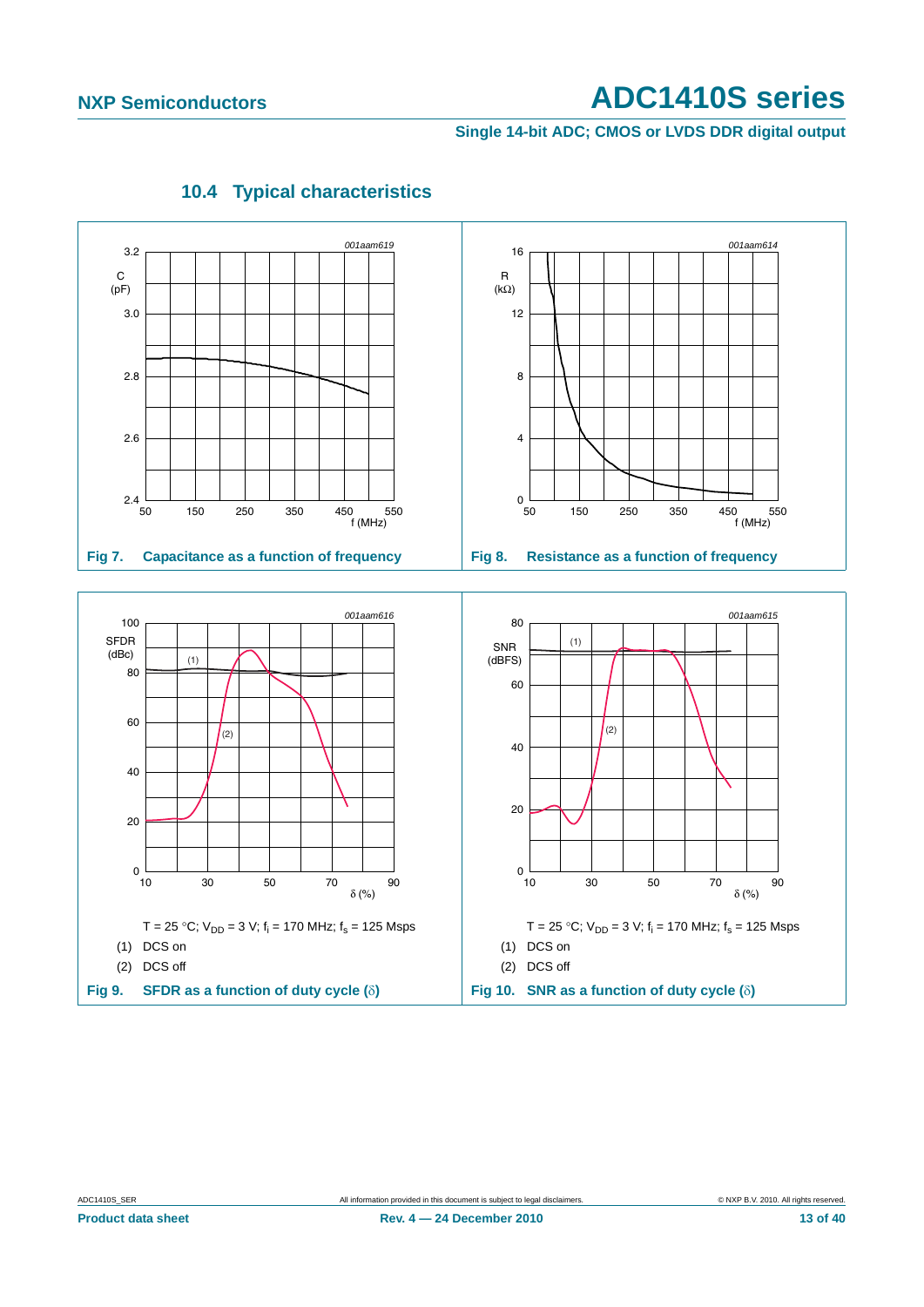### **Single 14-bit ADC; CMOS or LVDS DDR digital output**

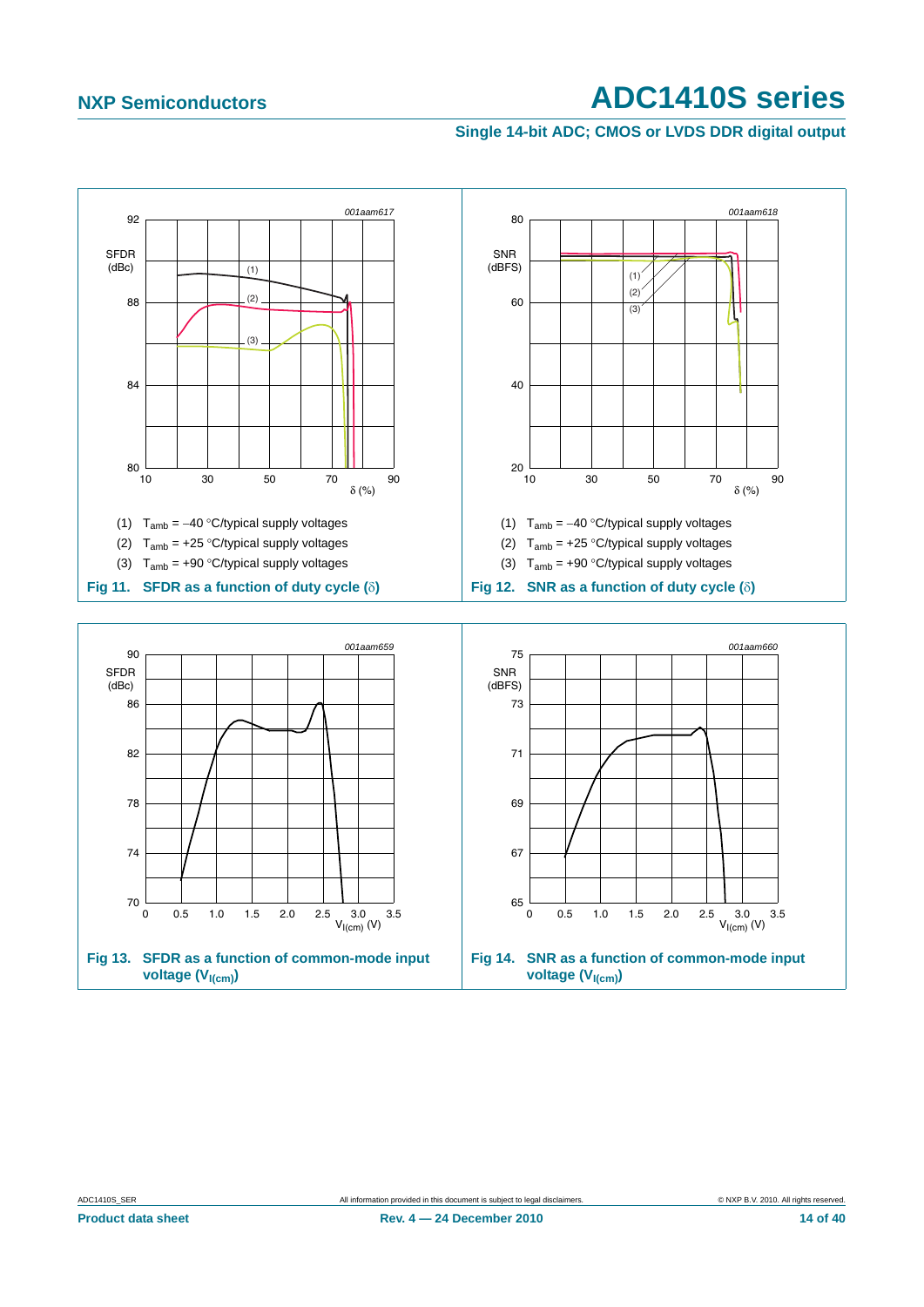### **Single 14-bit ADC; CMOS or LVDS DDR digital output**

<span id="page-14-0"></span>

### **10.4.1 ADC1410S080**

### **10.4.2 ADC1410S125**

<span id="page-14-1"></span>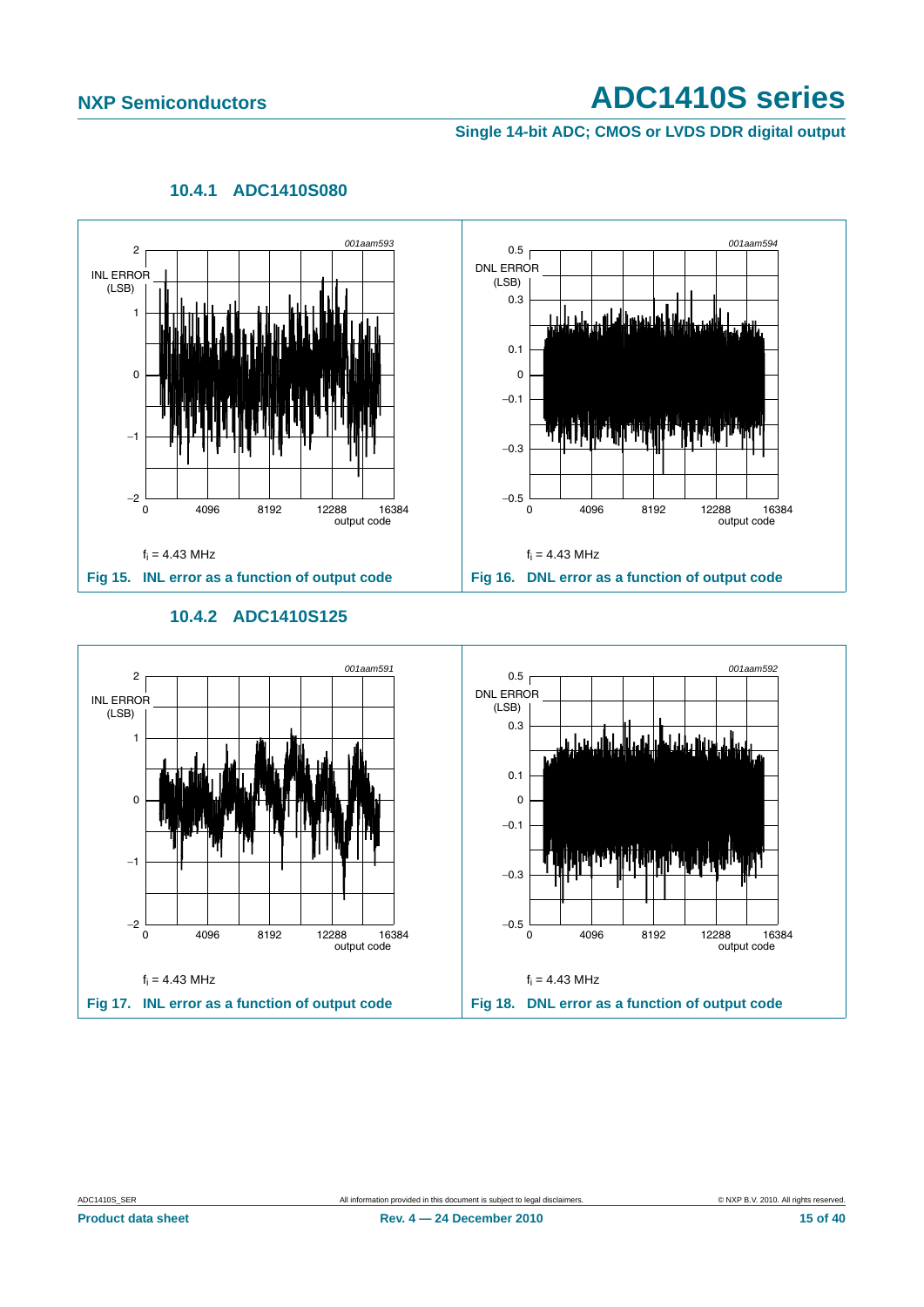**Single 14-bit ADC; CMOS or LVDS DDR digital output**

### <span id="page-15-3"></span><span id="page-15-2"></span>**11. Application information**

### **11.1 Device control**

The ADC1410S can be controlled via SPI or directly via the I/O pins (Pin control mode).

### <span id="page-15-4"></span>**11.1.1 SPI and PIN control modes**

The device enters PIN control mode at power-up, and remains in this mode as long as pin CS is held HIGH. In PIN control mode, the SPI pins SDIO, CS and SCLK are used as static control pins.

SPI control mode is enabled by forcing pin  $\overline{CS}$  LOW. Once SPI control mode has been enabled, the device remains in this mode. The transition from PIN control mode to SPI control mode is illustrated in [Figure 19.](#page-15-1)



<span id="page-15-1"></span>When the device enters SPI control mode, the output data standard and data format are determined by the level on pin SDIO when a transition is triggered by a falling edge on CS.

### <span id="page-15-5"></span>**11.1.2 Operating mode selection**

The active ADC1410S operating mode (Power-up, Power-down or Sleep) can be selected via the SPI interface (see [Table 20](#page-30-0)) or by using pins PWD and  $\overline{OE}$  in Pin control mode (see [Table 10](#page-15-0)).

| <b>Pin PWD</b> | Pin OE      | <b>Operating mode</b> | Output high-Z |
|----------------|-------------|-----------------------|---------------|
| LOW            | LOW         | Power-up              | no            |
| LOW            | <b>HIGH</b> | Power-up              | ves           |
| <b>HIGH</b>    | LOW         | Sleep                 | ves           |
| <b>HIGH</b>    | <b>HIGH</b> | Power-down            | yes           |

### <span id="page-15-0"></span>**Table 10. Operating mode selection via pin PWD and OE**

### <span id="page-15-6"></span>**11.1.3 Selecting the output data standard**

The output data standard (CMOS or LVDS DDR) can be selected via the SPI interface (see [Table 23](#page-31-0)) or by using pin ODS in Pin control mode. LVDS DDR is selected when ODS is HIGH, otherwise CMOS is selected.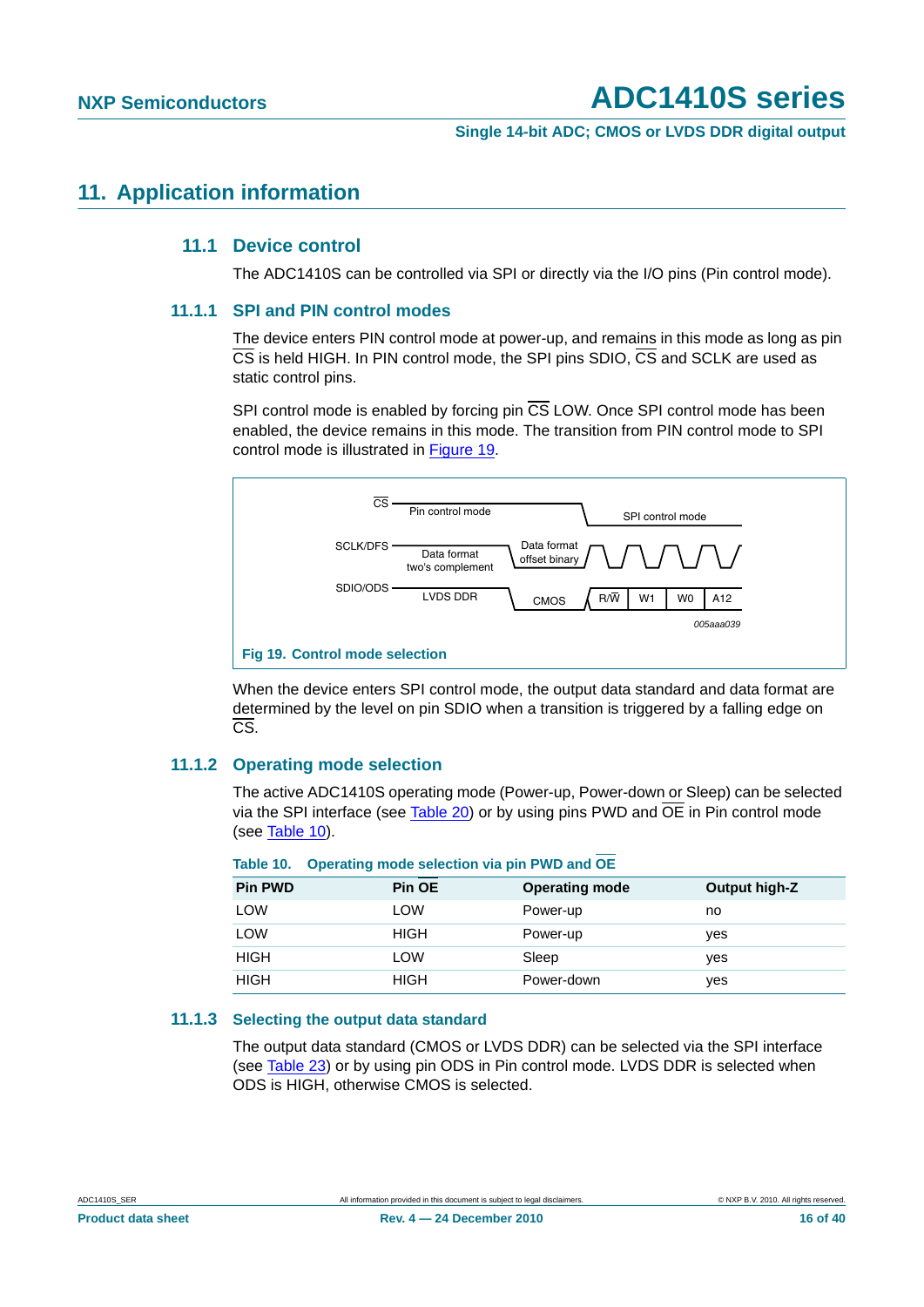### **Single 14-bit ADC; CMOS or LVDS DDR digital output**

### <span id="page-16-1"></span>**11.1.4 Selecting the output data format**

The output data format can be selected via the SPI interface (offset binary, two's complement or gray code; see [Table 23](#page-31-0)) or using pin DFS in Pin control mode (offset binary or two's complement). Offset binary is selected when DFS is LOW. When DFS is HIGH, two's complement is selected.

### **11.2 Analog inputs**

### <span id="page-16-3"></span><span id="page-16-2"></span>**11.2.1 Input stage**

The analog input of the ADC1410S supports a differential or a single-ended input drive. Optimal performance is achieved using differential inputs with the common-mode input voltage ( $V_{I(cm)}$ ) on pins INP and INM set to 0.5 $V_{DDA}$ .

The full-scale analog input voltage range is configurable between 1 V (p-p) and 2 V (p-p) via a programmable internal reference (see [Section 11.3](#page-18-0) and [Table 22\)](#page-31-1).

The equivalent circuit of the sample and hold input stage, including Electrostatic Discharge (ESD) protection and circuit and package parasitics, is shown in [Figure 20.](#page-16-0)



<span id="page-16-0"></span>The sample phase occurs when the internal clock (derived from the clock signal on pin CLKP/CLKM) is HIGH. The voltage is then held on the sampling capacitors. When the clock signal goes LOW, the stage enters the hold phase and the voltage information is transmitted to the ADC core.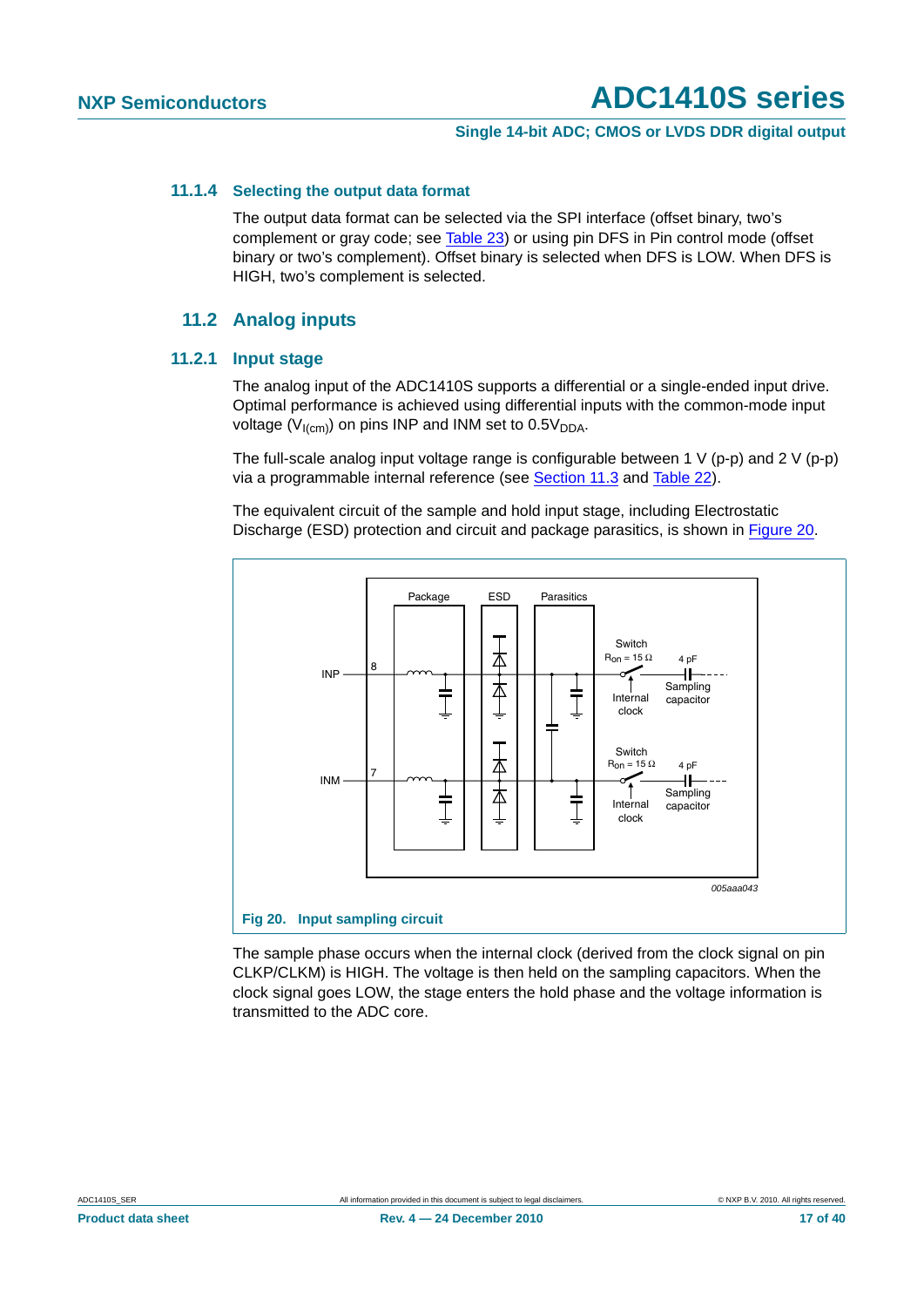### **Single 14-bit ADC; CMOS or LVDS DDR digital output**

### <span id="page-17-2"></span>**11.2.2 Anti-kickback circuitry**

Anti-kickback circuitry (R-C filter in [Figure 21](#page-17-0)) is needed to counteract the effects of a charge injection generated by the sampling capacitance.

The RC filter is also used to filter noise from the signal before it reaches the sampling stage. The value of the capacitor should be chosen to maximize noise attenuation without degrading the settling time excessively.



<span id="page-17-0"></span>The component values are determined by the input frequency and should be selected so as not to affect the input bandwidth.

| Input frequency | <b>Resistance</b> | <b>Capacitance</b> |
|-----------------|-------------------|--------------------|
| 3 MHz           | $25 \Omega$       | 12pF               |
| 70 MHz          | 12 $\Omega$       | 8 pF               |
| 170 MHz         | 12 $\Omega$       | 8 pF               |

### **Table 11. RC coupling versus input frequency, typical values**

### <span id="page-17-3"></span>**11.2.3 Transformer**

The configuration of the transformer circuit is determined by the input frequency. The configuration shown in [Figure 22](#page-17-1) would be suitable for a baseband application.



<span id="page-17-1"></span>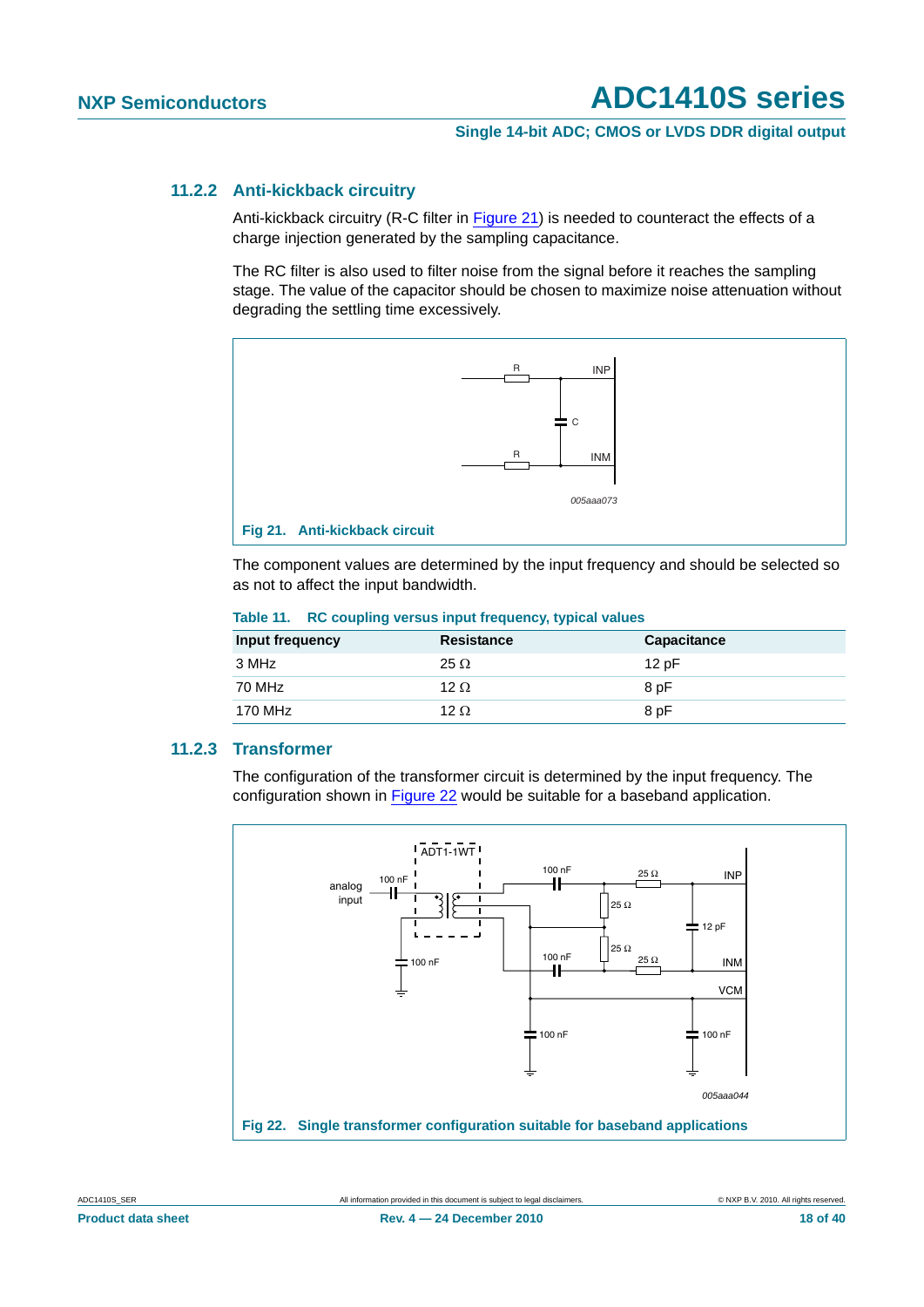### **Single 14-bit ADC; CMOS or LVDS DDR digital output**



The configuration shown in [Figure 23](#page-18-1) is recommended for high frequency applications. In both cases, the choice of transformer is a compromise between cost and performance.

### <span id="page-18-1"></span>**11.3 System reference and power management**

### <span id="page-18-2"></span><span id="page-18-0"></span>**11.3.1 Internal/external references**

The ADC1410S has a stable and accurate built-in internal reference voltage to adjust the ADC full-scale. This reference voltage can be set internally via SPI or with pins VREF and SENSE (programmable in 1 dB steps between 0 dB and −6 dB via control bits INTREF[2:0] when bit INTREF\_EN = logic 1; see [Table 22](#page-31-1)). See [Figure 25](#page-20-0) to [Figure 28](#page-20-1). The equivalent reference circuit is shown in [Figure 24.](#page-19-0) An external reference is also possible by providing a voltage on pin VREF as described in [Figure 27](#page-20-2).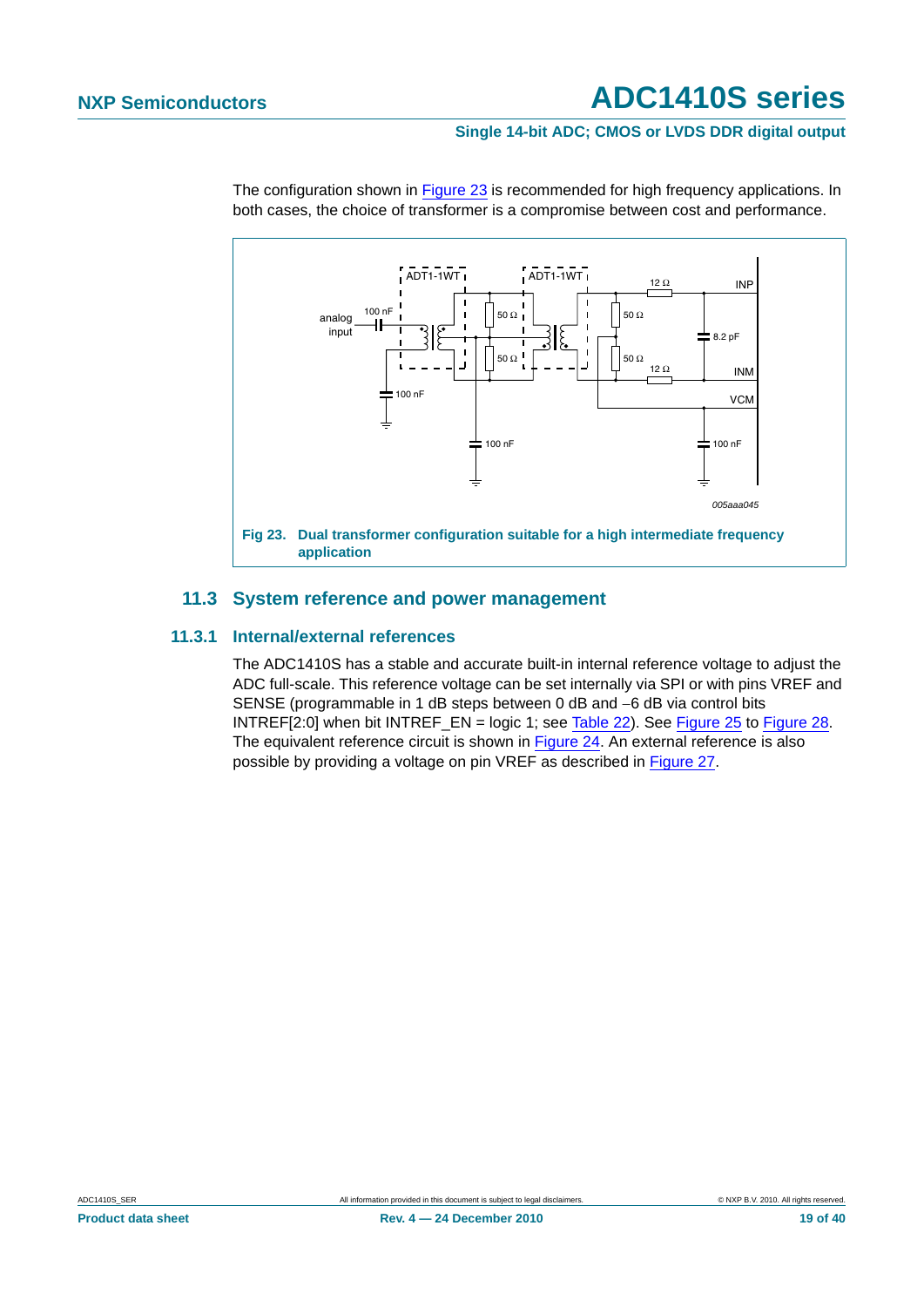### **Single 14-bit ADC; CMOS or LVDS DDR digital output**



<span id="page-19-0"></span>If bit INTREF\_EN is set to logic 0, the reference voltage is determined either internally or externally as detailed in [Table 12.](#page-19-1)

### <span id="page-19-1"></span>**Table 12. Reference selection**

| <b>Selection</b>                | <b>SPI bit</b><br><b>INTREF EN</b> | <b>SENSE pin</b>           | <b>VREF</b> pin                                    | Full-scale (p-p) |
|---------------------------------|------------------------------------|----------------------------|----------------------------------------------------|------------------|
| internal<br>(Figure 25)         | 0                                  | AGND                       | 330 pF capacitor to AGND 2 V                       |                  |
| internal<br>(Figure 26)         | 0                                  | a 330 pF capacitor to AGND | pin VREF connected to pin SENSE and via 1 V        |                  |
| external<br>(Figure 27)         | 0                                  | <b>V<sub>DDA</sub></b>     | external voltage between<br>0.5 V and 1 $V(1)$     | 1 V to 2 V       |
| internal via SPI<br>(Figure 28) | $\overline{1}$                     | 330 pF capacitor to AGND   | pin VREF connected to pin SENSE and via 1 V to 2 V |                  |

<span id="page-19-2"></span>[1] The voltage on pin VREF is doubled internally to generate the internal reference voltage.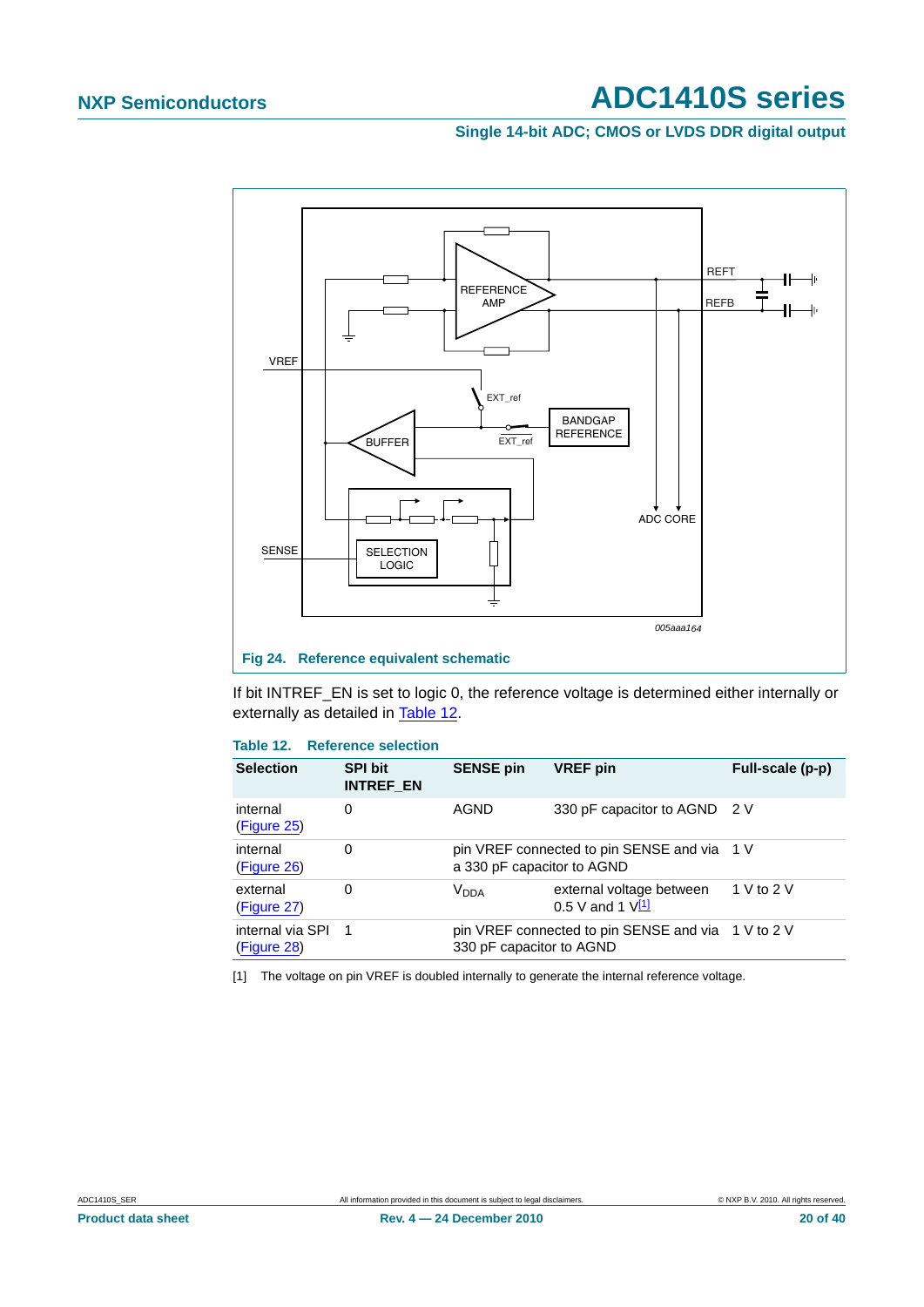<span id="page-20-3"></span>**Single 14-bit ADC; CMOS or LVDS DDR digital output**

<span id="page-20-0"></span>

<span id="page-20-1"></span>[Figure 25](#page-20-0) to [Figure 28](#page-20-1) illustrate how to connect the SENSE and VREF pins to select the required reference voltage source.

### <span id="page-20-5"></span><span id="page-20-2"></span>**11.3.2 Programmable full-scale**

The full-scale is programmable between 1 V (peak-to-peak) to 2 V (peak-to-peak) (see [Table 13](#page-20-4)).

| <b>INTREF[2:0]</b> | Full-scale (V (p-p)) |  |
|--------------------|----------------------|--|
| 000                | 2                    |  |
| 001                | 1.78                 |  |
| 010                | 1.59                 |  |
| 011                | 1.42                 |  |
| 100                | 1.26                 |  |
| 101                | 1.12                 |  |
| 110                | 1                    |  |
| 111                | x                    |  |

### <span id="page-20-4"></span>**Table 13. Reference SPI gain control**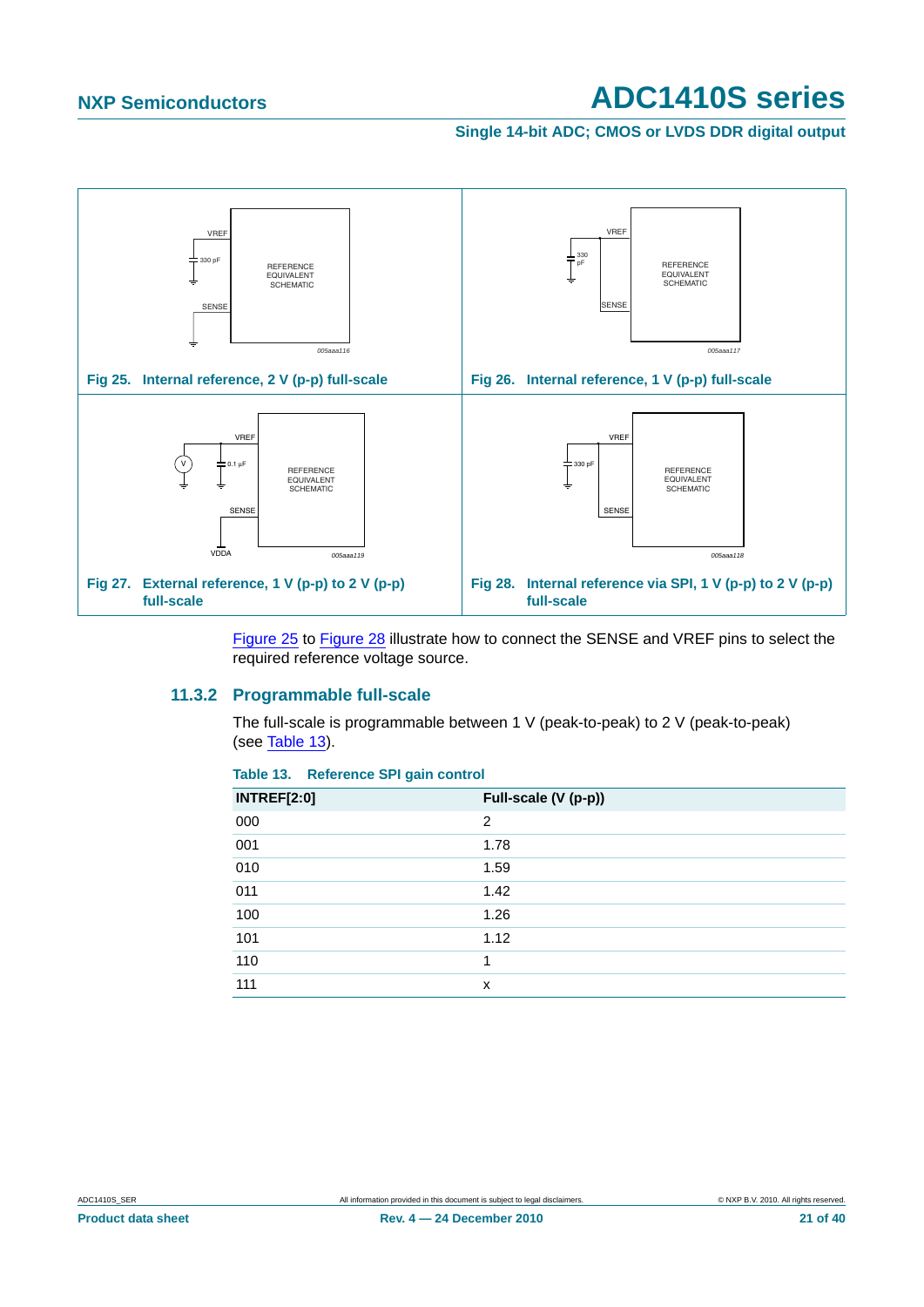### **Single 14-bit ADC; CMOS or LVDS DDR digital output**

### <span id="page-21-0"></span>**11.3.3 Common-mode output voltage (V<sub>O(cm)</sub>)**

A 0.1 μF filter capacitor should be connected between pin VCM and ground to ensure a low-noise common-mode output voltage. When AC-coupled, pin VCM can then be used to set the common-mode reference for the analog inputs, for instance via a transformer middle point.



### <span id="page-21-1"></span>**11.3.4 Biasing**

The common-mode input voltage ( $V_{I(cm)}$ ) on pins INP and INM should be set externally to  $0.5V<sub>DDA</sub>$  for optimal performance and should always be between 1.1 V and 2.5 V (see [Table 6](#page-5-0)).

### **11.4 Clock input**

### <span id="page-21-3"></span><span id="page-21-2"></span>**11.4.1 Drive modes**

The ADC1410S can be driven differentially (LVPECL). It can also be driven by a single-ended Low Voltage Complementary Metal Oxide Semiconductor (LVCMOS) signal connected to pin CLKP (pin CLKM should be connected to ground via a capacitor) or pin CLKM (pin CLKP should be connected to ground via a capacitor).

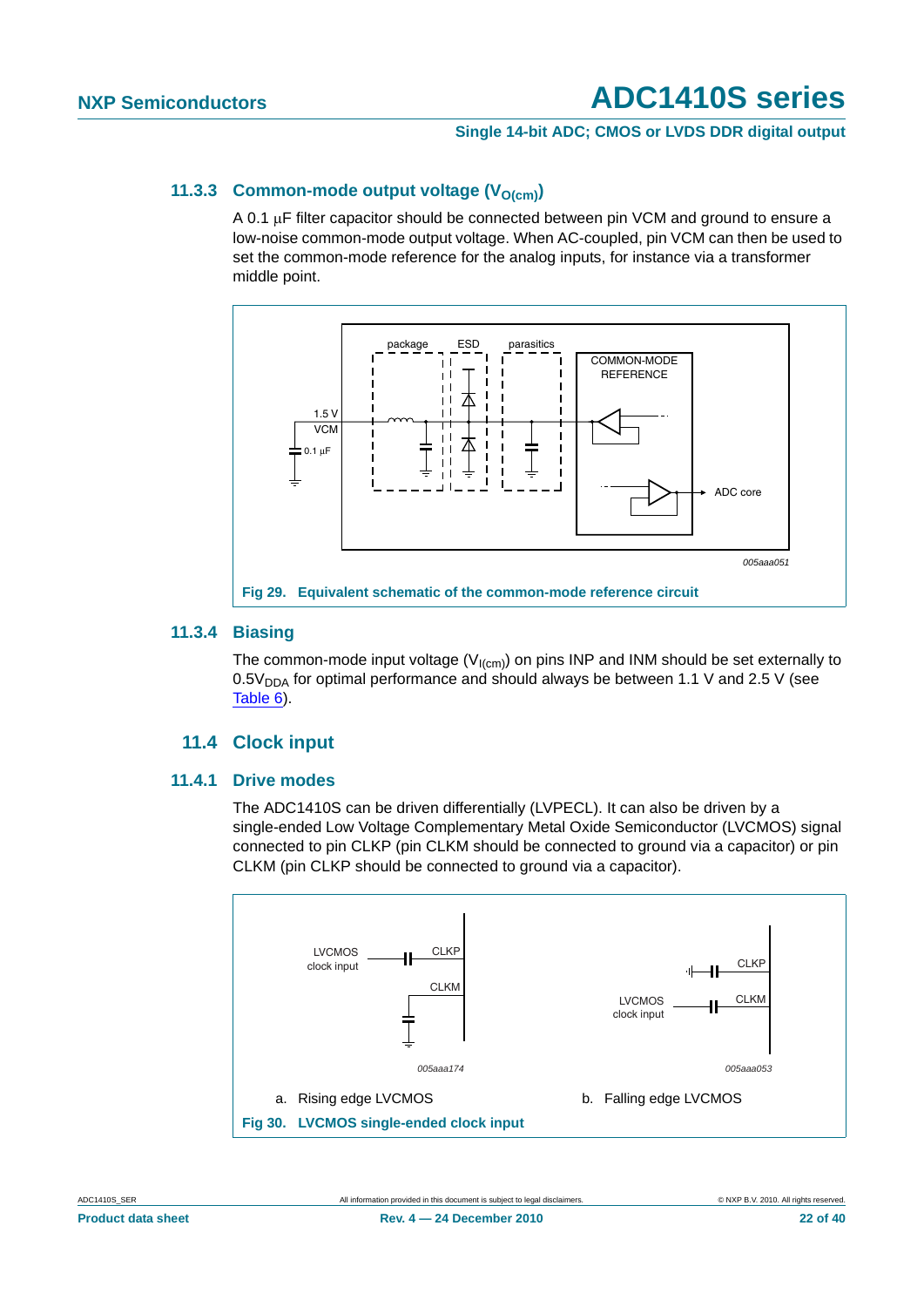### **Single 14-bit ADC; CMOS or LVDS DDR digital output**



### <span id="page-22-1"></span>**11.4.2 Equivalent input circuit**

The equivalent circuit of the input clock buffer is shown in [Figure 32](#page-22-0). The common-mode voltage of the differential input stage is set via internal 5 kΩ resistors.

<span id="page-22-0"></span>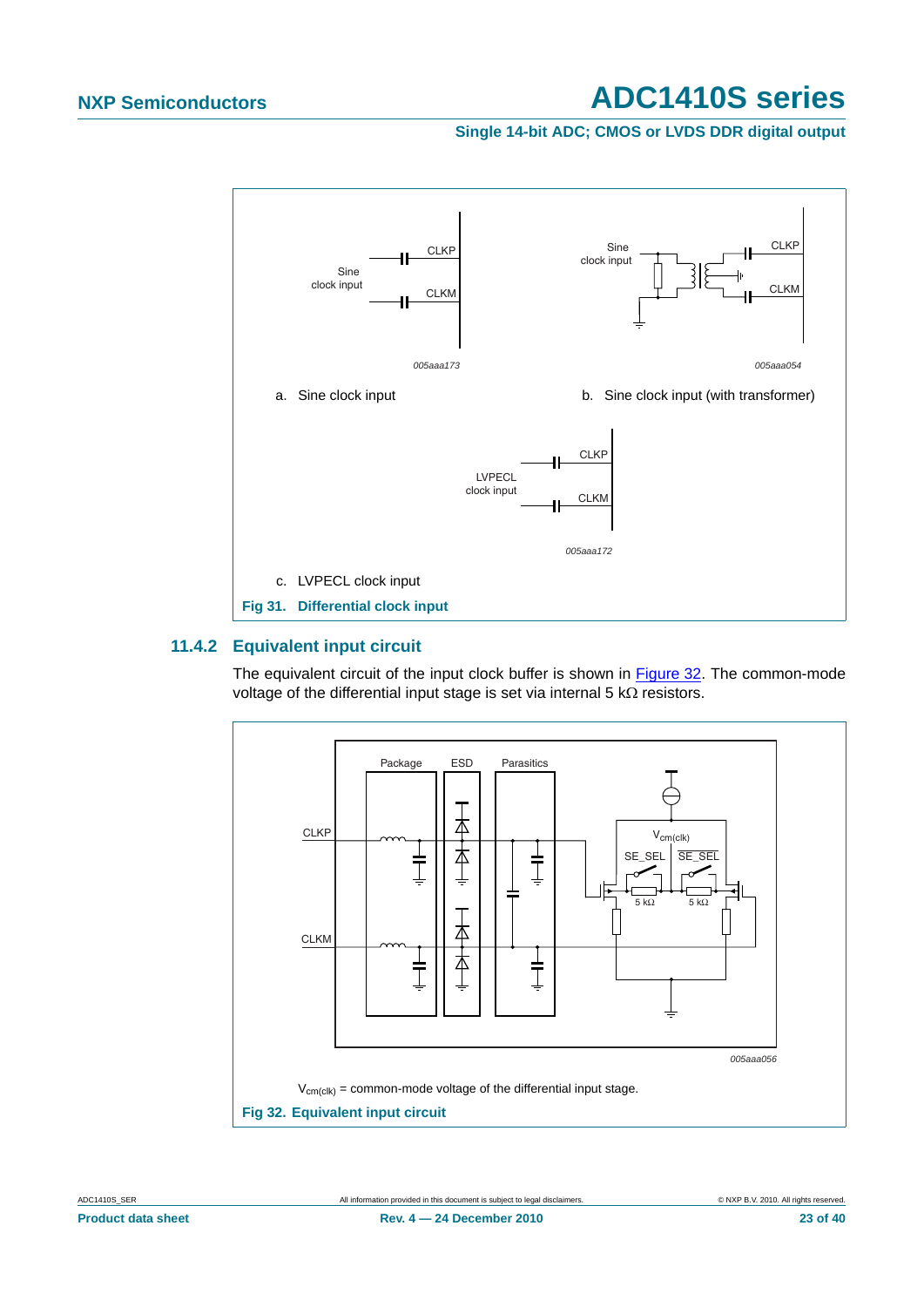### **Single 14-bit ADC; CMOS or LVDS DDR digital output**

Single-ended or differential clock inputs can be selected via the SPI interface (see [Table 21\)](#page-30-1). If single-ended is enabled, the input pin (CLKM or CLKP) is selected via control bit SE\_SEL.

If single-ended is implemented without setting bit SE\_SEL to the appropriate value, the unused pin should be connected to ground via a capacitor.

### <span id="page-23-1"></span>**11.4.3 Duty cycle stabilizer**

The duty cycle stabilizer can improve the overall performance of the ADC by compensating the duty cycle of the input clock signal. When the duty cycle stabilizer is active (bit  $DCS$ \_EN = logic 1; see [Table 21\)](#page-30-1), the circuit can handle signals with duty cycles of between 30 % and 70 % (typical). When the duty cycle stabilizer is disabled (DCS EN = logic 0), the input clock signal should have a duty cycle of between 45 % and 55 %.

### <span id="page-23-2"></span>**11.4.4 Clock input divider**

The ADC1410S contains an input clock divider that divides the incoming clock by a factor of 2 (when bit CLKDIV = logic 1; see [Table 21](#page-30-1)). This feature allows the user to deliver a higher clock frequency with better jitter performance, leading to a better SNR result once acquisition has been performed.

### **11.5 Digital outputs**

### <span id="page-23-4"></span><span id="page-23-3"></span>**11.5.1 Digital output buffers: CMOS mode**

The digital output buffers can be configured as CMOS by setting bit LVDS\_CMOS to logic 0 (see [Table 23\)](#page-31-0).

Each digital output has a dedicated output buffer. The equivalent circuit of the CMOS digital output buffer is shown in [Figure 33.](#page-23-0) The buffer is powered by a separate power supply, pins OGND and VDDO, to ensure 1.8 V to 3.3 V compatibility and is isolated from the ADC core. Each buffer can be loaded by a maximum of 10 pF.



<span id="page-23-0"></span>**Product data sheet 24 of 40 Rev. 4 – 24 December 2010** 24 **1 and 24 of 40 24 of 40**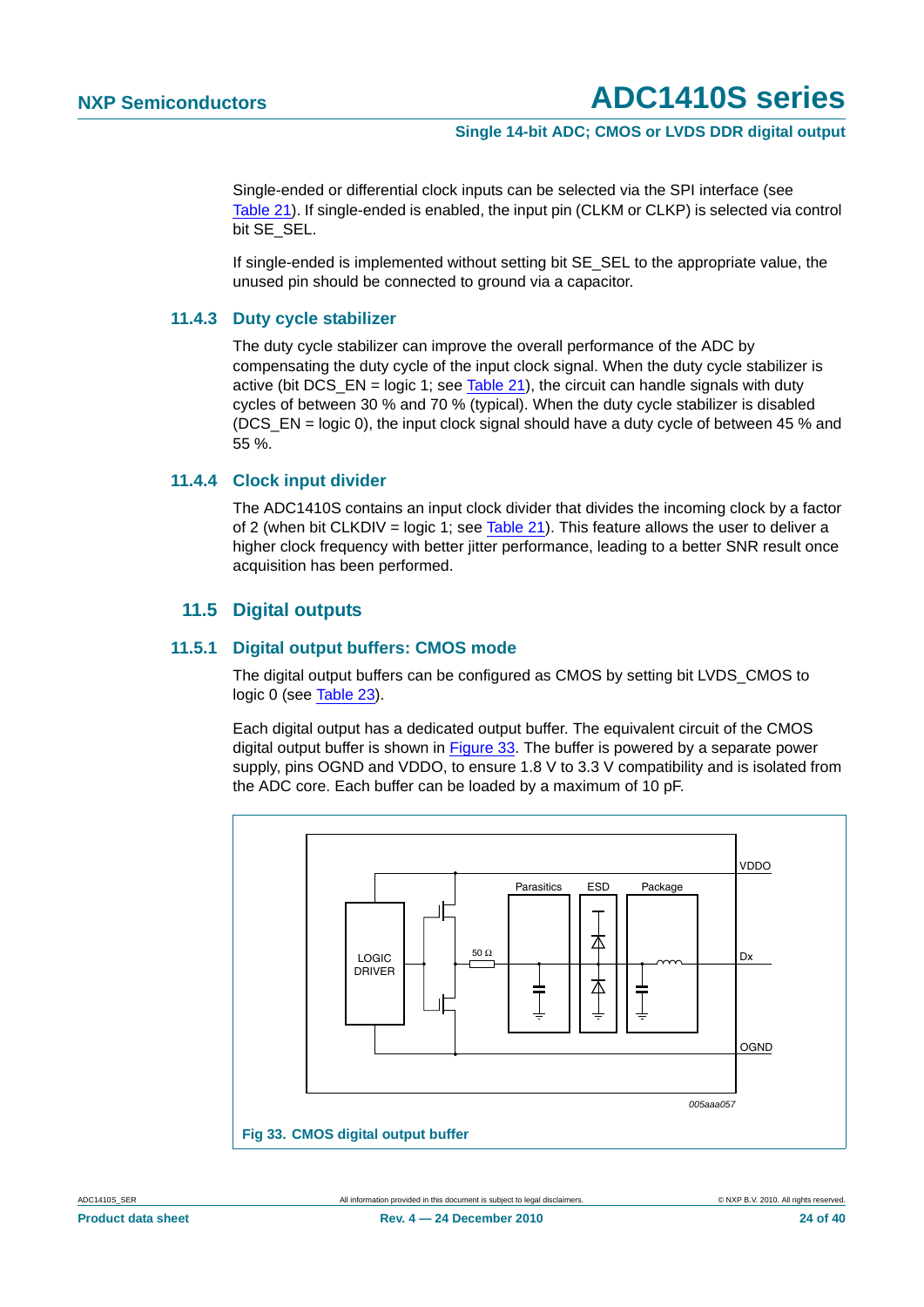### **Single 14-bit ADC; CMOS or LVDS DDR digital output**

The output resistance is 50  $\Omega$  and is the combination of an internal resistor and the equivalent output resistance of the buffer. There is no need for an external damping resistor. The drive strength of both data and DAV buffers can be programmed via the SPI in order to adjust the rise and fall times of the output digital signals (see [Table 30\)](#page-33-0).

### <span id="page-24-2"></span>**11.5.2 Digital output buffers: LVDS DDR mode**

The digital output buffers can be configured as LVDS DDR by setting bit LVDS\_CMOS to logic 1 (see [Table 23\)](#page-31-0).



<span id="page-24-0"></span>Each output should be terminated externally with a 100  $\Omega$  resistor (typical) at the receiver side ([Figure 34\)](#page-24-0) or internally via SPI control bits LVDS\_INT\_TER[2:0] (see [Figure 35](#page-24-1) and [Table 32\)](#page-34-0).



<span id="page-24-1"></span>The default LVDS DDR output buffer current is set to 3.5 mA. It can be programmed via the SPI (bits DAVI[1:0] and DATAI[1:0]; see [Table 31](#page-34-1)) in order to adjust the output logic voltage levels.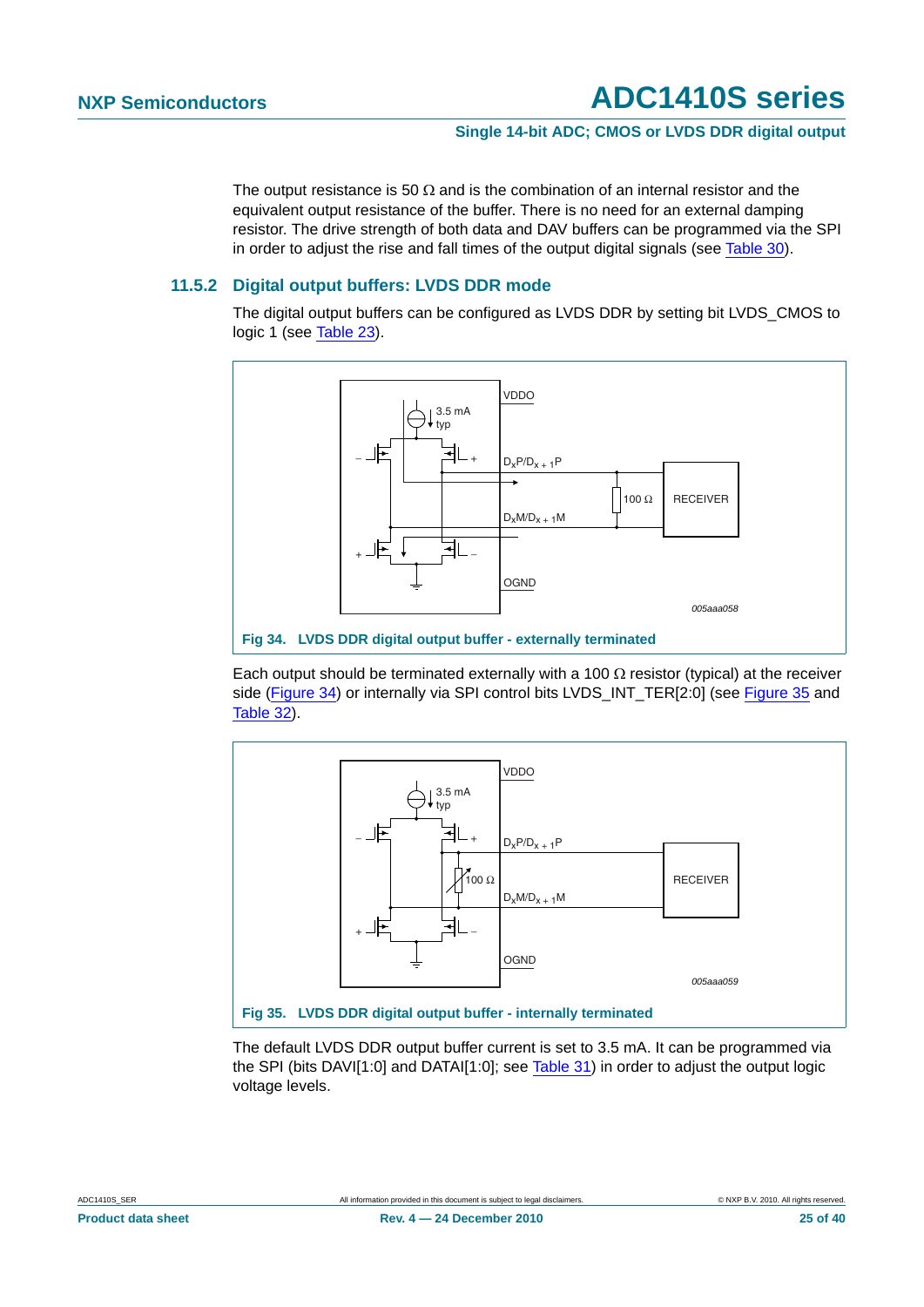### **Single 14-bit ADC; CMOS or LVDS DDR digital output**

**Table 14. LVDS DDR output register 2**

| LVDS_INT_TER[2:0] | Resistor value $(\Omega)$ |
|-------------------|---------------------------|
| 000               | no internal termination   |
| 001               | 300                       |
| 010               | 180                       |
| 011               | 110                       |
| 100               | 150                       |
| 101               | 100                       |
| 110               | 81                        |
| 111               | 60                        |

### <span id="page-25-0"></span>**11.5.3 DAta Valid (DAV) output clock**

A data valid output clock signal (DAV) can be used to capture the data delivered by the ADC1410S. Detailed timing diagrams for CMOS and LVDS DDR modes are shown in [Figure 4](#page-10-0) and [Figure 5](#page-10-1) respectively.

### <span id="page-25-1"></span>**11.5.4 OuT-of-Range (OTR)**

An out-of-range signal is provided on pin OTR. The latency of OTR is fourteen clock cycles. The OTR response can be speeded up by enabling Fast OTR (bit FASTOTR = logic 1; see [Table 29](#page-33-1)). In this mode, the latency of OTR is reduced to only four clock cycles. The Fast OTR detection threshold (below full-scale) can be programmed via bits FASTOTR\_DET[2:0].

| FASTOTR_DET[2:0] | Detection level (dB) |
|------------------|----------------------|
| 000              | $-20.56$             |
| 001              | $-16.12$             |
| 010              | $-11.02$             |
| 011              | $-7.82$              |
| 100              | $-5.49$              |
| 101              | $-3.66$              |
| 110              | $-2.14$              |
| 111              | $-0.86$              |

### **Table 15. Fast OTR register**

### <span id="page-25-2"></span>**11.5.5 Digital offset**

By default, the ADC1410S delivers output code that corresponds to the analog input. However it is possible to add a digital offset to the output code via the SPI (bits DIG\_OFFSET[5:0]; see [Table 25\)](#page-32-0).

### <span id="page-25-3"></span>**11.5.6 Test patterns**

For test purposes, the ADC1410S can be configured to transmit one of a number of predefined test patterns (via bits TESTPAT\_SEL[2:0]; see [Table 26](#page-32-1)). A custom test pattern can be defined by the user (TESTPAT\_USER[13:0]; see [Table 27](#page-33-2) and [Table 28](#page-33-3)) and is selected when TESTPAT  $SEL[2:0] = 101$ . The selected test pattern is transmitted regardless of the analog input.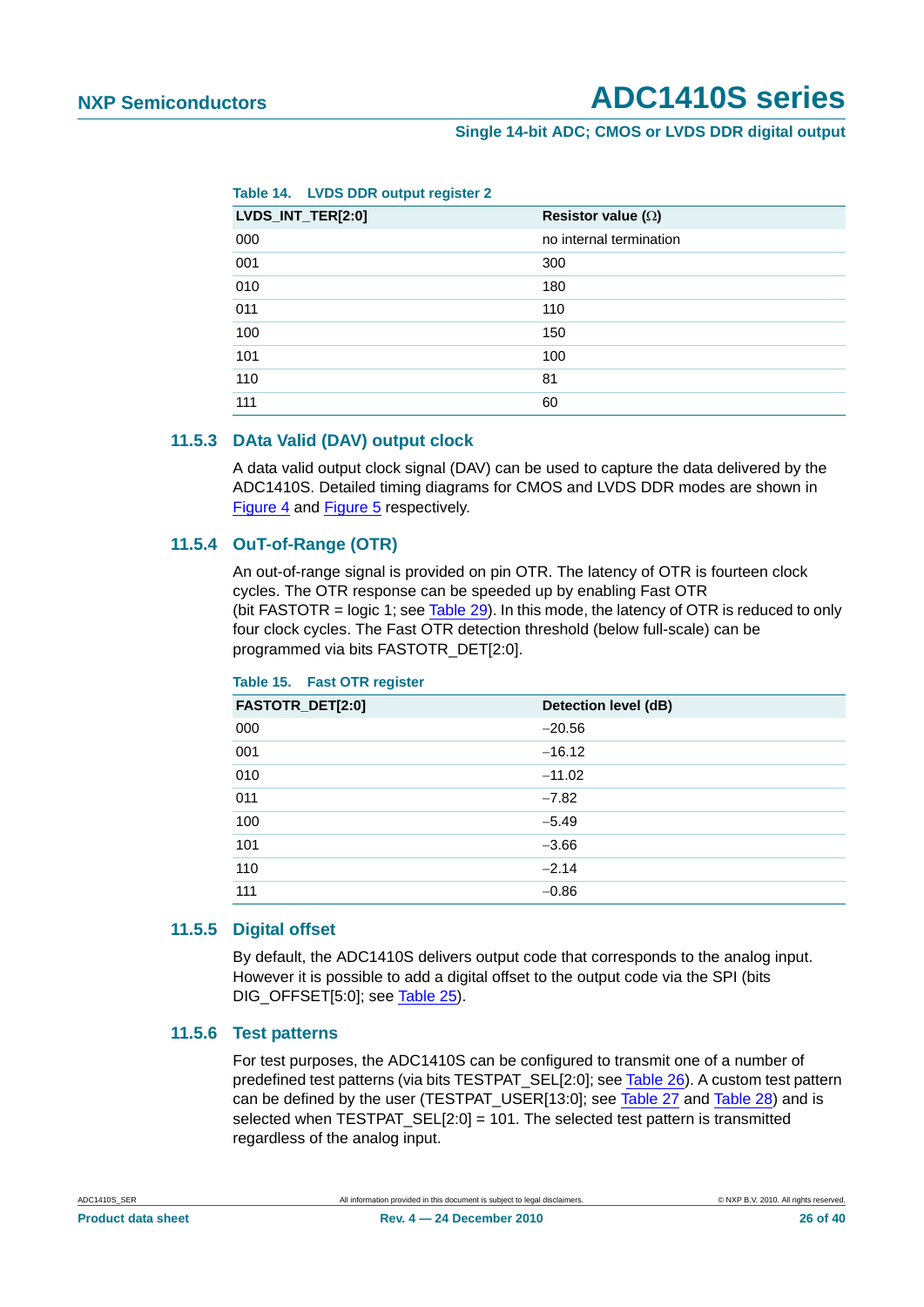**Single 14-bit ADC; CMOS or LVDS DDR digital output**

### <span id="page-26-2"></span>**11.5.7 Output codes versus input voltage**

| $V_{INP} - V_{INM}$ | <b>Offset binary</b> | Two's complement  | OTR pin  |
|---------------------|----------------------|-------------------|----------|
| $\lt -1$            | 00 0000 0000 0000    | 10 0000 0000 0000 | 1        |
| $-1$                | 00 0000 0000 0000    | 10 0000 0000 0000 | 0        |
| $-0.9998779$        | 00 0000 0000 0001    | 10 0000 0000 0001 | $\Omega$ |
| $-0.9997559$        | 00 0000 0000 0010    | 10 0000 0000 0010 | 0        |
| $-0.9996338$        | 00 0000 0000 0011    | 10 0000 0000 0011 | $\Omega$ |
| $-0.9995117$        | 00 0000 0000 0100    | 10 0000 0000 0100 | 0        |
|                     |                      |                   | $\Omega$ |
| $-0.0002441$        | 01 1111 1111 1110    | 11 1111 1111 1110 | $\Omega$ |
| $-0.0001221$        | 01 1111 1111 1111    | 11 1111 1111 1111 | $\Omega$ |
| $\Omega$            | 10 0000 0000 0000    | 00 0000 0000 0000 | $\Omega$ |
| +0.0001221          | 10 0000 0000 0001    | 00 0000 0000 0001 | 0        |
| $+0.0002441$        | 10 0000 0000 0010    | 00 0000 0000 0010 | $\Omega$ |
| .                   | .                    | $\cdots$          | $\Omega$ |
| +0.9995117          | 11 1111 1111 1011    | 01 1111 1111 1011 | $\Omega$ |
| +0.9996338          | 11 1111 1111 1100    | 01 1111 1111 1100 | $\Omega$ |
| +0.9997559          | 11 1111 1111 1101    | 01 1111 1111 1101 | $\Omega$ |
| +0.9998779          | 11 1111 1111 1110    | 01 1111 1111 1110 | $\Omega$ |
| $+1$                | 11 1111 1111 1111    | 01 1111 1111 1111 | $\Omega$ |
| $> +1$              | 11 1111 1111 1111    | 01 1111 1111 1111 | 1        |

### **11.6 Serial peripheral interface**

### <span id="page-26-4"></span><span id="page-26-3"></span>**11.6.1 Register description**

The ADC1410S serial interface is a synchronous serial communications port that allows easy interfacing with many commonly-used microprocessors. It provides access to the registers that control the operation of the chip.

This interface is configured as a 3-wire type (SDIO as bidirectional pin).

Pin SCLK is the serial clock input and  $\overline{CS}$  is the chip select pin.

Each read/write operation is initiated by a LOW level on pin  $\overline{CS}$ . A minimum of three bytes is transmitted (two instruction bytes and at least one data byte). The number of data bytes is determined by the value of bits W1 and W2 (see [Table 18\)](#page-27-0).

### **Table 17. Instruction bytes for the SPI**

|             | <b>MSB</b>    |                   |             |     |     |     |    | <b>LSB</b> |
|-------------|---------------|-------------------|-------------|-----|-----|-----|----|------------|
| Bit         |               | 6                 | $\mathbf b$ | 4   | 3   |     |    |            |
| Description | $R/\sqrt{11}$ | W1 <sup>[2]</sup> | $W0$ [2]    | A12 | A11 | A10 | A9 | A8         |
|             | A7            | A6                | A5          | A4  | A3  | A2  | Α1 | A0         |

<span id="page-26-0"></span>[1] Bit R $\overline{W}$  indicates whether it is a read (logic 1) or a write (logic 0) operation.

<span id="page-26-1"></span>[2] Bits W1 and W0 indicate the number of bytes to be transferred after the instruction byte (see [Table 18](#page-27-0)).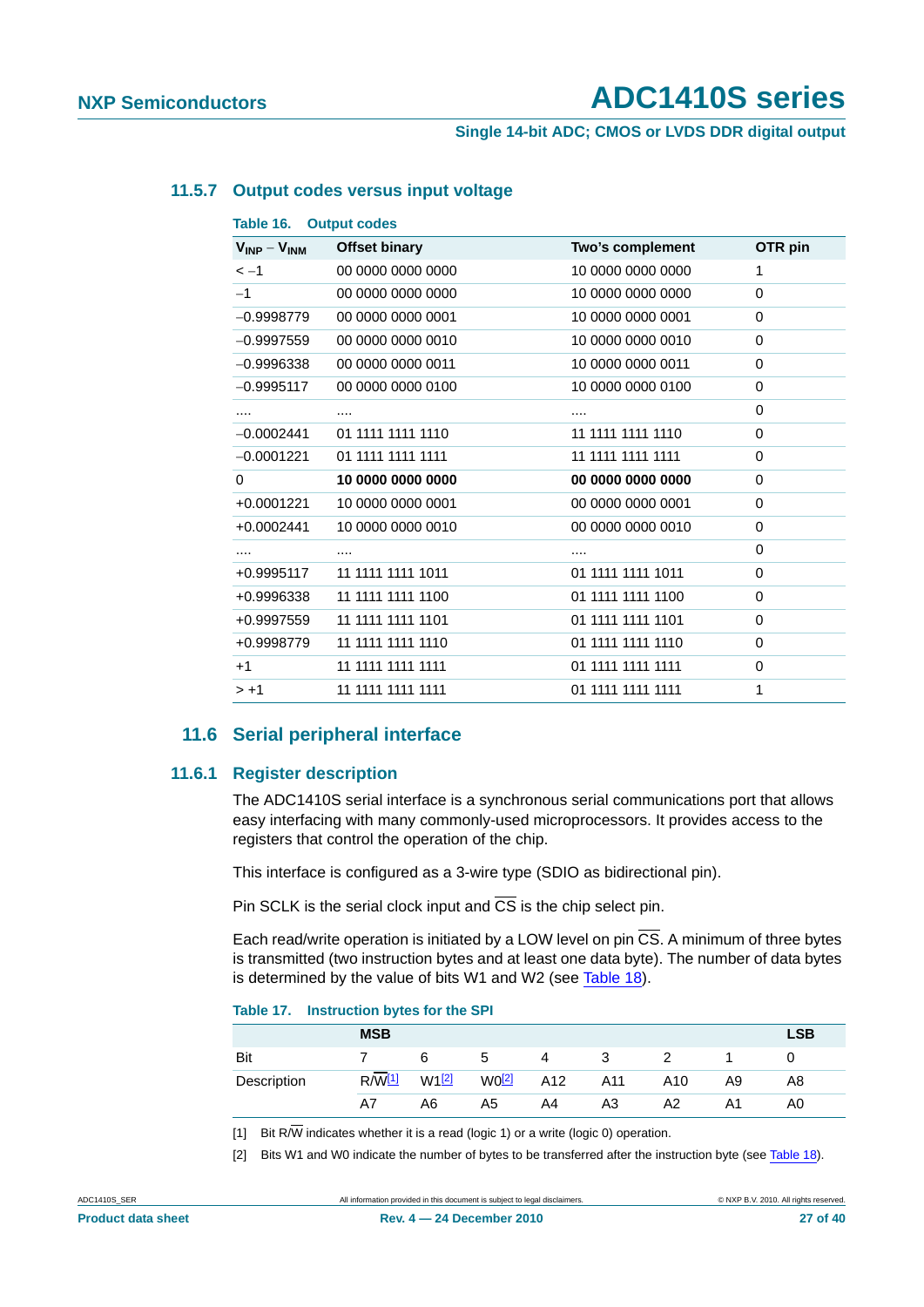### **Single 14-bit ADC; CMOS or LVDS DDR digital output**

<span id="page-27-0"></span>**Table 18. Number of data bytes to be transferred after the instruction bytes**

| W <sub>1</sub> | W0 | <b>Number of bytes transmitted</b> |
|----------------|----|------------------------------------|
|                |    | 1 byte                             |
|                |    | 2 bytes                            |
|                |    | 3 bytes                            |
|                |    | 4 bytes or more                    |

Bits A12 to A0 indicate the address of the register being accessed. In the case of a multiple byte transfer, this address is the first register to be accessed. An address counter is increased to access subsequent addresses.

The steps involved in a data transfer are as follows:

- 1. A falling edge on CS in combination with a rising edge on SCLK determine the start of communications.
- 2. The first phase is the transfer of the 2-byte instruction.
- 3. The second phase is the transfer of the data which can vary in length but is always a multiple of 8 bits. The MSB is always sent first (for instruction and data bytes).
- 4. A rising edge on  $\overline{\text{CS}}$  indicates the end of data transmission.



### <span id="page-27-1"></span>**11.6.2 Default modes at start-up**

During circuit initialization it does not matter which output data standard has been selected. At power-up, the device enters Pin control mode.

A falling edge on CS triggers a transition to SPI control mode. When the ADC1410S enters SPI control mode, the output data standard (CMOS/LVDS DDR) is determined by the level on pin SDIO (see [Figure 37\)](#page-28-0). Once in SPI control mode, the output data standard can be changed via bit LVDS\_CMOS in [Table 23.](#page-31-0)

When the ADC1410S enters SPI control mode, the output data format (two's complement or offset binary) is determined by the level on pin SCLK (gray code can only be selected via the SPI). Once in SPI control mode, the output data format can be changed via bit DATA\_FORMAT[1:0] in [Table 23.](#page-31-0)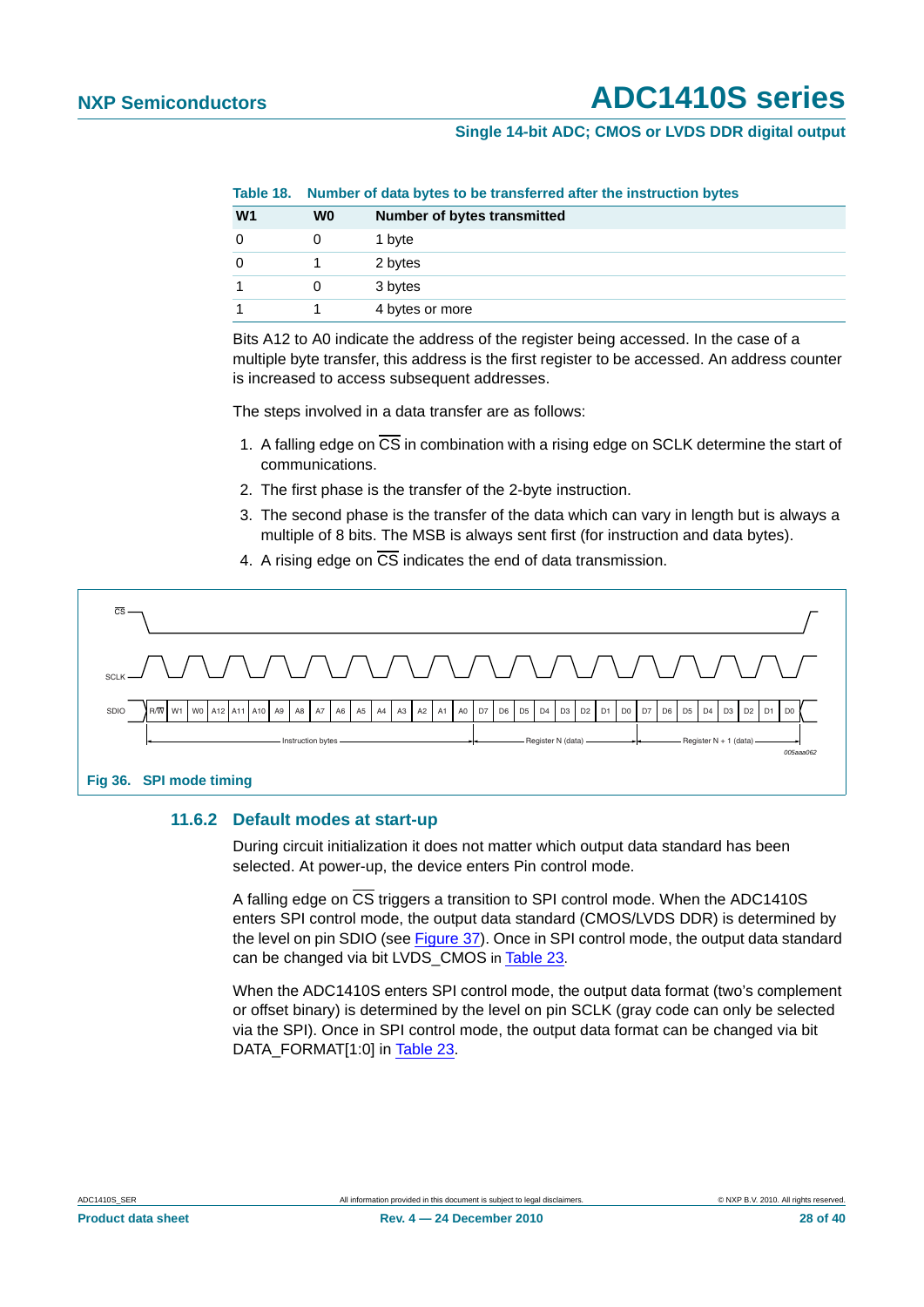**Single 14-bit ADC; CMOS or LVDS DDR digital output**

<span id="page-28-0"></span>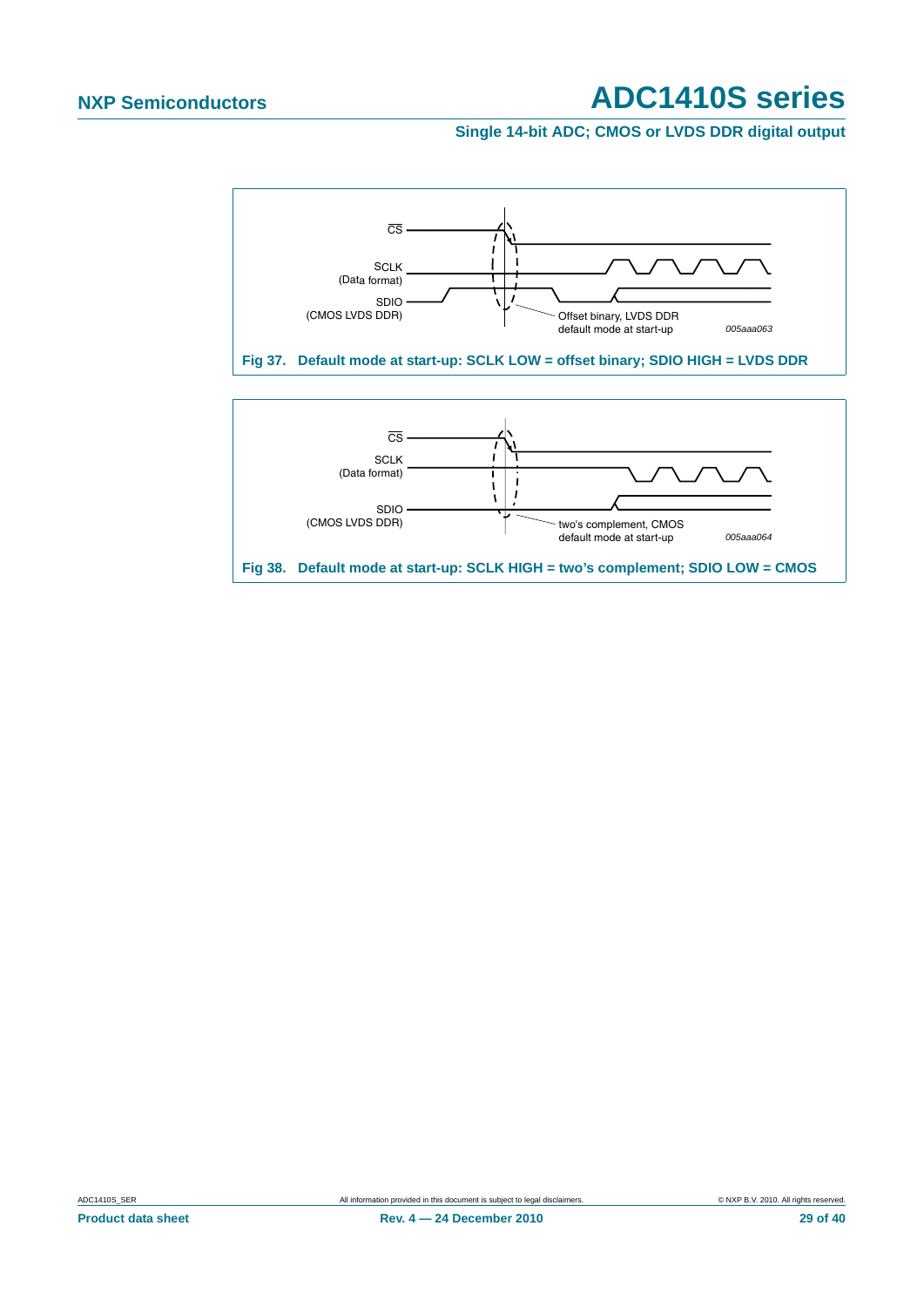### **11.6.3 Register allocation map**

<span id="page-29-0"></span>

| Addr | <b>Register name</b>        | R/W |                          |                          |                          |                   | <b>Bit definition</b>    |              |                   |           | <b>Default</b> |
|------|-----------------------------|-----|--------------------------|--------------------------|--------------------------|-------------------|--------------------------|--------------|-------------------|-----------|----------------|
| Hex  |                             |     | Bit 7                    | Bit 6                    | Bit 5                    | Bit 4             | Bit 3                    | Bit 2        | Bit 1             | Bit 0     | <b>Bin</b>     |
| 0005 | Reset and<br>operating mode | R/W | SW_RST                   |                          | RESERVED[2:0]            |                   |                          |              | OP_MODE[1:0]      |           | 0000 0000      |
| 0006 | Clock                       | R/W | $\blacksquare$           | ÷,                       | ÷,                       | SE_SEL            | DIFF_SE                  | ä,           | <b>CLKDIV</b>     | DCS_EN    | 0000 0001      |
| 0008 | Internal reference          | R/W | $\blacksquare$           | $\blacksquare$           | $\blacksquare$           |                   | INTREF_EN                |              | INTREF[2:0]       |           | 0000 0000      |
| 0011 | Output data<br>standard     | R/W | ä,                       | $\sim$                   | $\overline{\phantom{a}}$ | LVDS_CMOS         | <b>OUTBUF</b>            | OUTBUS_SWAP  | DATA_FORMAT[1:0]  |           | 0000 0000      |
| 0012 | Output clock                | R/W |                          | ÷,                       |                          |                   | <b>DAVINV</b>            |              | DAVPHASE[2:0]     |           | 0000 1110      |
| 0013 | Offset                      | R/W | $\blacksquare$           | $\overline{\phantom{a}}$ |                          |                   | DIG_OFFSET[5:0]          |              |                   |           | 0000 0000      |
| 0014 | Test pattern 1              | R/W | ÷,                       | $\overline{a}$           | TESTPAT_SEL[2:0]<br>÷,   |                   |                          |              |                   | 0000 0000 |                |
| 0015 | Test pattern 2              | R/W |                          |                          |                          |                   | TESTPAT_USER[13:6]       |              |                   |           | 0000 0000      |
| 0016 | Test pattern 3              | R/W |                          |                          |                          | TESTPAT_USER[5:0] |                          |              |                   |           | 0000 0000      |
| 0017 | Fast OTR                    | R/W | $\overline{\phantom{a}}$ | ÷,                       | $\blacksquare$           | ÷                 | <b>FASTOTR</b>           |              | FASTOTR_DET[2:0]  |           | 0000 0000      |
| 0020 | CMOS output                 | R/W | $\blacksquare$           | ÷,                       | ä,                       | ÷,                |                          | DAV_DRV[1:0] | DATA_DRV[1:0]     |           | 0000 1110      |
| 0021 | LVDS DDR O/P 1              | R/W | $\overline{\phantom{a}}$ | $\overline{\phantom{a}}$ | DAVI_x2_<br>EN           |                   | DAVI[1:0]                | DATAI_x2_EN  | DATAI[1:0]        |           | 0000 0000      |
| 0022 | LVDS DDR O/P 2              | R/W | L,                       | $\overline{\phantom{a}}$ |                          |                   | BIT_BYTE_<br><b>WISE</b> |              | LVDS_INT_TER[2:0] |           | 0000 0000      |
|      |                             |     |                          |                          |                          |                   |                          |              |                   |           |                |

ADC1410S\_SER<br>Product data sheet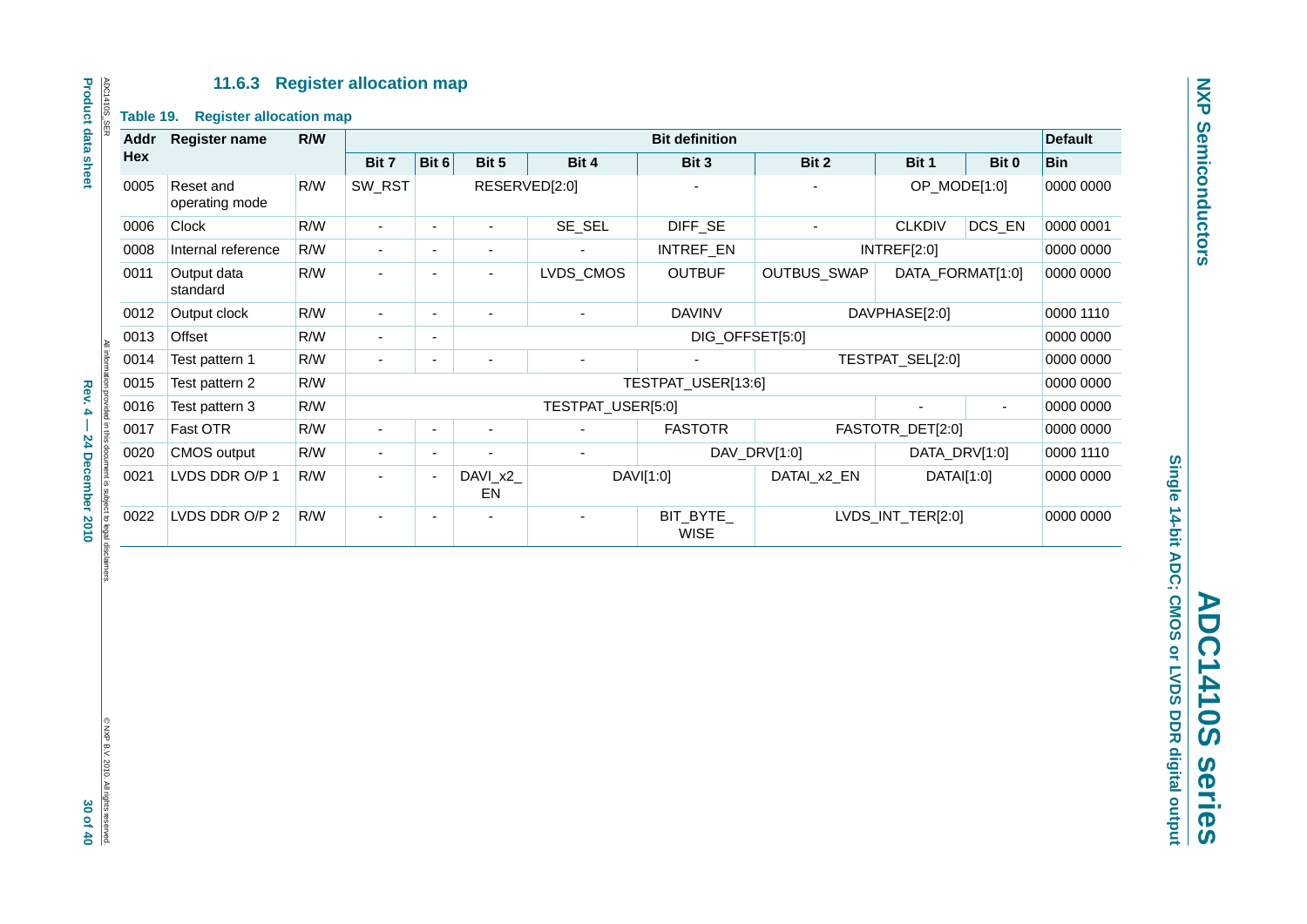### **Single 14-bit ADC; CMOS or LVDS DDR digital output**

### <span id="page-30-0"></span>**Table 20. Reset and operating mode control register (address 0005h) bit description** *Default values are highlighted.*

| <b>Bit</b> | Symbol                   | <b>Access</b> | <b>Value</b> | <b>Description</b>                    |
|------------|--------------------------|---------------|--------------|---------------------------------------|
| 7          | SW_RST                   | R/W           |              | reset digital section                 |
|            |                          |               | $\mathbf 0$  | no reset                              |
|            |                          |               |              | performs a reset of the SPI registers |
| 6 to 4     | RESERVED[2:0]            |               | 000          | reserved                              |
| 3 to 2     | $\overline{\phantom{a}}$ |               | 00           | not used                              |
| 1 to $0$   | OP_MODE[1:0]             | R/W           |              | operating mode                        |
|            |                          |               | 00           | normal (power-up)                     |
|            |                          |               | 01           | power-down                            |
|            |                          |               | 10           | sleep                                 |
|            |                          |               | 11           | normal (power-up)                     |

### <span id="page-30-1"></span>**Table 21. Clock control register (address 0006h) bit description** *Default values are highlighted.*

| <b>Bit</b>  | <b>Symbol</b> | <b>Access</b> | Value       | <b>Description</b>                           |
|-------------|---------------|---------------|-------------|----------------------------------------------|
| $7$ to 5    | ٠             |               | 000         | not used                                     |
| 4           | SE_SEL        | R/W           |             | single-ended clock input pin select          |
|             |               |               | 0           | <b>CLKM</b>                                  |
|             |               |               | 1           | <b>CLKP</b>                                  |
| 3           | DIFF_SE       | R/W           |             | differential/single-ended clock input select |
|             |               |               | 0           | fully differential                           |
|             |               |               | 1           | single-ended                                 |
| 2           |               |               | 0           | not used                                     |
| 1           | <b>CLKDIV</b> | R/W           |             | clock input divide by 2                      |
|             |               |               | $\mathbf 0$ | disabled                                     |
|             |               |               | 1           | enabled                                      |
| $\mathbf 0$ | DCS_EN        | R/W           |             | duty cycle stabilizer                        |
|             |               |               | $\mathbf 0$ | disabled                                     |
|             |               |               | 1           | enabled                                      |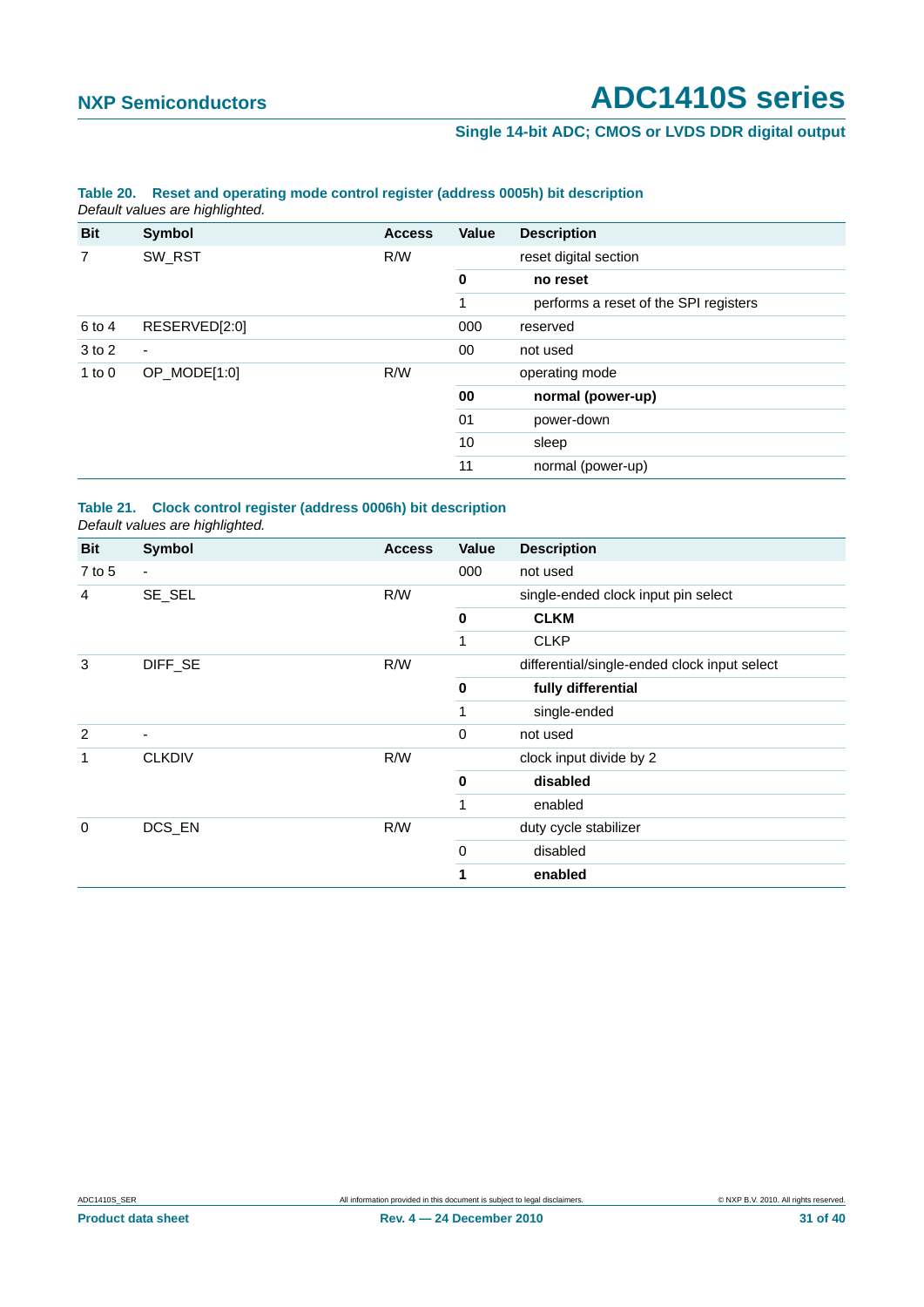### **Single 14-bit ADC; CMOS or LVDS DDR digital output**

|            | $50$ and rended are ringing incent |               |             |                                        |  |
|------------|------------------------------------|---------------|-------------|----------------------------------------|--|
| Bit        | Symbol                             | <b>Access</b> | Value       | <b>Description</b>                     |  |
| $7$ to 4   | $\overline{\phantom{a}}$           |               | $\mathbf 0$ | not used                               |  |
| 3          | INTREF_EN                          | R/W           |             | programmable internal reference enable |  |
|            |                                    |               | $\mathbf 0$ | disable                                |  |
|            |                                    |               | 1           | active                                 |  |
| $2$ to $0$ | INTREF[2:0]                        | R/W           |             | programmable internal reference        |  |
|            |                                    |               | 000         | $FS = 2V$                              |  |
|            |                                    |               | 001         | $FS = 1.78 V$                          |  |
|            |                                    |               | 010         | $FS = 1.59 V$                          |  |
|            |                                    |               | 011         | $FS = 1.42 V$                          |  |
|            |                                    |               | 100         | $FS = 1.26 V$                          |  |
|            |                                    |               | 101         | $FS = 1.12 V$                          |  |
|            |                                    |               | 110         | $FS = 1 V$                             |  |
|            |                                    |               | 111         | reserved                               |  |
|            |                                    |               |             |                                        |  |

### <span id="page-31-1"></span>**Table 22. Internal reference control register (address 0008h) bit description** *Default values are highlighted.*

### <span id="page-31-0"></span>**Table 23. Output data standard control register (address 0011h) bit description** *Default values are highlighted.*

| <b>Bit</b> | Symbol           | <b>Access</b> | Value       | <b>Description</b>                                         |
|------------|------------------|---------------|-------------|------------------------------------------------------------|
| $7$ to 5   | $\blacksquare$   |               | 000         | not used                                                   |
| 4          | LVDS_CMOS        | R/W           |             | output data standard: LVDS DDR or CMOS                     |
|            |                  |               | $\mathbf 0$ | <b>CMOS</b>                                                |
|            |                  |               | 1           | LVDS DDR                                                   |
| 3          | <b>OUTBUF</b>    | R/W           |             | output buffers enable                                      |
|            |                  |               | $\mathbf 0$ | output enabled                                             |
|            |                  |               |             | output disabled (high-Z)                                   |
| 2          | OUTBUS_SWAP      |               | 0           | outbus swapping                                            |
|            |                  |               | 0           | no swapping                                                |
|            |                  |               | 1           | output bus is swapping (MSB becomes LSB and<br>vice versa) |
| 1 to $0$   | DATA_FORMAT[1:0] | R/W           |             | output data format                                         |
|            |                  |               | 00          | offset binary                                              |
|            |                  |               | 01          | two's complement                                           |
|            |                  |               | 10          | gray code                                                  |
|            |                  |               | 11          | offset binary                                              |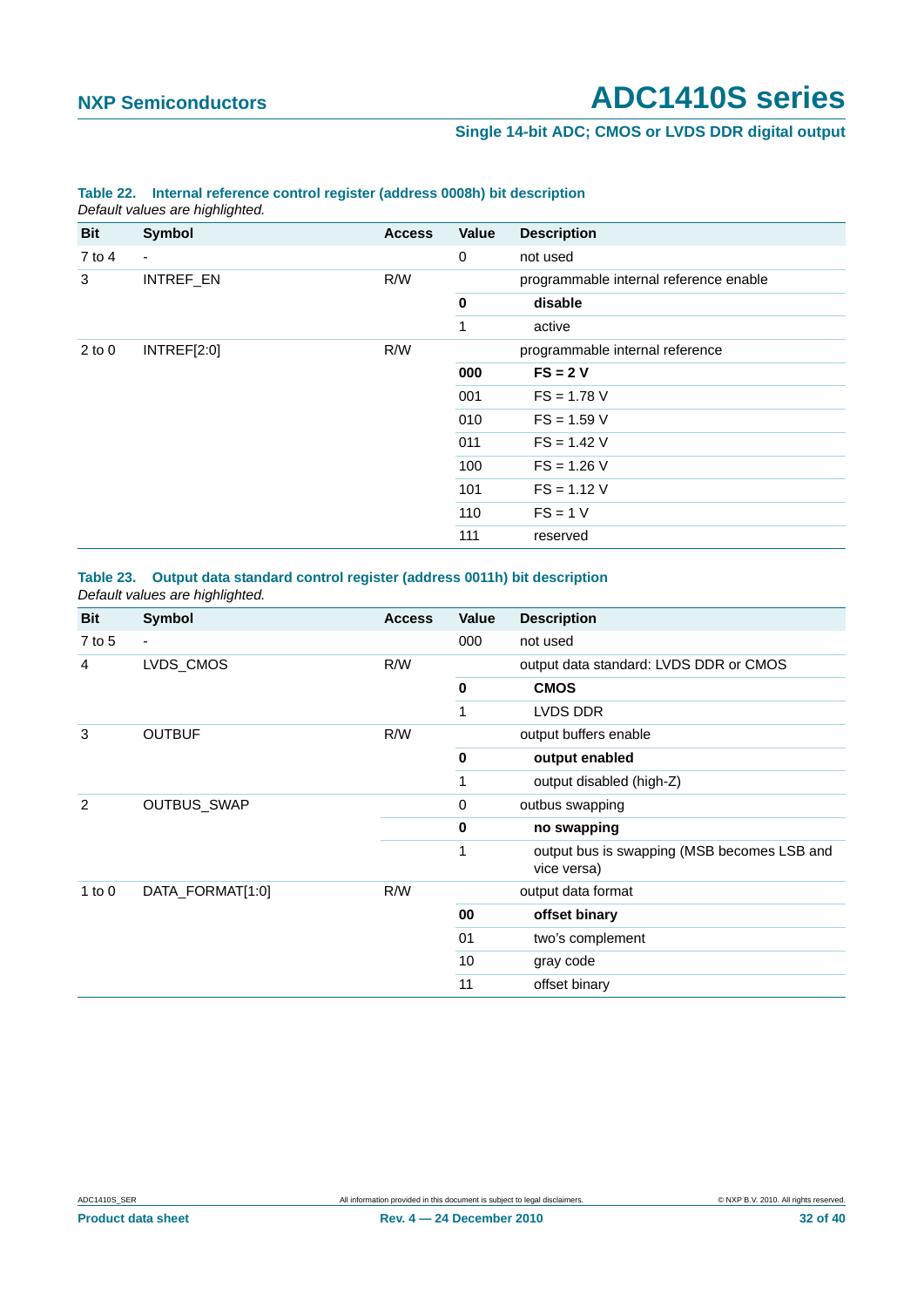### **Single 14-bit ADC; CMOS or LVDS DDR digital output**

| boldan valdoo di o mgriligi liba. |                          |               |              |                                                                |  |
|-----------------------------------|--------------------------|---------------|--------------|----------------------------------------------------------------|--|
| <b>Bit</b>                        | <b>Symbol</b>            | <b>Access</b> | <b>Value</b> | <b>Description</b>                                             |  |
| 7 to 4                            | $\overline{\phantom{a}}$ |               | 0000         | not used                                                       |  |
| 3                                 | <b>DAVINV</b>            | R/W           |              | output clock data valid (DAV) polarity                         |  |
|                                   |                          |               | $\mathbf 0$  | normal                                                         |  |
|                                   |                          |               | 1            | inverted                                                       |  |
| $2$ to $0$                        | DAVPHASE[2:0]            | R/W           |              | DAV phase select                                               |  |
|                                   |                          |               | 000          | output clock shifted (ahead) by $6/16 \times t_{\text{clk}}$   |  |
|                                   |                          |               | 001          | output clock shifted (ahead) by $5/16 \times t_{\text{clk}}$   |  |
|                                   |                          |               | 010          | output clock shifted (ahead) by $4/16 \times t_{\text{clk}}$   |  |
|                                   |                          |               | 011          | output clock shifted (ahead) by $3/16 \times t_{\text{clk}}$   |  |
|                                   |                          |               | 100          | output clock shifted (ahead) by $2/16 \times t_{\text{clk}}$   |  |
|                                   |                          |               | 101          | output clock shifted (ahead) by $1/16 \times t_{\text{clk}}$   |  |
|                                   |                          |               | 110          | default value as defined in timing section                     |  |
|                                   |                          |               | 111          | output clock shifted (delayed) by $1/16 \times t_{\text{clk}}$ |  |

### **Table 24. Output clock register (address 0012h) bit description** *Default values are highlighted.*

<span id="page-32-0"></span>**Table 25. Offset register (address 0013h) bit description** *Default values are highlighted.*

| <b>Bit</b> | Symbol                   | <b>Access</b> | Value    | <b>Description</b>        |
|------------|--------------------------|---------------|----------|---------------------------|
| $7$ to $6$ | $\overline{\phantom{a}}$ |               | $00\,$   | not used                  |
| $5$ to $0$ | DIG_OFFSET[5:0]          | R/W           |          | digital offset adjustment |
|            |                          |               | 011111   | $+31$ LSB                 |
|            |                          |               | $\cdots$ | $\cdots$                  |
|            |                          |               | 000000   | $\mathbf 0$               |
|            |                          |               | $\cdots$ | $\cdots$                  |
|            |                          |               | 100000   | $-32$ LSB                 |

### <span id="page-32-1"></span>**Table 26. Test pattern register 1 (address 0014h) bit description** *Default values are highlighted.*

| <b>Bit</b> | Symbol                   | <b>Access</b> | Value | <b>Description</b>           |
|------------|--------------------------|---------------|-------|------------------------------|
| $7$ to $3$ | $\overline{\phantom{a}}$ |               | 00000 | not used                     |
| $2$ to $0$ | TESTPAT_SEL[2:0]         | R/W           |       | digital test pattern select  |
|            |                          |               | 000   | off                          |
|            |                          |               | 001   | mid scale                    |
|            |                          |               | 010   | $-FS$                        |
|            |                          |               | 011   | $+FS$                        |
|            |                          |               | 100   | toggle '11111111'/'00000000' |
|            |                          |               | 101   | custom test pattern          |
|            |                          |               | 110   | '10101010.'                  |
|            |                          |               | 111   | '0101010'                    |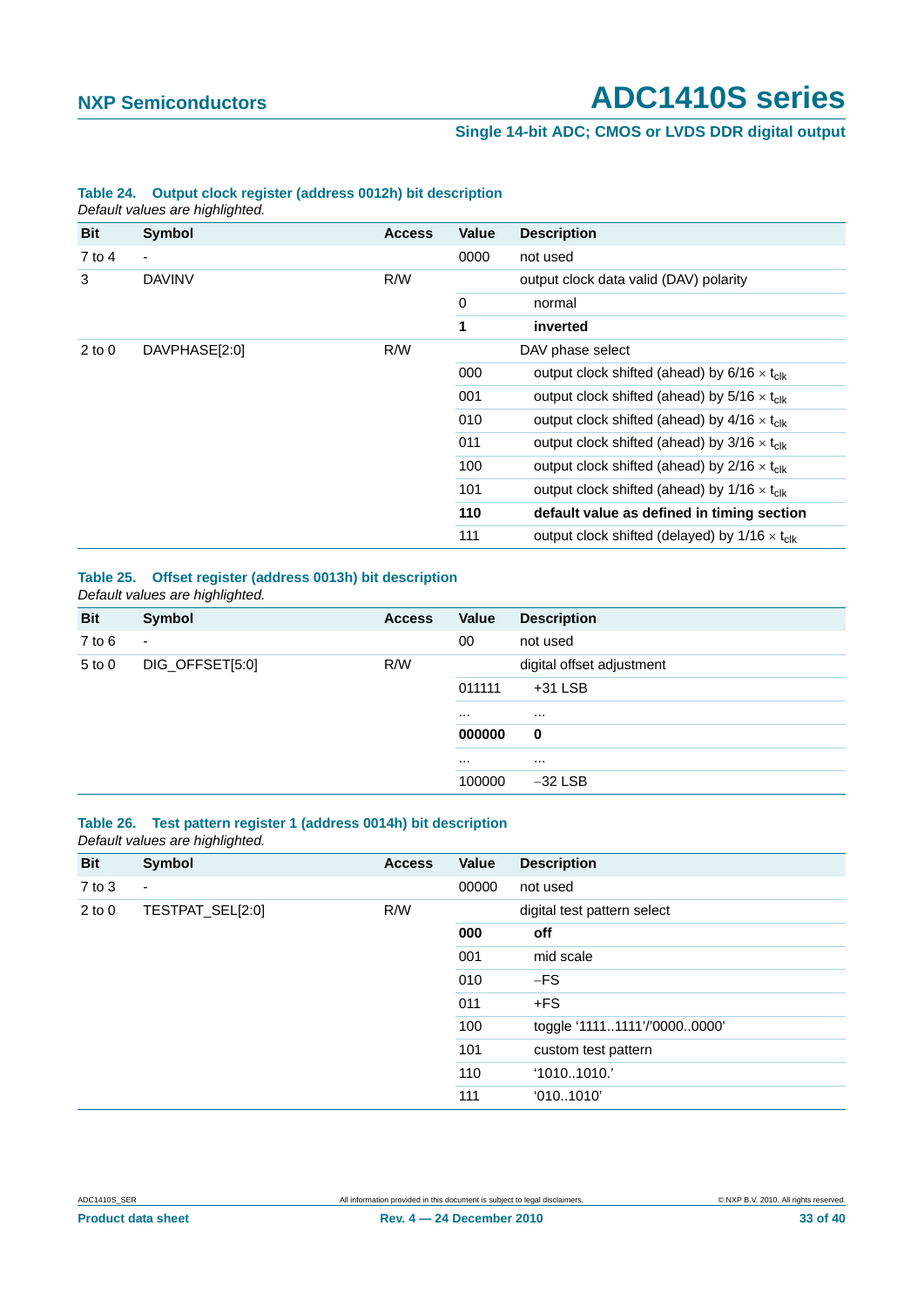### **Single 14-bit ADC; CMOS or LVDS DDR digital output**

### <span id="page-33-2"></span>**Table 27. Test pattern register 2 (address 0015h) bit description**

*Default values are highlighted.*

| <b>Bit</b> | <b>Symbol</b>      | <b>Access</b> | Value        | <b>Description</b>                         |
|------------|--------------------|---------------|--------------|--------------------------------------------|
| $7$ to $0$ | TESTPAT_USER[13:6] | R/W           | 0000<br>0000 | custom digital test pattern (bits 13 to 6) |

### <span id="page-33-3"></span>**Table 28. Test pattern register 3 (address 0016h) bit description**

*Default values are highlighted.*

|            | ີ                 |               |              |                                                  |
|------------|-------------------|---------------|--------------|--------------------------------------------------|
| <b>Bit</b> | Symbol            | <b>Access</b> | <b>Value</b> | <b>Description</b>                               |
| 7 to 2     | TESTPAT_USER[5:0] | R/W           |              | 000000 custom digital test pattern (bits 5 to 0) |
| 1 to 0     | $\sim$            |               | 00           | not used                                         |

### <span id="page-33-1"></span>**Table 29. Fast OTR register (address 0017h) bit description**

*Default values are highlighted.*

| <b>Bit</b> | <b>Symbol</b>            | <b>Access</b> | Value     | <b>Description</b>                |
|------------|--------------------------|---------------|-----------|-----------------------------------|
| $7$ to 4   | $\overline{\phantom{a}}$ |               | 0000      | not used                          |
| 3          | <b>FASTOTR</b>           | R/W           |           | fast OuT-of-Range (OTR) detection |
|            |                          |               | $\pmb{0}$ | disabled                          |
|            |                          |               | 1         | enabled                           |
| $2$ to $0$ | FASTOTR_DET[2:0]         | R/W           |           | set fast OTR detect level         |
|            |                          |               | 000       | $-20.56$ dB                       |
|            |                          |               | 001       | $-16.12$ dB                       |
|            |                          |               | 010       | $-11.02$ dB                       |
|            |                          |               | 011       | $-7.82$ dB                        |
|            |                          |               | 100       | $-5.49$ dB                        |
|            |                          |               | 101       | $-3.66$ dB                        |
|            |                          |               | 110       | $-2.14$ dB                        |
|            |                          |               | 111       | $-0.86$ dB                        |

### <span id="page-33-0"></span>**Table 30. CMOS output register (address 0020h) bit description** *Default values are highlighted.*

| <b>Bit</b> | <b>Symbol</b>            | <b>Access</b> | Value  | <b>Description</b>                         |
|------------|--------------------------|---------------|--------|--------------------------------------------|
| $7$ to 4   | $\overline{\phantom{a}}$ |               | 0000   | not used                                   |
| 3 to 2     | DAV_DRV[1:0]             | R/W           |        | drive strength for DAV CMOS output buffer  |
|            |                          |               | $00\,$ | low                                        |
|            |                          |               | 01     | medium                                     |
|            |                          |               | 10     | high                                       |
|            |                          |               | 11     | very high                                  |
| 1 to $0$   | DATA_DRV[1:0]            | R/W           |        | drive strength for DATA CMOS output buffer |
|            |                          |               | $00\,$ | low                                        |
|            |                          |               | 01     | medium                                     |
|            |                          |               | 10     | high                                       |
|            |                          |               | 11     | very high                                  |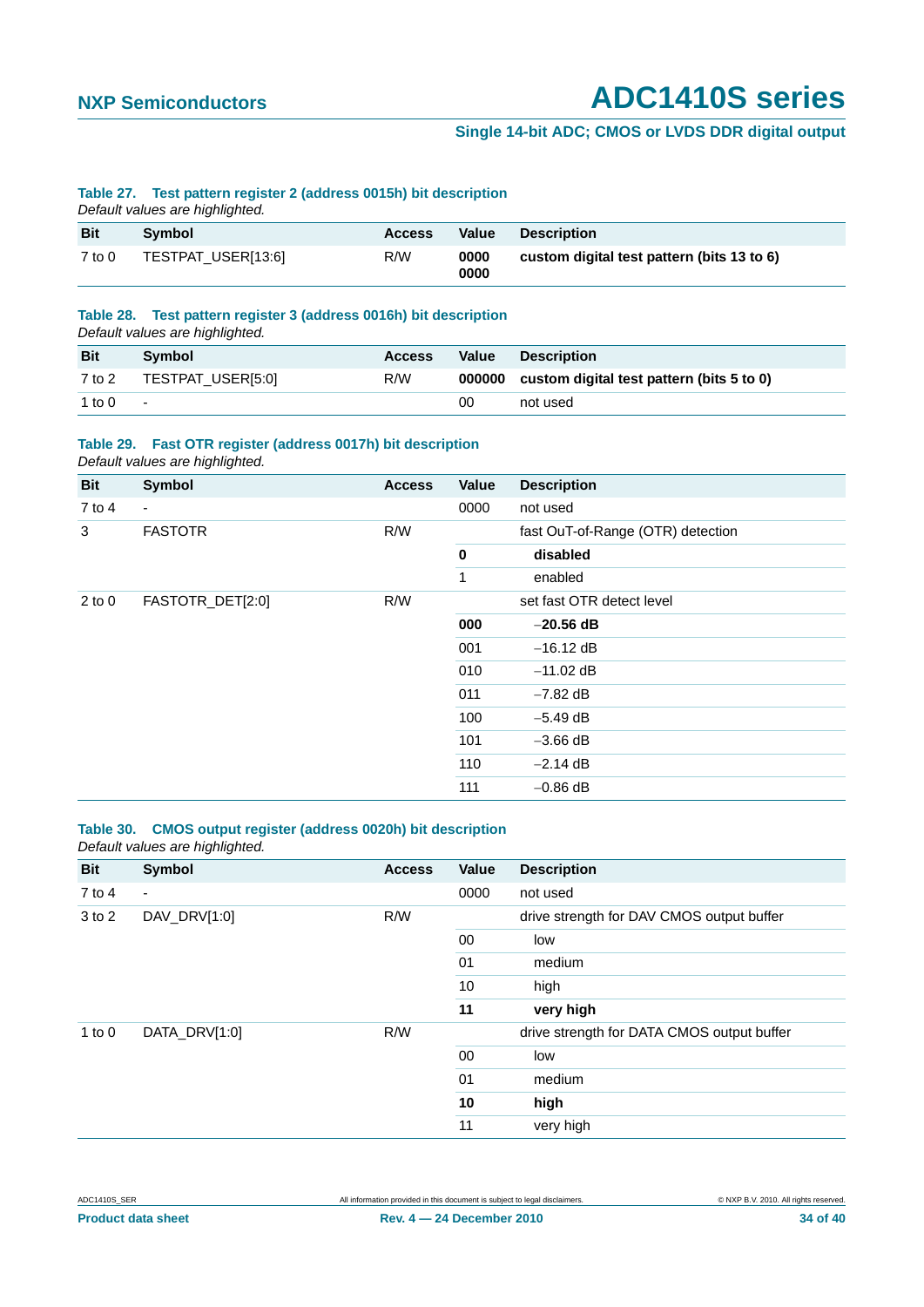### **Single 14-bit ADC; CMOS or LVDS DDR digital output**

|                | Default values are highlighted. |               |             |                                          |  |
|----------------|---------------------------------|---------------|-------------|------------------------------------------|--|
| <b>Bit</b>     | Symbol                          | <b>Access</b> | Value       | <b>Description</b>                       |  |
| $7$ to $6$     | $\overline{\phantom{a}}$        |               | 00          | not used                                 |  |
| 5              | DAVI_x2_EN                      | R/W           |             | double LVDS current for DAV LVDS buffer  |  |
|                |                                 |               | $\bf{0}$    | disabled                                 |  |
|                |                                 |               | 1           | enabled                                  |  |
| 4 to 3         | DAVI[1:0]                       | R/W           |             | LVDS current for DAV LVDS buffer         |  |
|                |                                 |               | 00          | 3.5 <sub>m</sub> A                       |  |
|                |                                 |               | 01          | 4.5 mA                                   |  |
|                |                                 |               | 10          | 1.25 mA                                  |  |
|                |                                 |               | 11          | $2.5 \text{ mA}$                         |  |
| $\overline{2}$ | DATAI_x2_EN                     | R/W           |             | double LVDS current for DATA LVDS buffer |  |
|                |                                 |               | $\mathbf 0$ | disabled                                 |  |
|                |                                 |               | 1           | enabled                                  |  |
| $1$ to $0$     | DATAI[1:0]                      | R/W           |             | LVDS current for DATA LVDS buffer        |  |
|                |                                 |               | 00          | 3.5 <sub>m</sub> A                       |  |
|                |                                 |               | 01          | 4.5 mA                                   |  |
|                |                                 |               | 10          | $1.25 \text{ mA}$                        |  |
|                |                                 |               | 11          | $2.5 \text{ mA}$                         |  |

### <span id="page-34-1"></span>**Table 31. LVDS DDR output register 1 (address 0021h) bit description**

### <span id="page-34-0"></span>**Table 32. LVDS DDR output register 2 (address 0022h) bit description** *Default values are highlighted.*

| Bit        | <b>Symbol</b>     | <b>Access</b> | Value    | <b>Description</b>                                                                                 |
|------------|-------------------|---------------|----------|----------------------------------------------------------------------------------------------------|
| 7 to 4     | ٠                 |               | 0000     | not used                                                                                           |
| 3          | BIT_BYTE_WISE     | R/W           |          | DDR mode for LVDS output                                                                           |
|            |                   |               | $\bf{0}$ | bit wise (even data bits output on DAV rising<br>edge/odd data bits output on DAV falling<br>edge) |
|            |                   |               | 1        | byte wise (MSB data bits output on DAV rising<br>edge/LSB data bits output on DAV falling edge)    |
| $2$ to $0$ | LVDS_INT_TER[2:0] | R/W           |          | internal termination for LVDS buffer<br>(DAV and DATA)                                             |
|            |                   |               | 000      | no internal termination                                                                            |
|            |                   |               | 001      | $300 \Omega$                                                                                       |
|            |                   |               | 010      | 180 $\Omega$                                                                                       |
|            |                   |               | 011      | 110 $\Omega$                                                                                       |
|            |                   |               | 100      | 150 $\Omega$                                                                                       |
|            |                   |               | 101      | 100 $\Omega$                                                                                       |
|            |                   |               | 110      | 81 $\Omega$                                                                                        |
|            |                   |               | 111      | $60 \Omega$                                                                                        |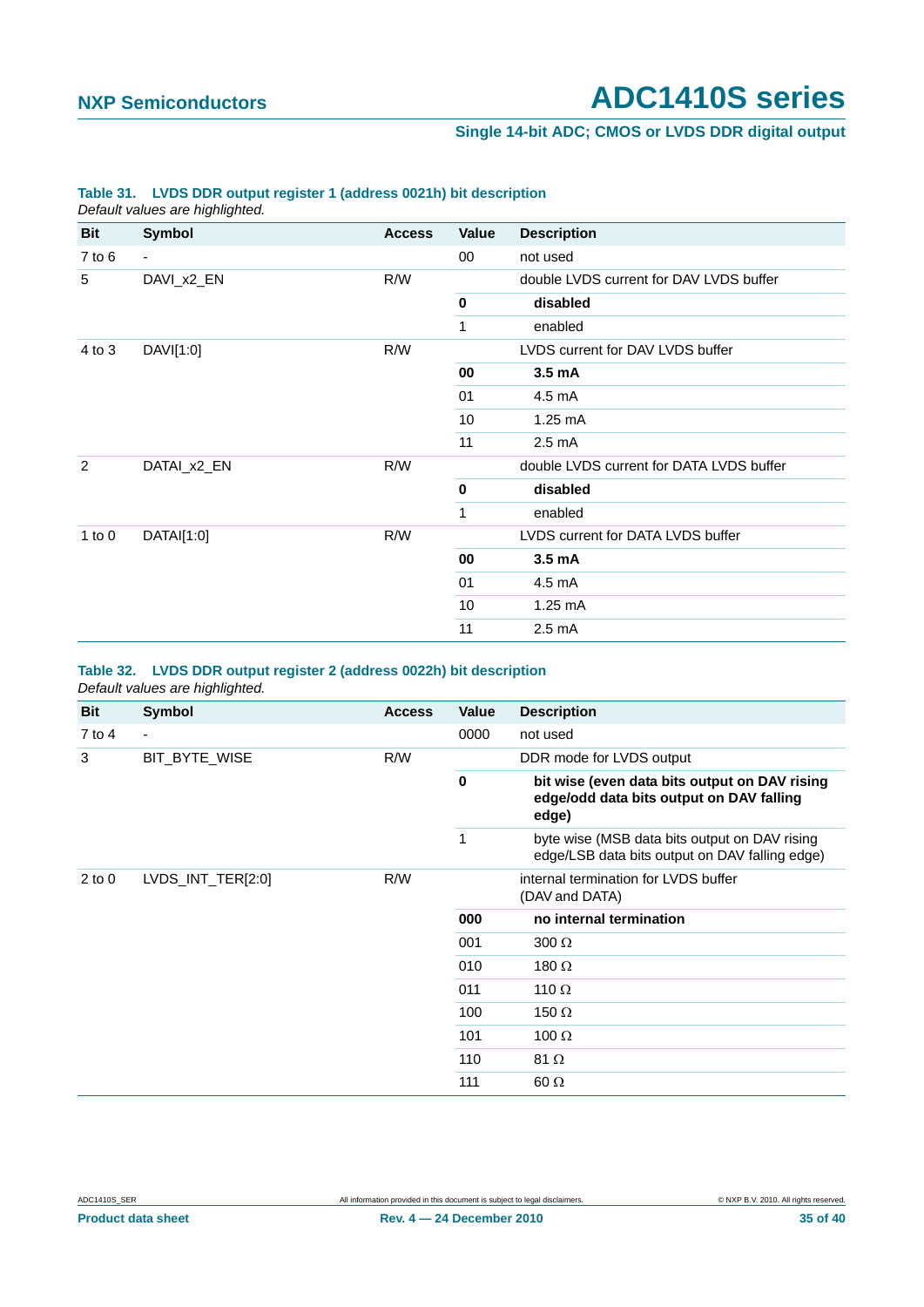**Single 14-bit ADC; CMOS or LVDS DDR digital output**

### <span id="page-35-1"></span>**12. Package outline**



### <span id="page-35-0"></span>**Fig 39. Package outline SOT618-1 (HVQFN40)**

ADC1410S\_SER **All information provided in this document** is subject to legal disclaimers. **COMPRETIC CONTABRIC CONTABRIC CONTABRIC CONTABRIC CONTABRIC CONTABRIC CONTABRIC CONTABRIC CONTABRIC CONTABRIC CONTABRIC CONTABRIC**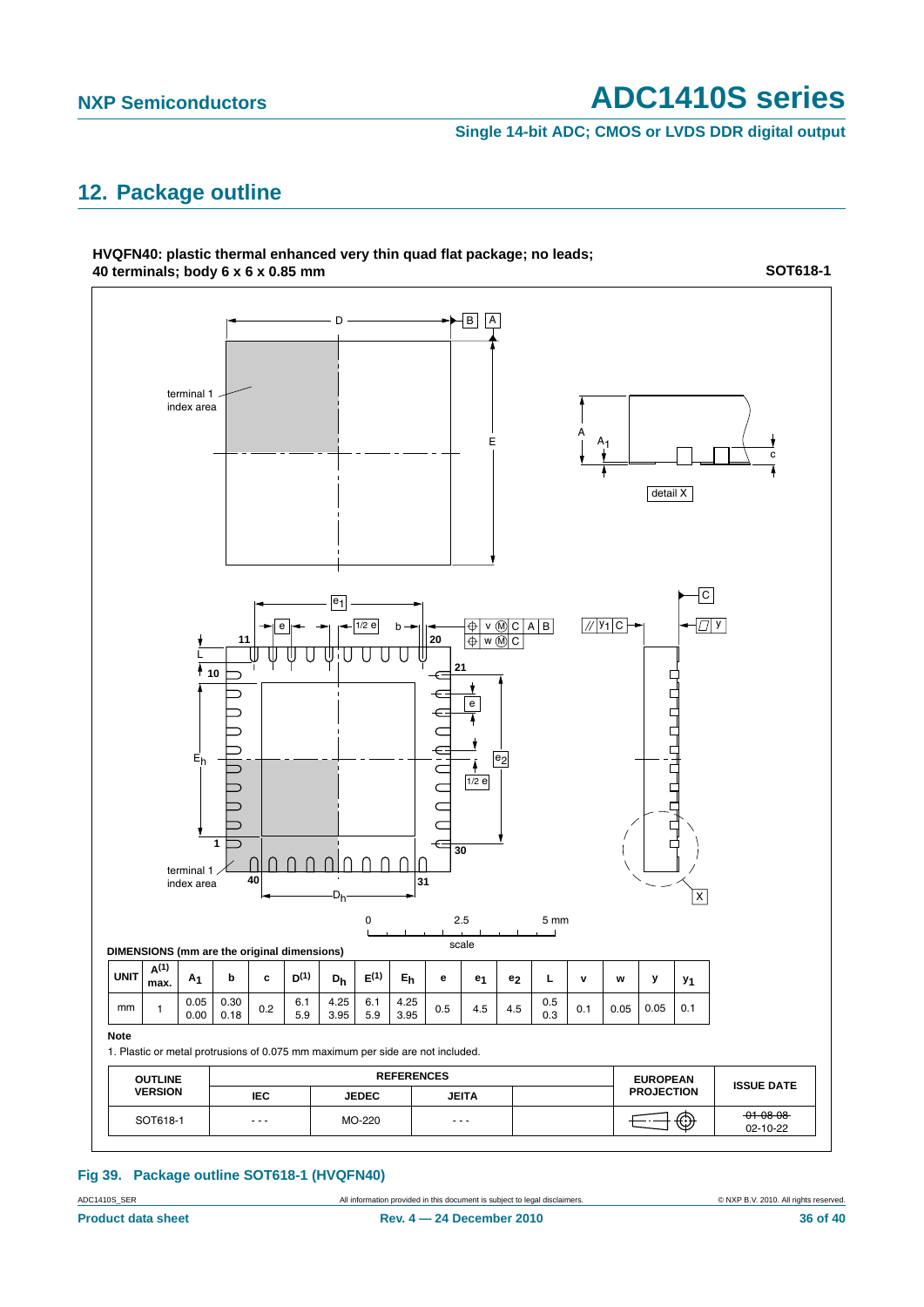**Single 14-bit ADC; CMOS or LVDS DDR digital output**

## <span id="page-36-0"></span>**13. Revision history**

| Release date                                                    | Data sheet status      | Change<br>notice         | <b>Supersedes</b>                                                                                                         |  |  |
|-----------------------------------------------------------------|------------------------|--------------------------|---------------------------------------------------------------------------------------------------------------------------|--|--|
| 20101224                                                        | Product data sheet     |                          | ADC1410S SER 3                                                                                                            |  |  |
| Data sheet status changed from Preliminary to Product.          |                        |                          |                                                                                                                           |  |  |
| Text and drawings updated throughout entire data sheet.         |                        |                          |                                                                                                                           |  |  |
|                                                                 |                        |                          |                                                                                                                           |  |  |
| Section 10.4 "Typical characteristics" added to the data sheet. |                        |                          |                                                                                                                           |  |  |
| 20100412                                                        | Preliminary data sheet | $\overline{\phantom{a}}$ | ADC1410S065_080_105_125_2                                                                                                 |  |  |
| 20090604                                                        | Objective data sheet   | $\overline{\phantom{a}}$ | ADC1410S065 080 105 125 1                                                                                                 |  |  |
| 20090528                                                        | Objective data sheet   | ٠                        | -                                                                                                                         |  |  |
|                                                                 |                        |                          | • SOT618-6 changed to SOT618-1. See Table 1 "Ordering information" and<br>Figure 39 "Package outline SOT618-1 (HVQFN40)". |  |  |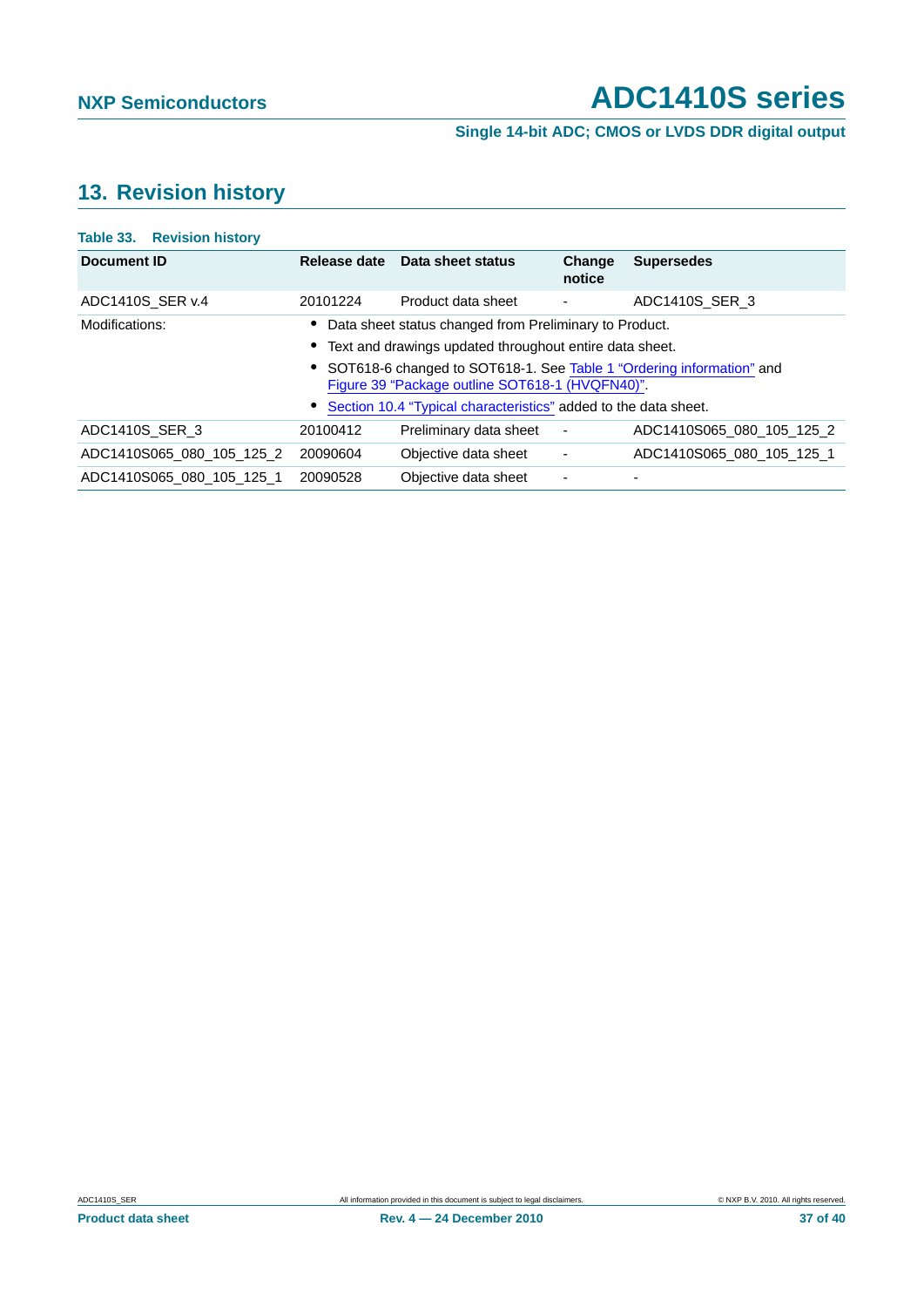**Single 14-bit ADC; CMOS or LVDS DDR digital output**

### <span id="page-37-0"></span>**14. Legal information**

### <span id="page-37-1"></span>**14.1 Data sheet status**

| Document status[1][2]          | Product status <sup>[3]</sup> | <b>Definition</b>                                                                     |
|--------------------------------|-------------------------------|---------------------------------------------------------------------------------------|
| Objective [short] data sheet   | Development                   | This document contains data from the objective specification for product development. |
| Preliminary [short] data sheet | Qualification                 | This document contains data from the preliminary specification.                       |
| Product [short] data sheet     | Production                    | This document contains the product specification.                                     |

[1] Please consult the most recently issued document before initiating or completing a design.

[2] The term 'short data sheet' is explained in section "Definitions".

[3] The product status of device(s) described in this document may have changed since this document was published and may differ in case of multiple devices. The latest product status<br>information is available on the Intern

### <span id="page-37-2"></span>**14.2 Definitions**

**Draft —** The document is a draft version only. The content is still under internal review and subject to formal approval, which may result in modifications or additions. NXP Semiconductors does not give any representations or warranties as to the accuracy or completeness of information included herein and shall have no liability for the consequences of use of such information.

**Short data sheet —** A short data sheet is an extract from a full data sheet with the same product type number(s) and title. A short data sheet is intended for quick reference only and should not be relied upon to contain detailed and full information. For detailed and full information see the relevant full data sheet, which is available on request via the local NXP Semiconductors sales office. In case of any inconsistency or conflict with the short data sheet, the full data sheet shall prevail.

**Product specification —** The information and data provided in a Product data sheet shall define the specification of the product as agreed between NXP Semiconductors and its customer, unless NXP Semiconductors and customer have explicitly agreed otherwise in writing. In no event however, shall an agreement be valid in which the NXP Semiconductors product is deemed to offer functions and qualities beyond those described in the Product data sheet.

### <span id="page-37-3"></span>**14.3 Disclaimers**

**Limited warranty and liability —** Information in this document is believed to be accurate and reliable. However, NXP Semiconductors does not give any representations or warranties, expressed or implied, as to the accuracy or completeness of such information and shall have no liability for the consequences of use of such information.

In no event shall NXP Semiconductors be liable for any indirect, incidental, punitive, special or consequential damages (including - without limitation - lost profits, lost savings, business interruption, costs related to the removal or replacement of any products or rework charges) whether or not such damages are based on tort (including negligence), warranty, breach of contract or any other legal theory.

Notwithstanding any damages that customer might incur for any reason whatsoever, NXP Semiconductors' aggregate and cumulative liability towards customer for the products described herein shall be limited in accordance with the *Terms and conditions of commercial sale* of NXP Semiconductors.

**Right to make changes —** NXP Semiconductors reserves the right to make changes to information published in this document, including without limitation specifications and product descriptions, at any time and without notice. This document supersedes and replaces all information supplied prior to the publication hereof.

**Suitability for use —** NXP Semiconductors products are not designed, authorized or warranted to be suitable for use in life support, life-critical or safety-critical systems or equipment, nor in applications where failure or

malfunction of an NXP Semiconductors product can reasonably be expected to result in personal injury, death or severe property or environmental damage. NXP Semiconductors accepts no liability for inclusion and/or use of NXP Semiconductors products in such equipment or applications and therefore such inclusion and/or use is at the customer's own risk.

**Applications —** Applications that are described herein for any of these products are for illustrative purposes only. NXP Semiconductors makes no representation or warranty that such applications will be suitable for the specified use without further testing or modification.

Customers are responsible for the design and operation of their applications and products using NXP Semiconductors products, and NXP Semiconductors accepts no liability for any assistance with applications or customer product design. It is customer's sole responsibility to determine whether the NXP Semiconductors product is suitable and fit for the customer's applications and products planned, as well as for the planned application and use of customer's third party customer(s). Customers should provide appropriate design and operating safeguards to minimize the risks associated with their applications and products.

NXP Semiconductors does not accept any liability related to any default, damage, costs or problem which is based on any weakness or default in the customer's applications or products, or the application or use by customer's third party customer(s). Customer is responsible for doing all necessary testing for the customer's applications and products using NXP Semiconductors products in order to avoid a default of the applications and the products or of the application or use by customer's third party customer(s). NXP does not accept any liability in this respect.

**Limiting values —** Stress above one or more limiting values (as defined in the Absolute Maximum Ratings System of IEC 60134) will cause permanent damage to the device. Limiting values are stress ratings only and (proper) operation of the device at these or any other conditions above those given in the Recommended operating conditions section (if present) or the Characteristics sections of this document is not warranted. Constant or repeated exposure to limiting values will permanently and irreversibly affect the quality and reliability of the device.

**Terms and conditions of commercial sale —** NXP Semiconductors products are sold subject to the general terms and conditions of commercial sale, as published at<http://www.nxp.com/profile/terms>, unless otherwise agreed in a valid written individual agreement. In case an individual agreement is concluded only the terms and conditions of the respective agreement shall apply. NXP Semiconductors hereby expressly objects to applying the customer's general terms and conditions with regard to the purchase of NXP Semiconductors products by customer.

**No offer to sell or license —** Nothing in this document may be interpreted or construed as an offer to sell products that is open for acceptance or the grant, conveyance or implication of any license under any copyrights, patents or other industrial or intellectual property rights.

**Export control —** This document as well as the item(s) described herein may be subject to export control regulations. Export might require a prior authorization from national authorities.

ADC1410S\_SER All information provided in this document is subject to legal disclaimers. © NXP B.V. 2010. All rights reserved.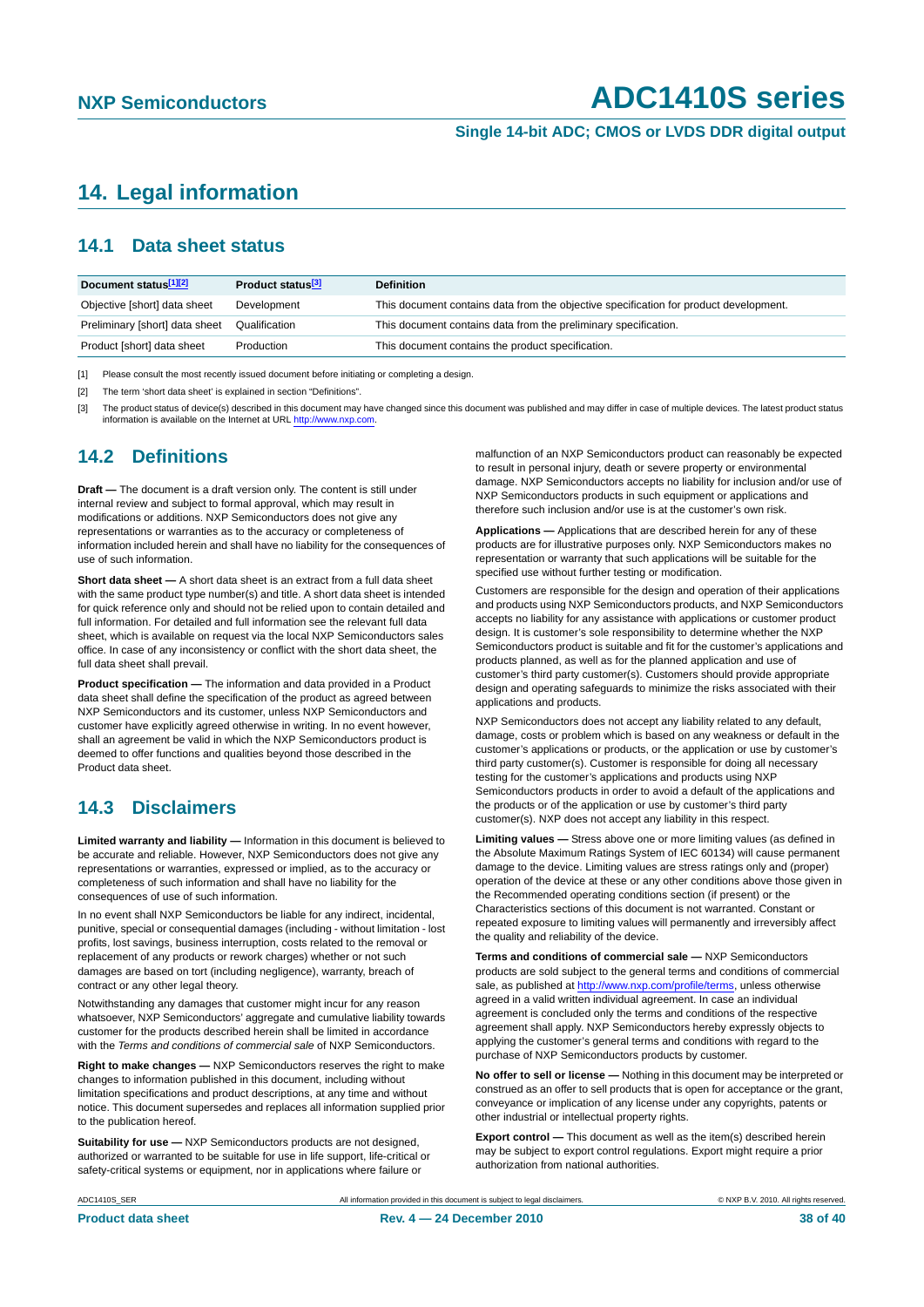### **Single 14-bit ADC; CMOS or LVDS DDR digital output**

**Non-automotive qualified products — Unless this data sheet expressly** states that this specific NXP Semiconductors product is automotive qualified, the product is not suitable for automotive use. It is neither qualified nor tested in accordance with automotive testing or application requirements. NXP Semiconductors accepts no liability for inclusion and/or use of non-automotive qualified products in automotive equipment or applications.

In the event that customer uses the product for design-in and use in automotive applications to automotive specifications and standards, customer (a) shall use the product without NXP Semiconductors' warranty of the product for such automotive applications, use and specifications, and (b) whenever customer uses the product for automotive applications beyond

### <span id="page-38-1"></span>**15. Contact information**

NXP Semiconductors' specifications such use shall be solely at customer's own risk, and (c) customer fully indemnifies NXP Semiconductors for any liability, damages or failed product claims resulting from customer design and use of the product for automotive applications beyond NXP Semiconductors' standard warranty and NXP Semiconductors' product specifications.

### <span id="page-38-0"></span>**14.4 Trademarks**

Notice: All referenced brands, product names, service names and trademarks are the property of their respective owners.

For more information, please visit: **http://www.nxp.com**

For sales office addresses, please send an email to: **salesaddresses@nxp.com**